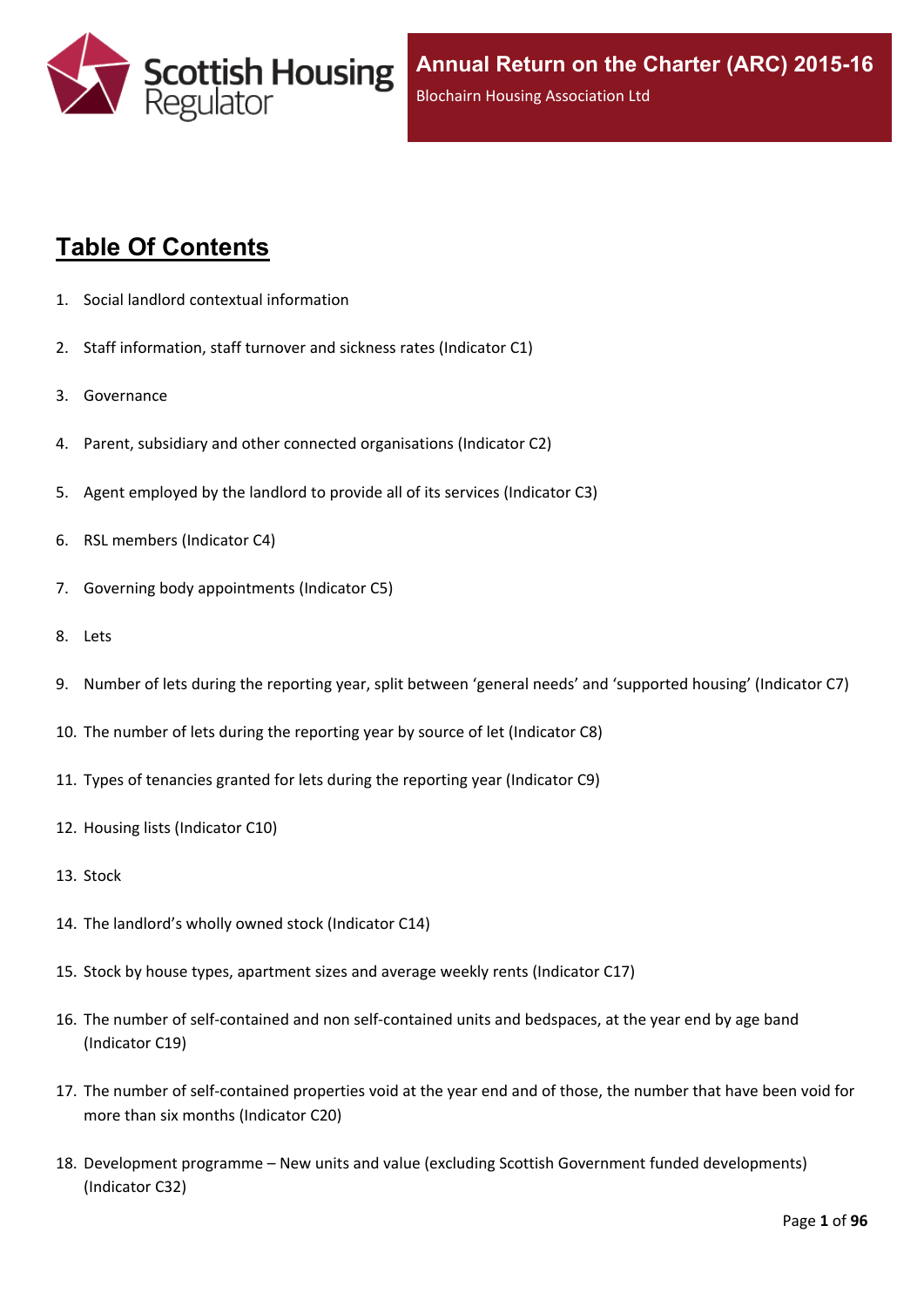

- 19. Comments (Social landlord contextual [information\)](#page-25-0)
- 20. Overall [satisfaction](#page-26-0)
- 21. [Percentage](#page-27-0) of tenants satisfied with the overall service provided by their landlord (Indicator 1)
- 22. Comments (Overall [satisfaction\)](#page-29-0)
- 23. The [Customer/Landlord](#page-30-0) relationship
- 24. Ethnic origins and disability details of service users, staff and for RSLs only, [governing](#page-31-0) body members (Indicator [2\)](#page-31-0)
- 25. [Percentage](#page-33-0) of tenants who feel their landlord is good at keeping them informed about their services and [decisions](#page-33-0) [\(Indicator](#page-33-0) 3)
- 26. Percentage of tenants satisfied with the [opportunities](#page-34-0) given to them to participate in their landlord's decision making [processes](#page-34-0) (Indicator 6)
- 27. Comments (The customer / landlord [relationship\)](#page-35-0)
- 28. Housing Quality and [Maintenance](#page-36-0)
- 29. Quality of [Housing](#page-37-0)
- 30. Scottish Housing Quality [Standard](#page-38-0) (SHQS) [–](#page-38-0) Stock condition survey [information](#page-38-0) (Indicator C24)
- 31. Scottish Housing Quality [Standard](#page-39-0) (SHQS) [–](#page-39-0) Stock summary [\(Indicator](#page-39-0) C25)
- 32. Scottish Housing Quality [Standard](#page-41-0) (SHQS) [–](#page-41-0) Stock failing by criterion [\(Indicator](#page-41-0) C26)
- 33. Scottish Housing Quality [Standard](#page-42-0) (SHQS) [–](#page-42-0) Working towards the standard [\(Indicator](#page-42-0) C27)
- 34. Scottish Housing Quality Standard (SHQS) [\(Indicator](#page-43-0) C28.1)
- 35. Scottish Housing Quality [Standard](#page-44-0) (SHQS) [–](#page-44-0) [Abeyances](#page-44-0) at the year end (Indicator C28.2)
- 36. Scottish Housing Quality [Standard](#page-45-0) (SHQS) [–](#page-45-0) Actual and projected investment by [criteria/element](#page-45-0) (Indicator C29)
- 37. [Percentage](#page-46-0) of stock meeting the Scottish Housing Quality Standard (SHQS) (Indicator 7)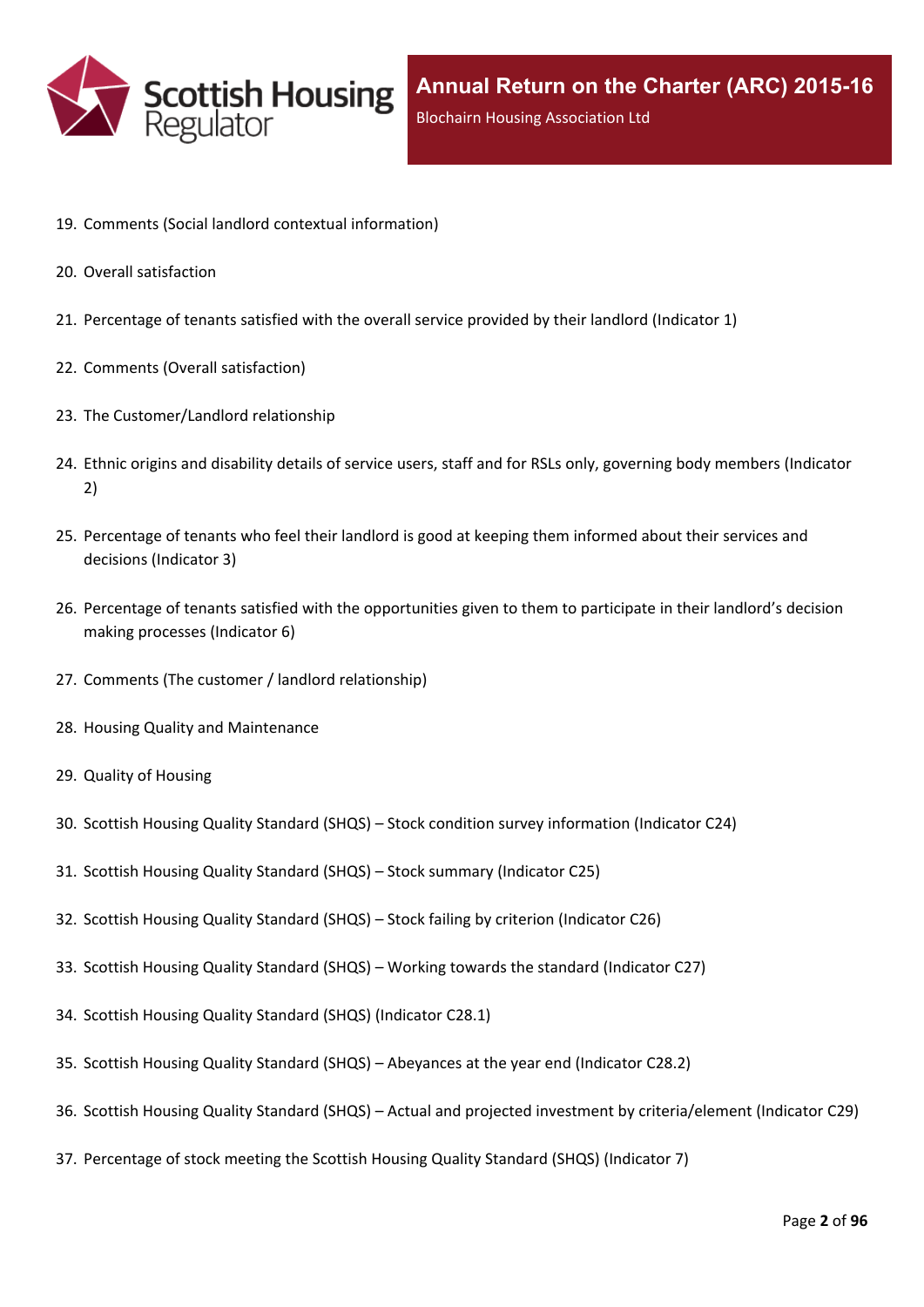

- 38. Percentage of properties at or above the [appropriate](#page-47-0) NHER or SAP ratings specified in element 35 of the SHQS, as at 31 March each year [\(Indicator](#page-47-0) 8)
- 39. [Percentage](#page-48-0) of tenants satisfied with the standard of their home when moving in (Indicator 9)
- 40. [Percentage](#page-49-0) of tenants satisfied with the quality of their home (Indicator 10)
- 41. Repairs, Maintenance & [Improvements](#page-50-0)
- 42. Average number of reactive repairs [completed](#page-51-0) per occupied property (Indicator C13)
- 43. Average length of time taken to complete [emergency](#page-52-0) repairs (Indicator 11)
- 44. Average length of time taken to complete [non-emergency](#page-53-0) repairs (Indicator 12)
- 45. [Percentage](#page-54-0) of reactive repairs carried out in the last year completed right first time (Indicator 13)
- 46. Percentage of repairs [appointments](#page-55-0) kept (Indicator 14)
- 47. [Percentage](#page-56-0) of properties that require a gas safety record which had a gas safety check and record completed by the [anniversary](#page-56-0) date (Indicator 15)
- 48. Percentage of tenants who have had repairs or [maintenance](#page-57-0) carried out in last 12 months satisfied with the repairs and [maintenance](#page-57-0) service (Indicator 16)
- 49. Comments (Housing quality and [maintenance\)](#page-58-0)
- 50. [Neighbourhood](#page-59-0) and Community
- 51. Estate [Management,](#page-60-0) anti-social behaviour, neighbour nuisance and tenancy disputes
- 52. [Percentage](#page-61-0) of 1st and 2nd stage complaints resolved by the landlord (Indicators 4 & 5)
- 53. Percentage of tenants satisfied with the management of the [neighbourhood](#page-64-0) they live in (Indicator 17)
- 54. [Percentage](#page-65-0) of tenancy offers refused during the year (Indicator 18)
- 55. [Percentage](#page-66-0) of anti-social behaviour cases reported in the last year which were resolved within locally agreed targets [\(Indicator](#page-66-0) 19)
- 56. [Percentage](#page-67-0) of the court actions initiated which resulted in eviction and the reasons for eviction (Indicator 24)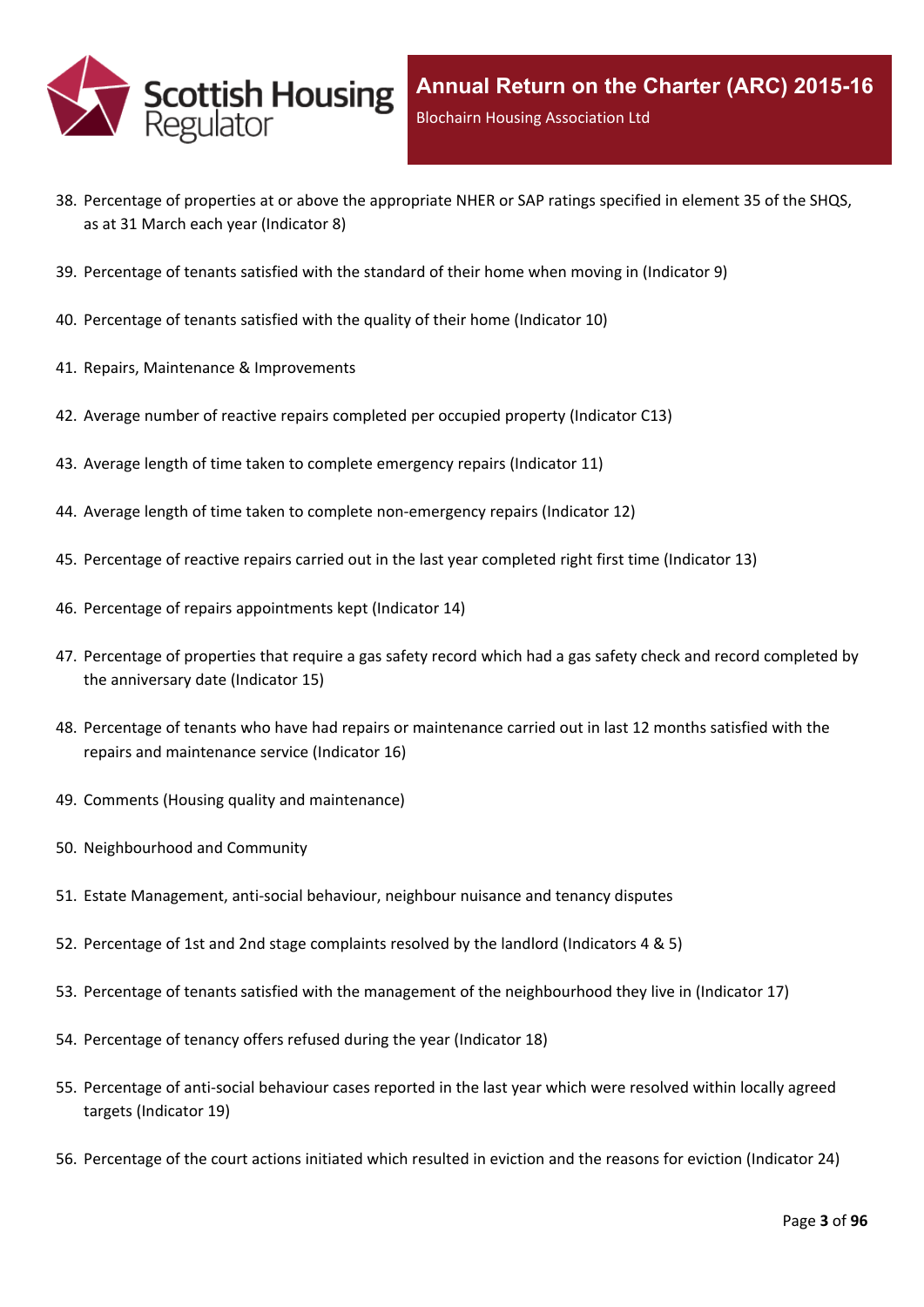

- 57. [Abandoned](#page-68-0) properties (Indicator C11)
- 58. Number of notices of [proceedings](#page-69-0) issued and court action initiated (Indicator C12)
- 59. Comments [\(Neighbourhood](#page-70-0) & community)
- 60. Access to [housing](#page-71-0) and support
- 61. [Housing](#page-72-0) Options and Access to Social Housing
- 62. [Percentage](#page-73-0) of lettable houses that became vacant in the last year (Indicator 21)
- 63. Average time to re-let [properties](#page-74-0) in the last year (Indicator 35)
- 64. Percentage of approved [applications](#page-75-0) for medical adaptations completed during the reporting year and the average time to complete [applications](#page-75-0) (Indicators 22 & 23)
- 65. [Percentage](#page-76-0) of new tenancies sustained for more than a year, by source of let (Indicator 20)
- 66. [Comments](#page-78-0) (Access to housing and support)
- 67. Getting good value from rents and service [charges](#page-79-0)
- 68. Value for [money](#page-80-0)
- 69. [Percentage](#page-81-0) of tenants who feel that the rent for their property represents good value for money (Indicator 29)
- 70. [Percentage](#page-82-0) of factored owners satisfied with the factoring service they receive (Indicator 33)
- 71. Rents and service [charges](#page-83-0)
- 72. Rent collected as [percentage](#page-84-0) of total rent due in the reporting year (Indicator 30)
- 73. Gross rent arrears (all tenants) as at 31 March each year as a [percentage](#page-85-0) of rent due for the reporting year [\(Indicator](#page-85-0) 31)
- 74. Average annual [management](#page-86-0) fee per factored property (Indicator 32)
- 75. [Percentage](#page-87-0) of rent due lost through properties being empty during the last year (Indicator 34)
- 76. Rent increase [\(Indicator](#page-88-0) C21)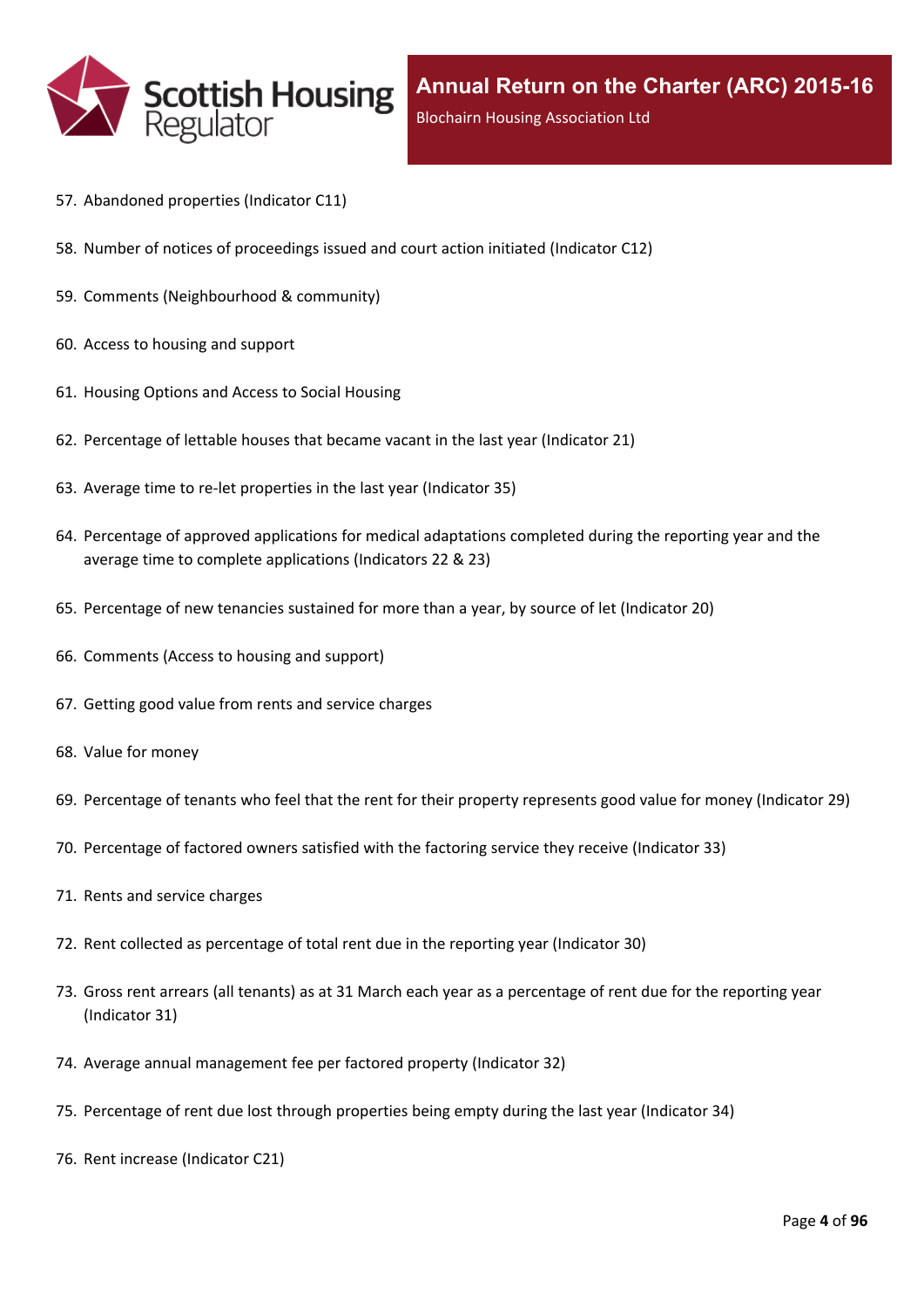

- 77. The number of [households](#page-89-0) for which landlords are paid housing costs directly and the total value of payments received in the reporting year [\(Indicator](#page-89-0) C22)
- 78. Amount and [percentage](#page-90-0) of former tenant rent arrears written off at the year end (Indicator C23)
- 79. [Comments](#page-91-0) (Getting good value from rents and service charges)
- 80. Other [Customers](#page-92-0)
- 81. [Gypsies/travellers](#page-93-0) [–](#page-93-0) Average weekly rent per pitch [\(Indicator](#page-93-0) 36)
- 82. For those who [provide](#page-94-0) sites [–](#page-94-0) percentage of [gypsies/travellers](#page-94-0) satisfied with the landlord's management of the site [\(Indicator](#page-94-0) 37)
- 83. Comments (Other [customers\)](#page-95-0)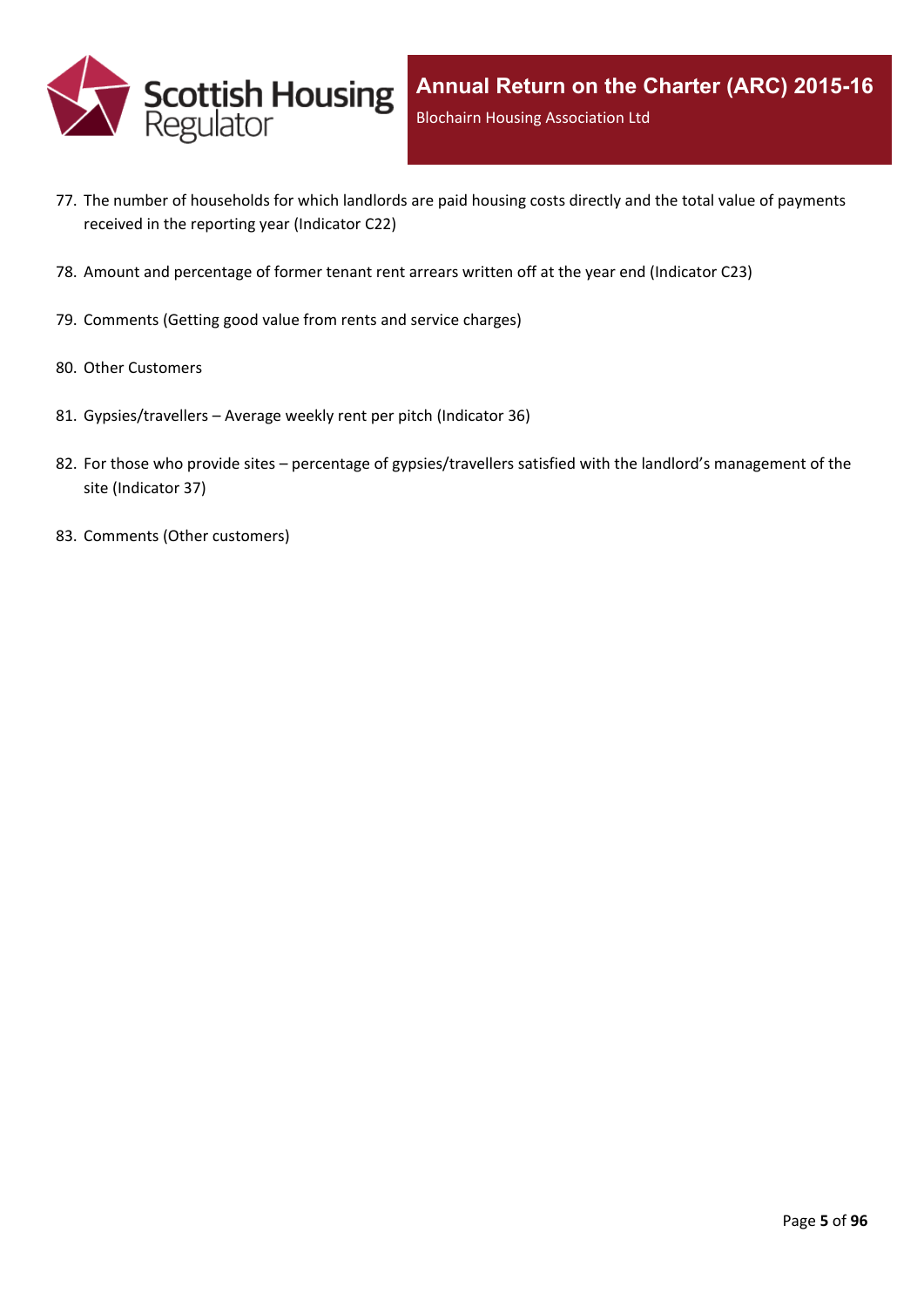

#### <span id="page-5-0"></span>*Social landlord contextual information*

The information you give us here will allow us to build a profile of you as a landlord and the housing sector. We **will use this information to assess performance against the Charter.**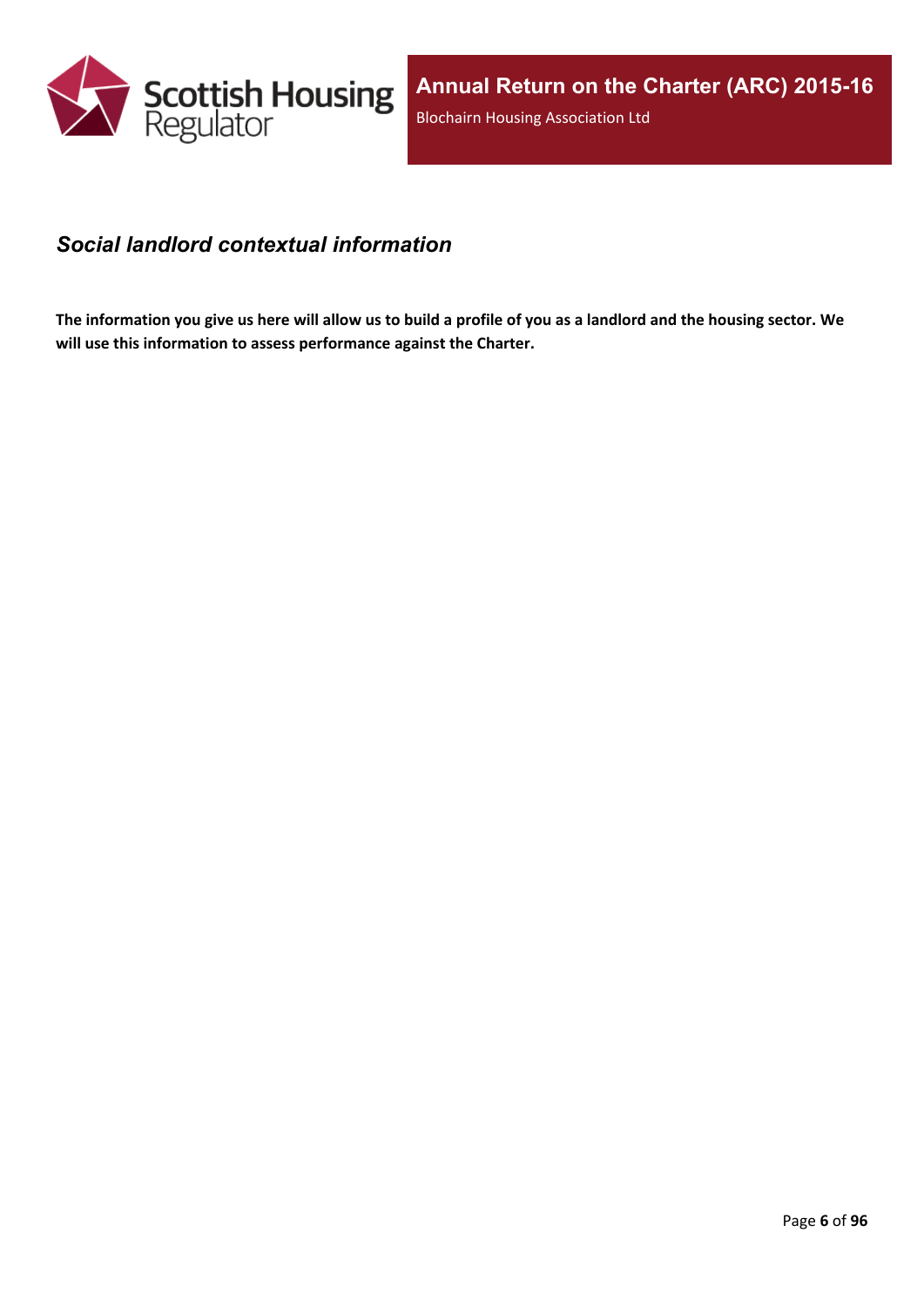

### <span id="page-6-0"></span>*Staff information, staff turnover and sickness rates (Indicator C1)*

The information you give us here will allow us to build a profile of you as a landlord and the housing sector. We **will use this information to assess performance against the Charter.**

| C1.2 Staff employed by the RSL:                                                            |                                                                                             |                |
|--------------------------------------------------------------------------------------------|---------------------------------------------------------------------------------------------|----------------|
| C1.2.1 the number of senior staff                                                          |                                                                                             | $\mathbf 1$    |
|                                                                                            |                                                                                             |                |
| C1.1 the name of Chief Executive                                                           | Michael Carberry                                                                            |                |
|                                                                                            |                                                                                             |                |
|                                                                                            |                                                                                             |                |
| C1.2.2 the number of office based staff                                                    |                                                                                             | $\mathsf 3$    |
|                                                                                            |                                                                                             |                |
| C1.2.3 the number of care / support staff                                                  |                                                                                             | 0              |
|                                                                                            |                                                                                             |                |
|                                                                                            |                                                                                             |                |
| C1.2.4 the number of concierge staff                                                       |                                                                                             | $\overline{0}$ |
|                                                                                            |                                                                                             |                |
| C1.2.5 the number of direct labour staff                                                   |                                                                                             | 0              |
|                                                                                            |                                                                                             |                |
|                                                                                            |                                                                                             |                |
| C1.2.6 the total number of staff                                                           |                                                                                             | 4.0            |
|                                                                                            |                                                                                             |                |
|                                                                                            |                                                                                             |                |
| C1.3 Staff turnover and sickness absence:                                                  | C1.3.1 the percentage of senior staff turnover in the year to the end of the reporting year | 0              |
|                                                                                            |                                                                                             |                |
|                                                                                            |                                                                                             |                |
| C1.3.2 the percentage of total staff turnover in the year to the end of the reporting year |                                                                                             | $\overline{0}$ |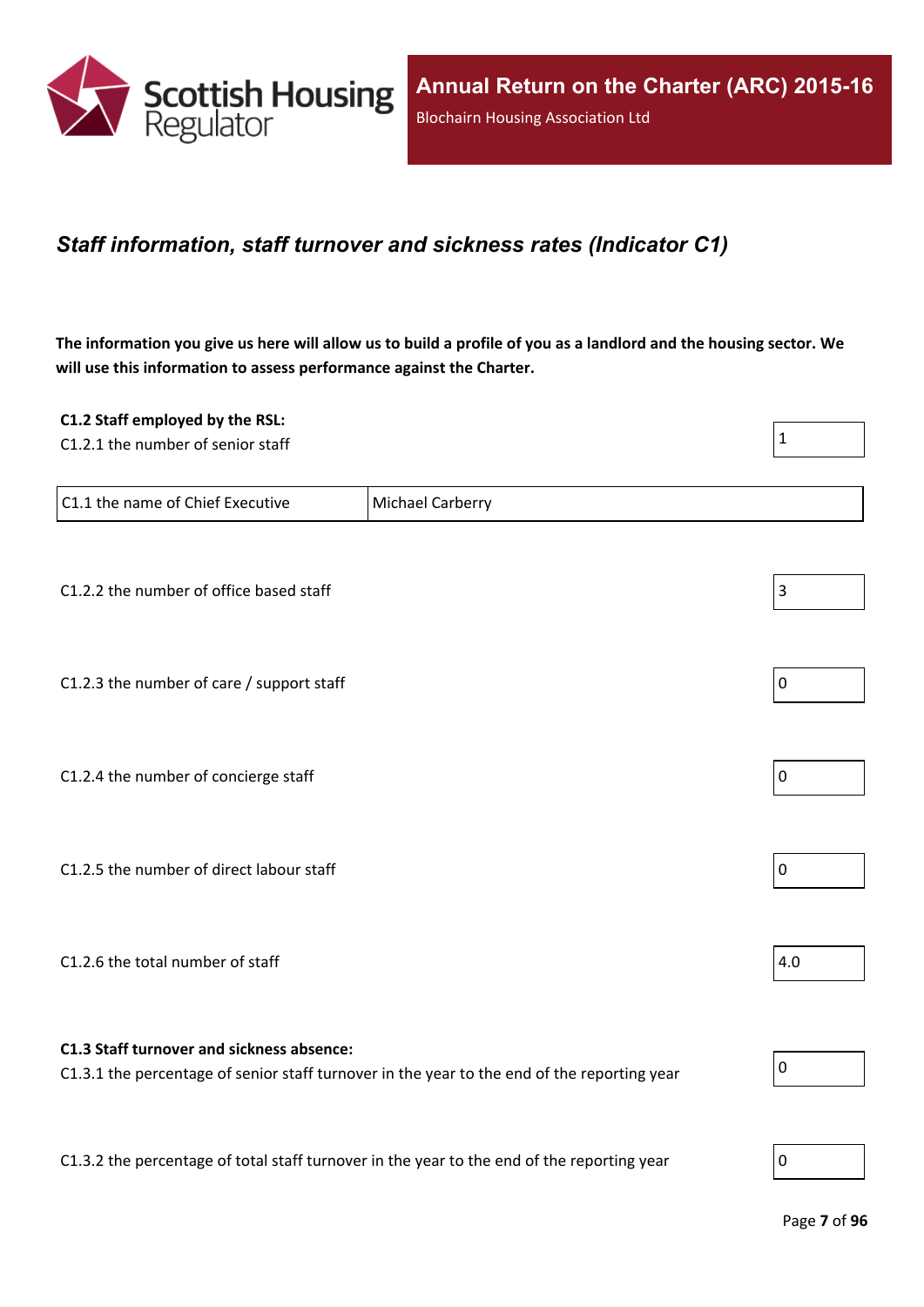

C1.3.3 the percentage of days lost through staff sickness absence in the reporting year  $\vert$  0.6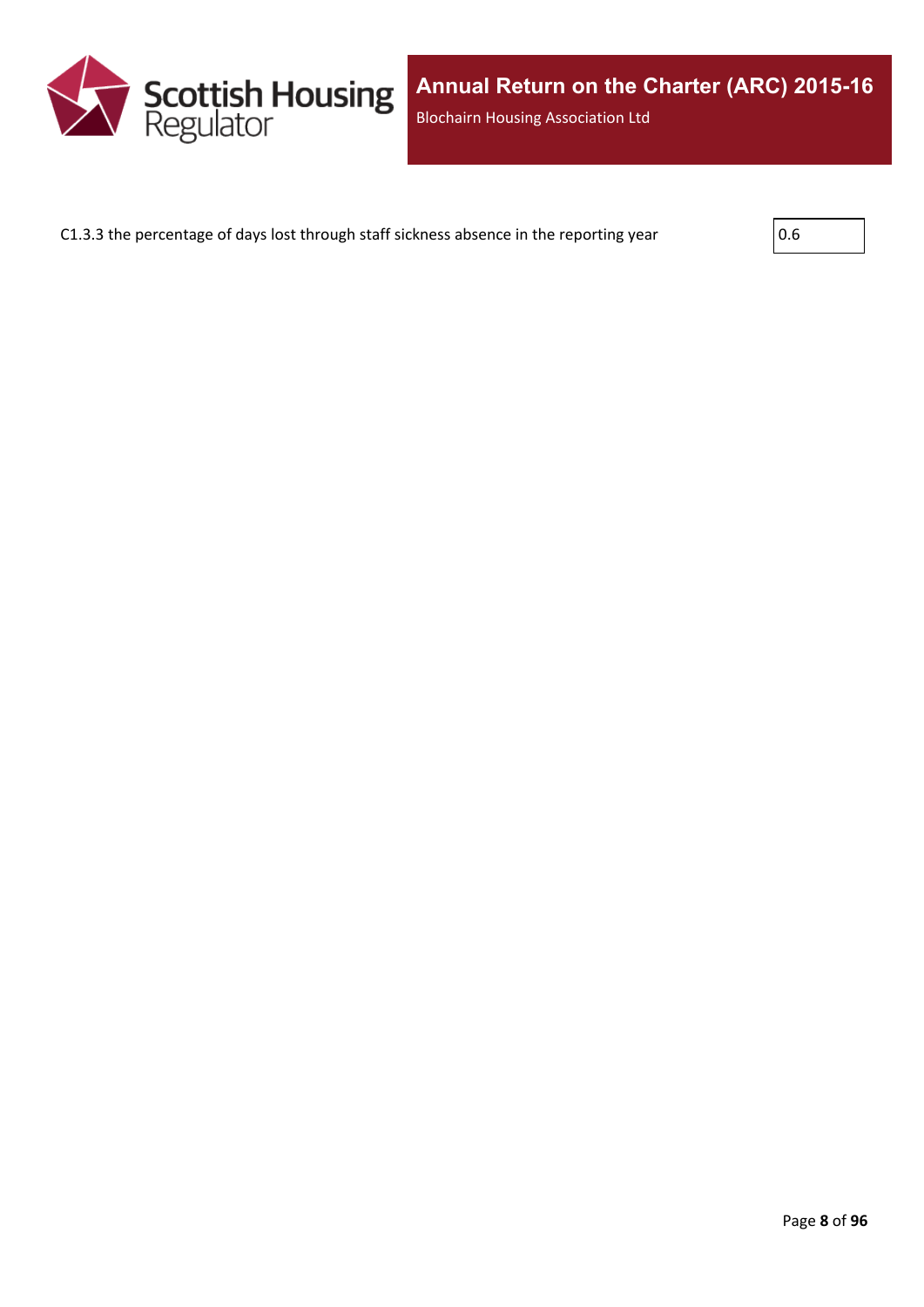

**Annual Return on the Charter (ARC) 2015-16** Blochairn Housing Association Ltd

#### <span id="page-8-0"></span>*Governance*

The information you give us here will tell us about your governing body and how your organisation is structured.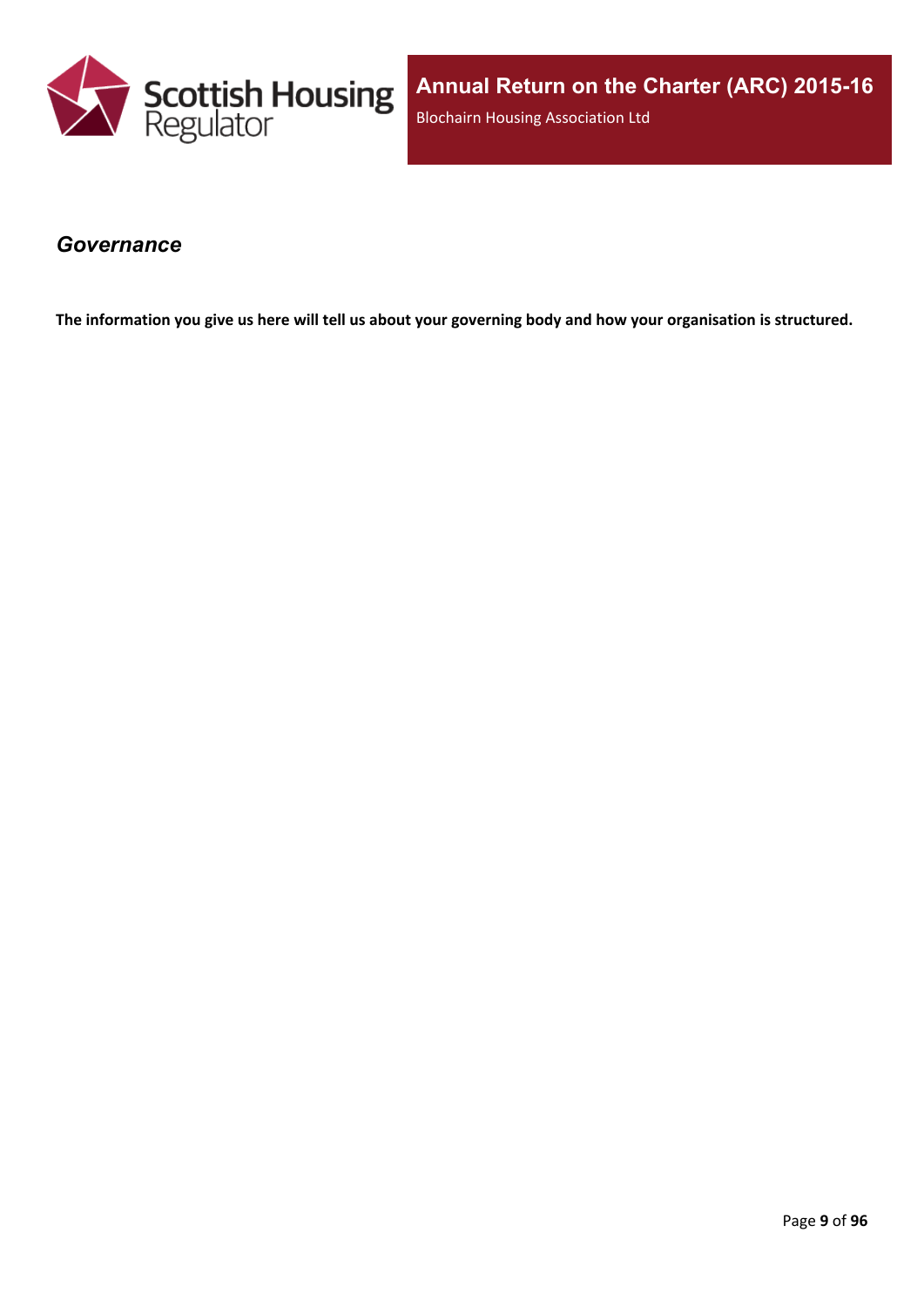

### <span id="page-9-0"></span>*Parent, subsidiary and other connected organisations (Indicator C2)*

**If parent organisation**

**C2.2 If subsidiary of another organisation, please state:**

C2.2.1 the name of the parent organisation

C2.2.2 the address of the parent organisation

**If connected with another organisation, please state:**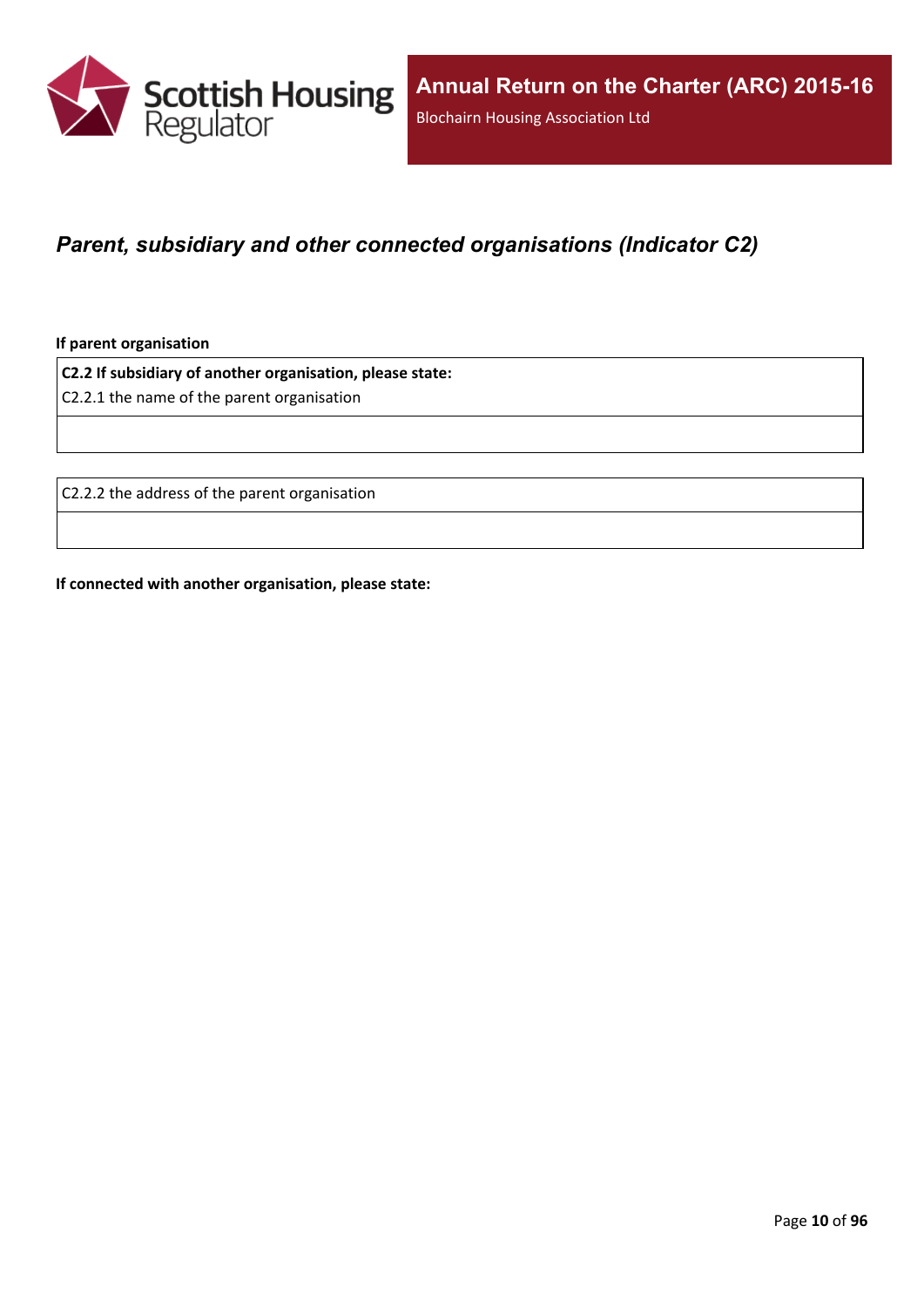

### <span id="page-10-0"></span>*Agent employed by the landlord to provide all of its services (Indicator C3)*

**If an agent is employed by the landlord to provide all its services, please state:**

#### **(i) the name of the organisation**

#### **(ii) contact details of the organisation**

C3.1 The name of organisation

C3.2.3 surname

C3.2 Contact name: C3.2.1 title (Select) C3.2.2 forename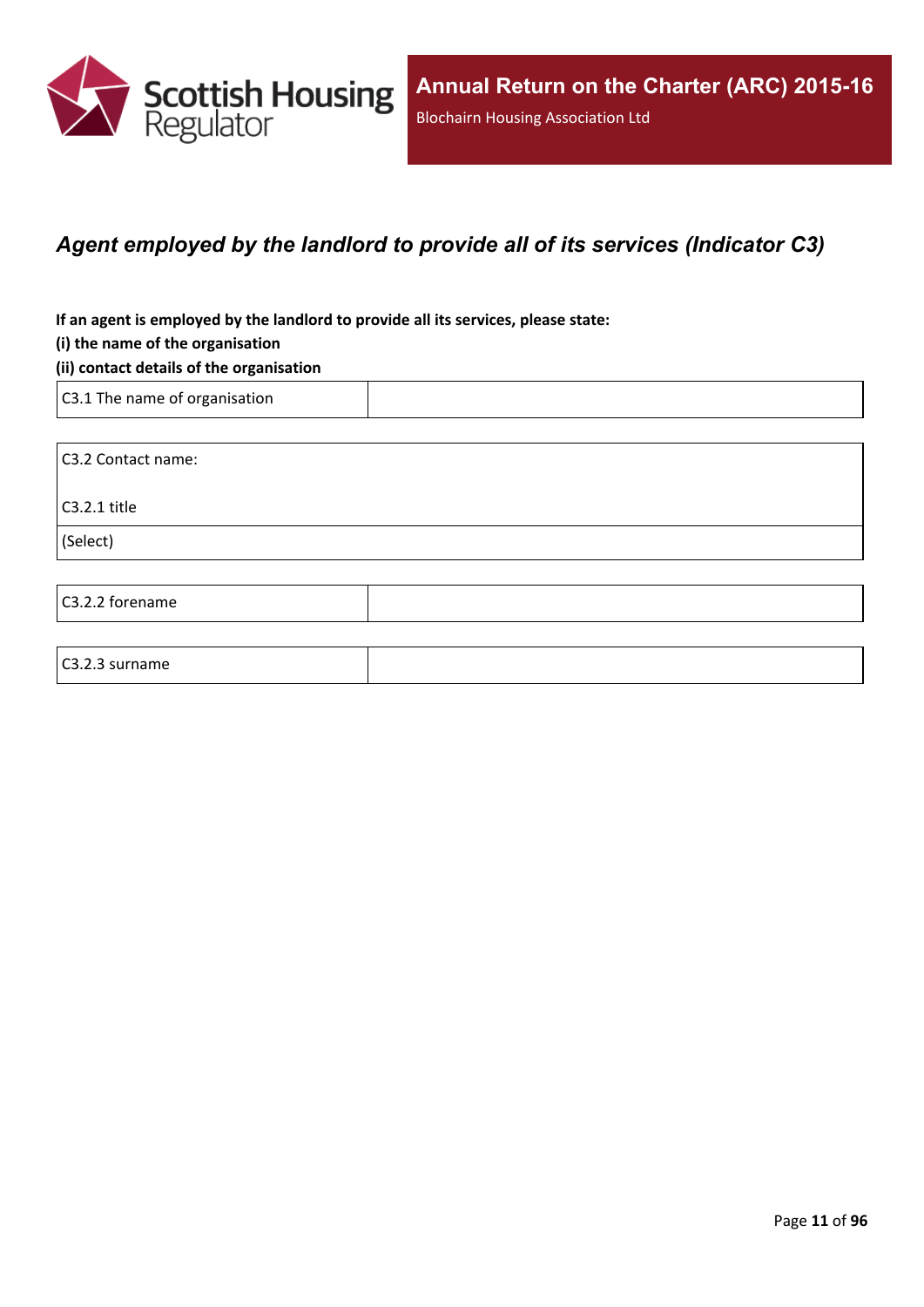

#### <span id="page-11-0"></span>*RSL members (Indicator C4)*

**Please state:**

C4.1 The total number of RSL members as at the time of the last Annual General Meeting 293

C4.2 The number of members attending last RSL Annual General Meeting  $31$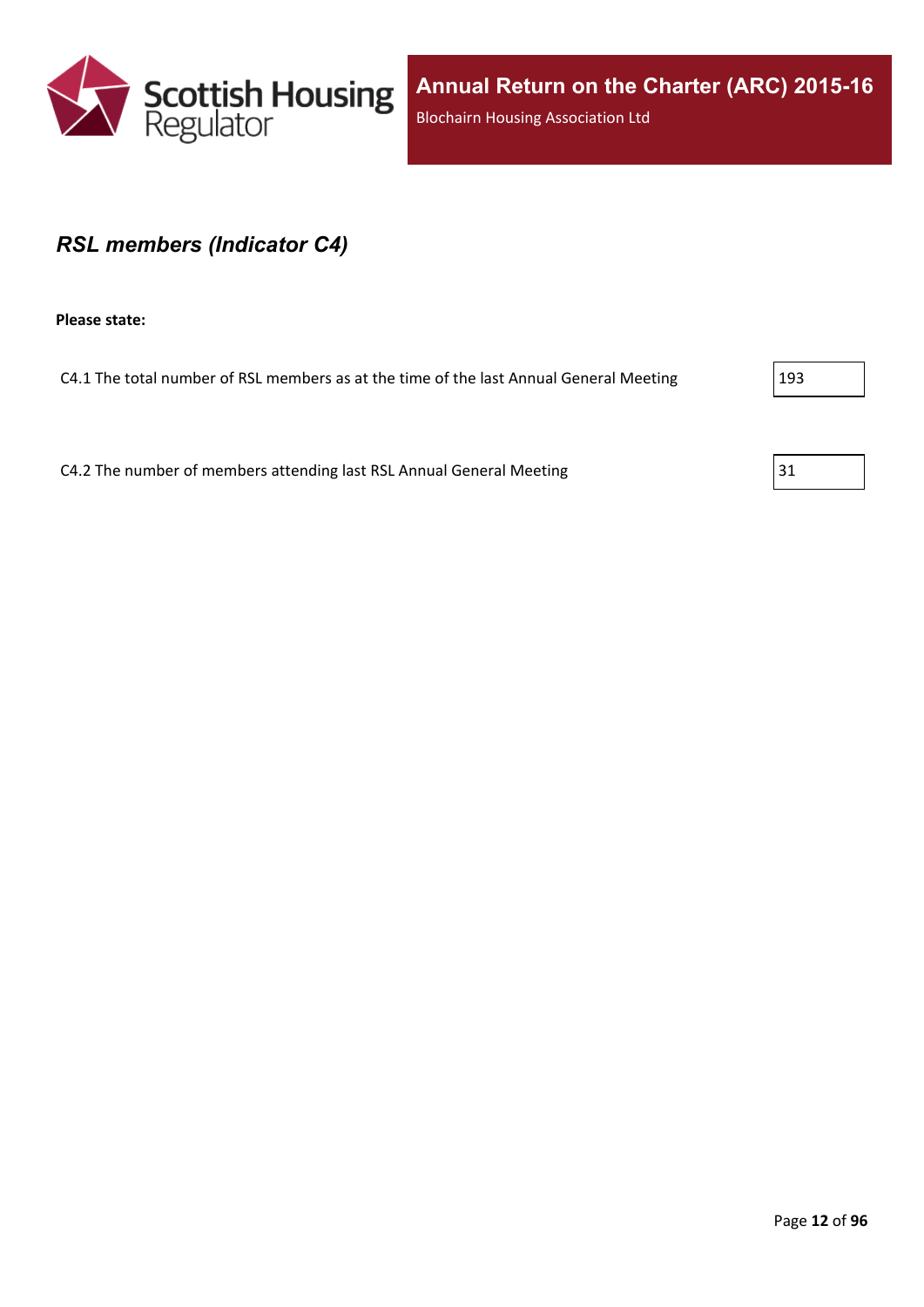

## <span id="page-12-0"></span>*Governing body appointments (Indicator C5)*

**Please state:**

C5.1 The number of governing body vacancies at last Annual General Meeting  $\vert$  7

C5.2 The number of candidates for the vacancies  $\vert 4 \vert$ 

C5.3 The number of vacancies filled  $\vert 4 \vert$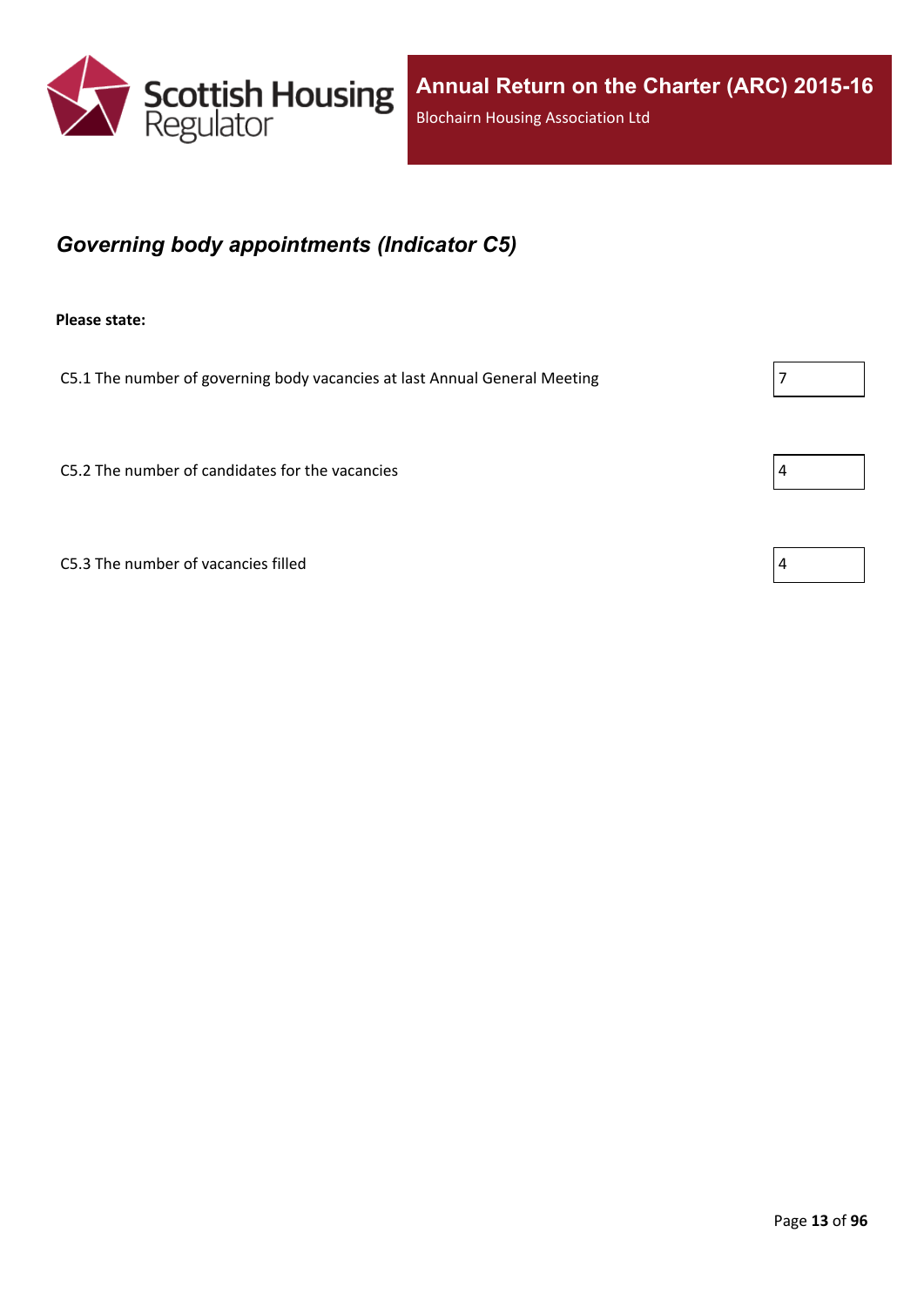

#### <span id="page-13-0"></span>*Lets*

**The information you give us here will allow us to build a profile of your lets.**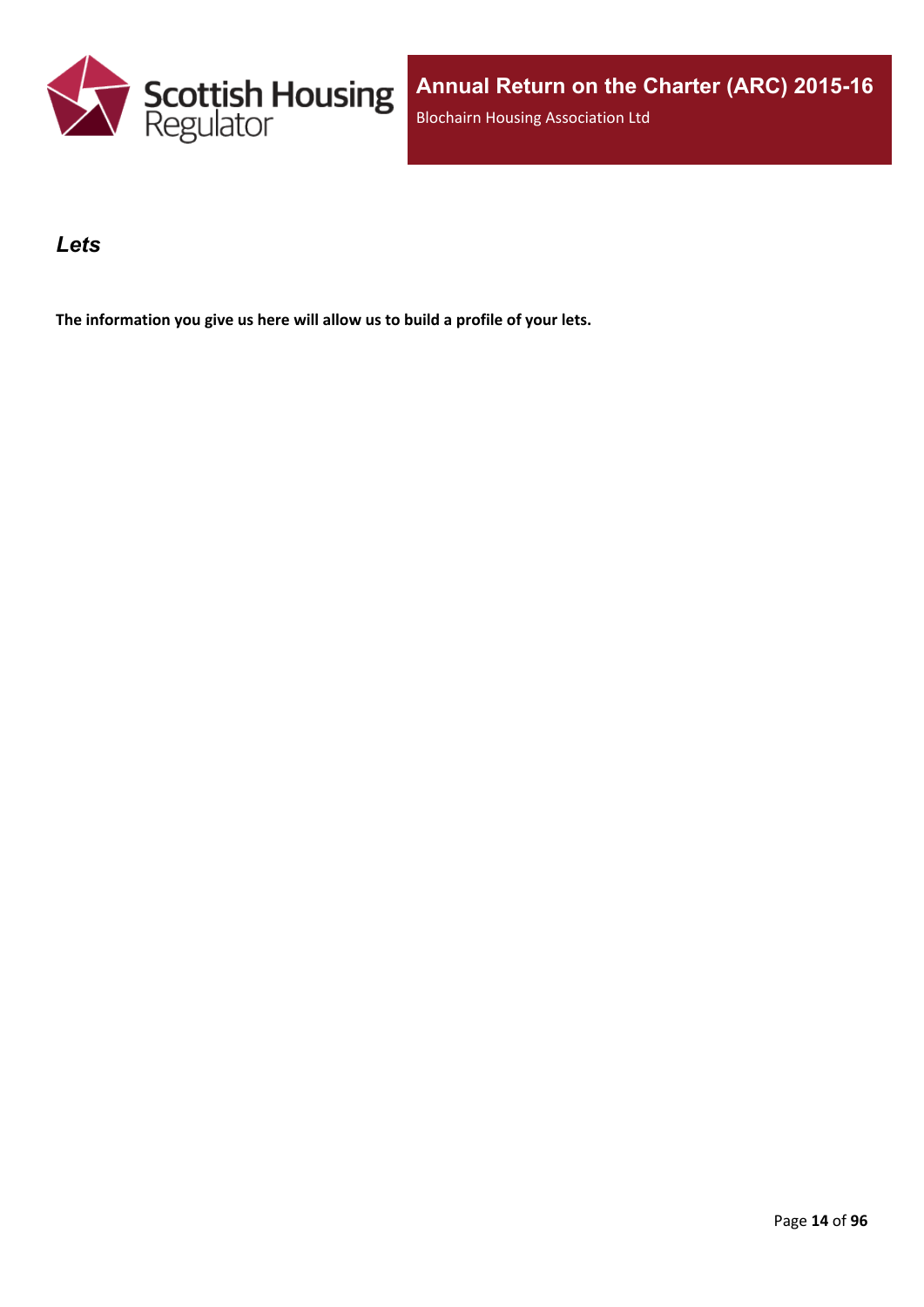

## <span id="page-14-0"></span>*Number of lets during the reporting year, split between 'general needs' and 'supported housing' (Indicator C7)*

**Please state:**

C7.1 The number of 'general needs' lets during the reporting year  $|10 \rangle$ 

C7.2 The number of 'supported housing' lets during the reporting year  $\vert 0 \rangle$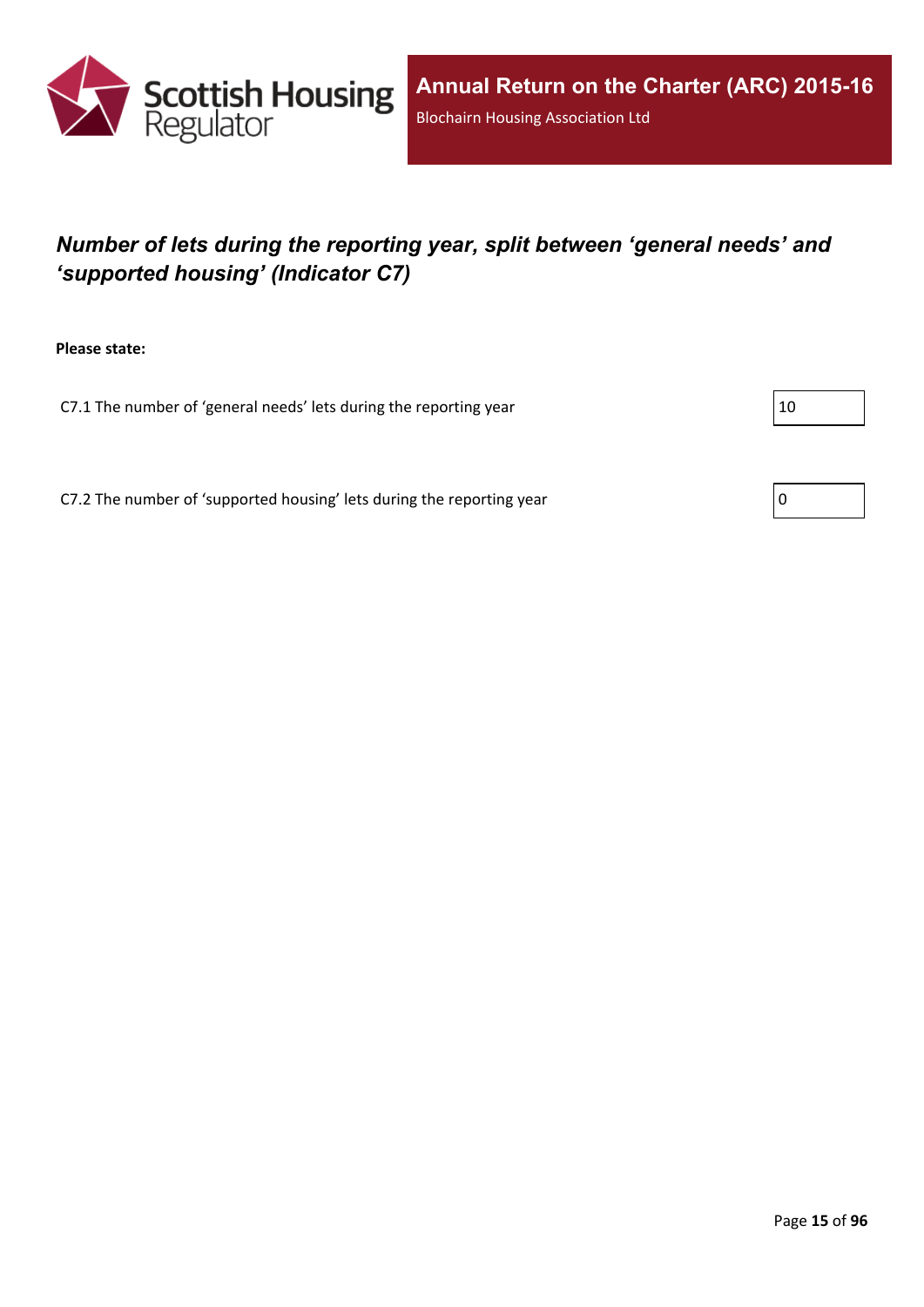

#### <span id="page-15-0"></span>*The number of lets during the reporting year by source of let (Indicator C8)*

#### **Please state:**

| C8.1 The number of lets to existing tenants                                                                                              | $\overline{2}$ |
|------------------------------------------------------------------------------------------------------------------------------------------|----------------|
| C8.2 The number of lets to housing list applicants                                                                                       | 5              |
| C8.3 The number of mutual exchanges                                                                                                      | $\mathbf 0$    |
| C8.4 The number of lets from other sources                                                                                               | 0              |
| C8.5 The number of applicants who have been assessed as statutorily homeless by the local<br>authority as:<br>C8.5.1 section 5 referrals | $\overline{3}$ |
| C8.5.2 nominations from the local authority                                                                                              | $\mathbf 0$    |
| C8.5.3 other                                                                                                                             | 0              |

C8.6 the number of other nominations from local authorities  $\vert_0$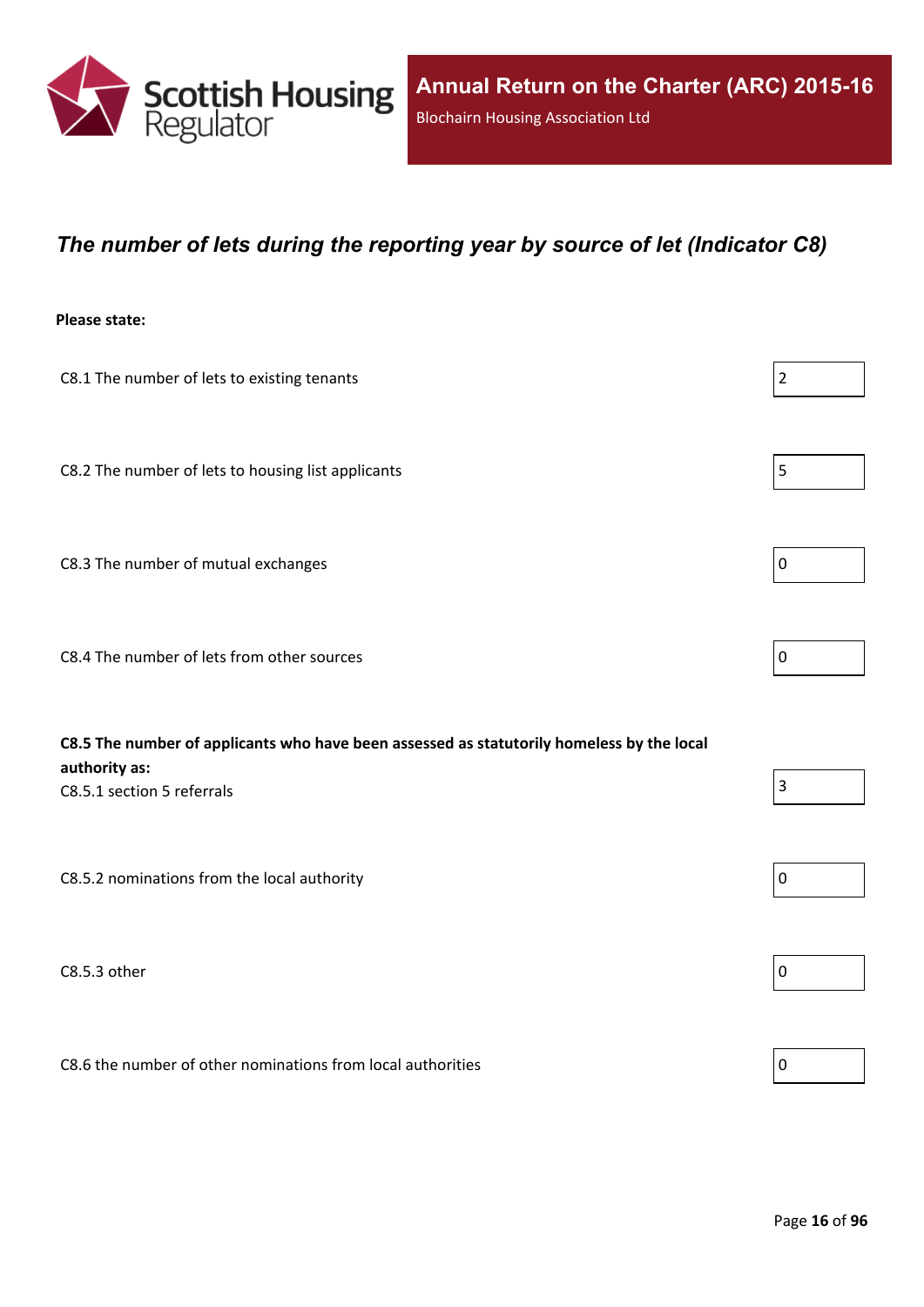

### <span id="page-16-0"></span>*Types of tenancies granted for lets during the reporting year (Indicator C9)*

#### **Please state:**

C9.1 The number of occupancy agreements granted in the reporting year  $\vert 0 \rangle$ 

C9.2 The number of short SSTs granted in the reporting year  $\vert 0 \rangle$ 

C9.3 The number of SSTs granted in the reporting year  $10$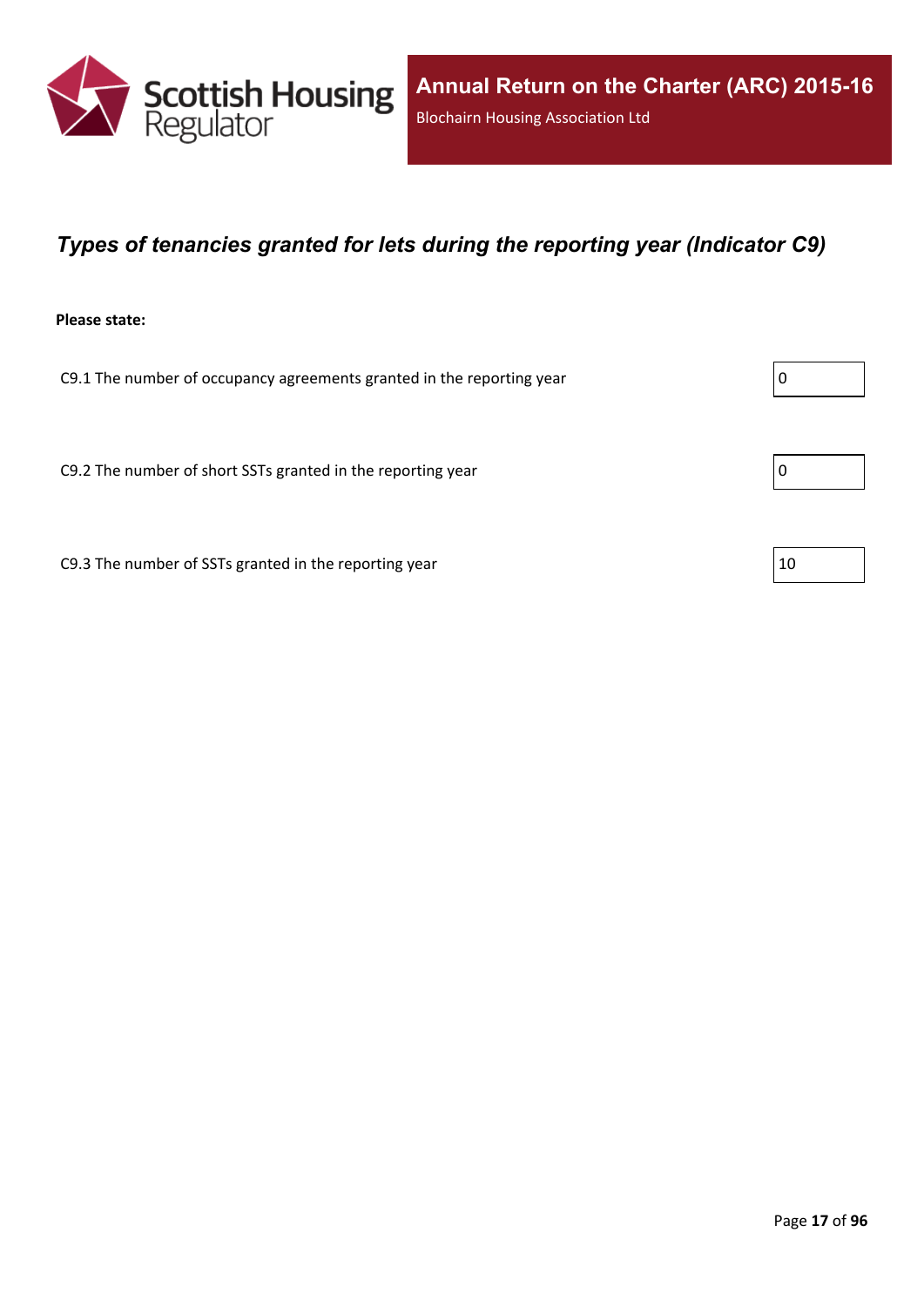

## <span id="page-17-0"></span>*Housing lists (Indicator C10)*

#### **Please state:**

C10.1 What type of housing list do you operate (select all that apply)

| Your own housing list                                                                      |     |
|--------------------------------------------------------------------------------------------|-----|
|                                                                                            |     |
| C10.2 The number of new applicants added to the housing list(s)                            | 75  |
|                                                                                            |     |
| C10.3 The number of applicants on the housing list(s) at end of reporting year             | 140 |
|                                                                                            |     |
| C10.4 The number of suspensions from the housing list at end of reporting year             | 0   |
|                                                                                            |     |
| C10.5 The number of applications cancelled from the housing list during the reporting year | 15  |
|                                                                                            |     |
| C10.6 The number of Section 5 referrals received during the last reporting year            | 22  |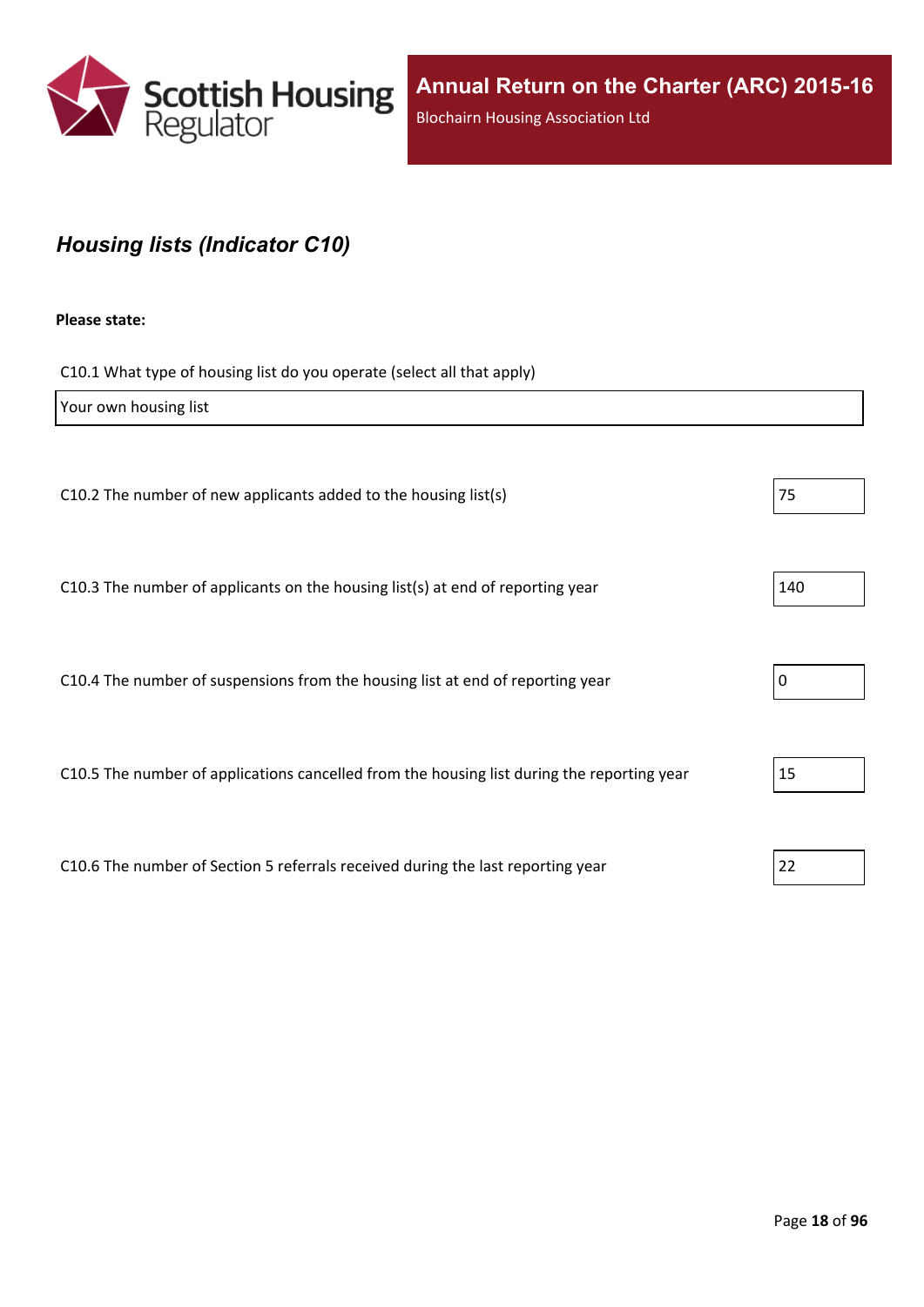

**Annual Return on the Charter (ARC) 2015-16** Blochairn Housing Association Ltd

#### <span id="page-18-0"></span>*Stock*

The information you give us here will allow us to build a profile of your stock and your average weekly rents.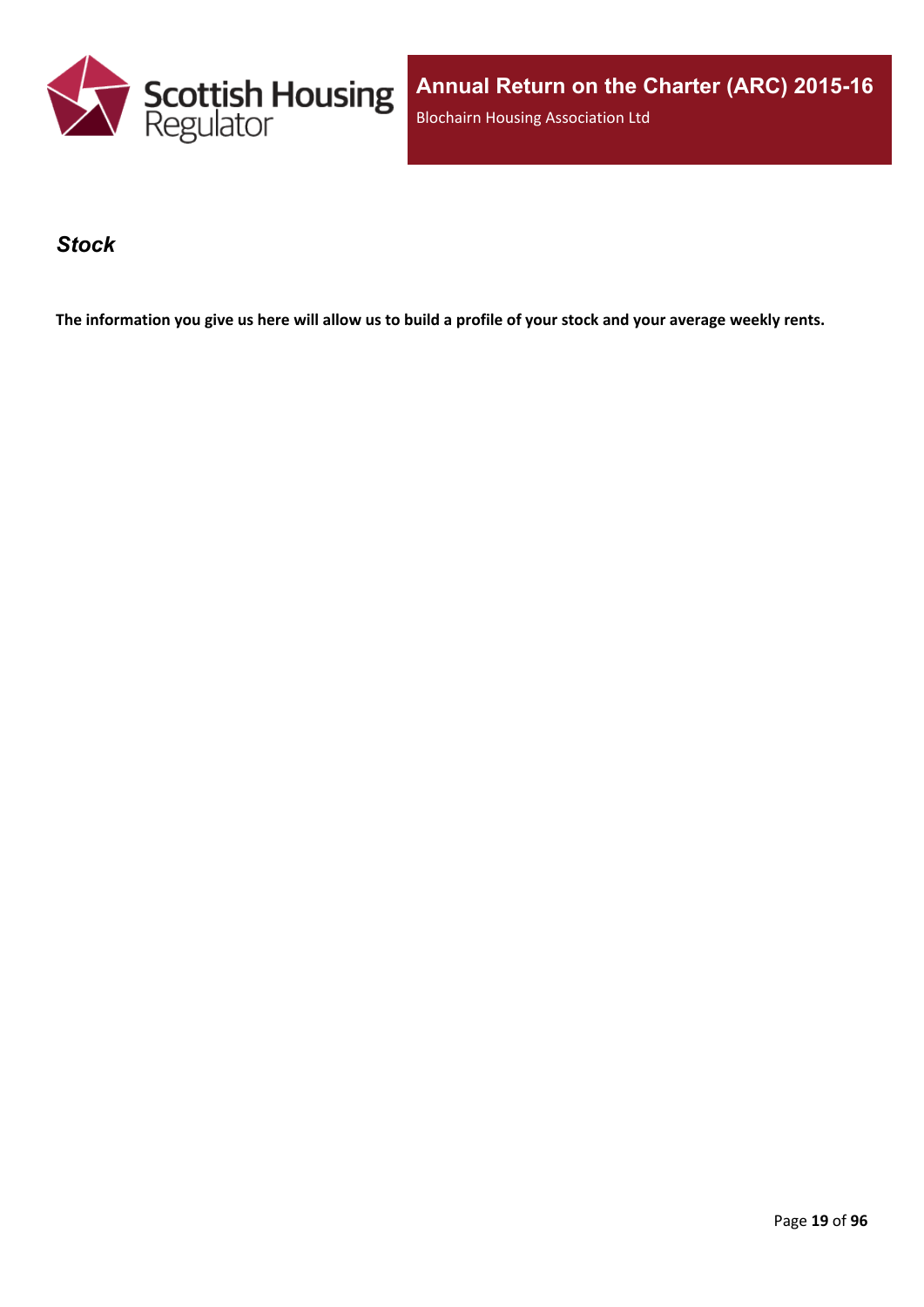

## <span id="page-19-0"></span>*The landlord's wholly owned stock (Indicator C14)*

**Self contained dwellings are properties where the household has exclusive use of WC, bathroom and kitchen facilities contained within the property.**

**Non-self contained units/bedspaces are properties where WC, bathroom or kitchen facilities are communal or shared.**

**Non-housing units are properties that could be used for respite care; commercial activities; office space.** Please note, parts (a), (b) and (c) of indicator C14 are located at the 'Organisation details' section on the Portal and are not included in the ARC return itself. Further information on this is available in the FAQs at the 'Help & **Guidance' section.**

**Please state:**

|                                                   |                                                                            | Of the<br>stock at<br>year end: |                  |                   |           |                                            |             |
|---------------------------------------------------|----------------------------------------------------------------------------|---------------------------------|------------------|-------------------|-----------|--------------------------------------------|-------------|
|                                                   |                                                                            | (d) Low<br>Demand               |                  | (e)<br>unlettable |           | (f) used for<br>temporary<br>accommodation |             |
| For the<br>landlord's<br>wholly<br>owned<br>stock | C14.1 The<br>number of<br>self-<br>contained<br>units                      | 0                               |                  | $\mathbf 0$       |           | $\mathbf 0$                                |             |
|                                                   | C14.2 The<br>number of<br>non self-<br>contained<br>units $/$<br>bedspaces | $\mathbf 0$                     | $\boldsymbol{0}$ | $\boldsymbol{0}$  | $\pmb{0}$ | $\mathbf 0$                                | $\mathbf 0$ |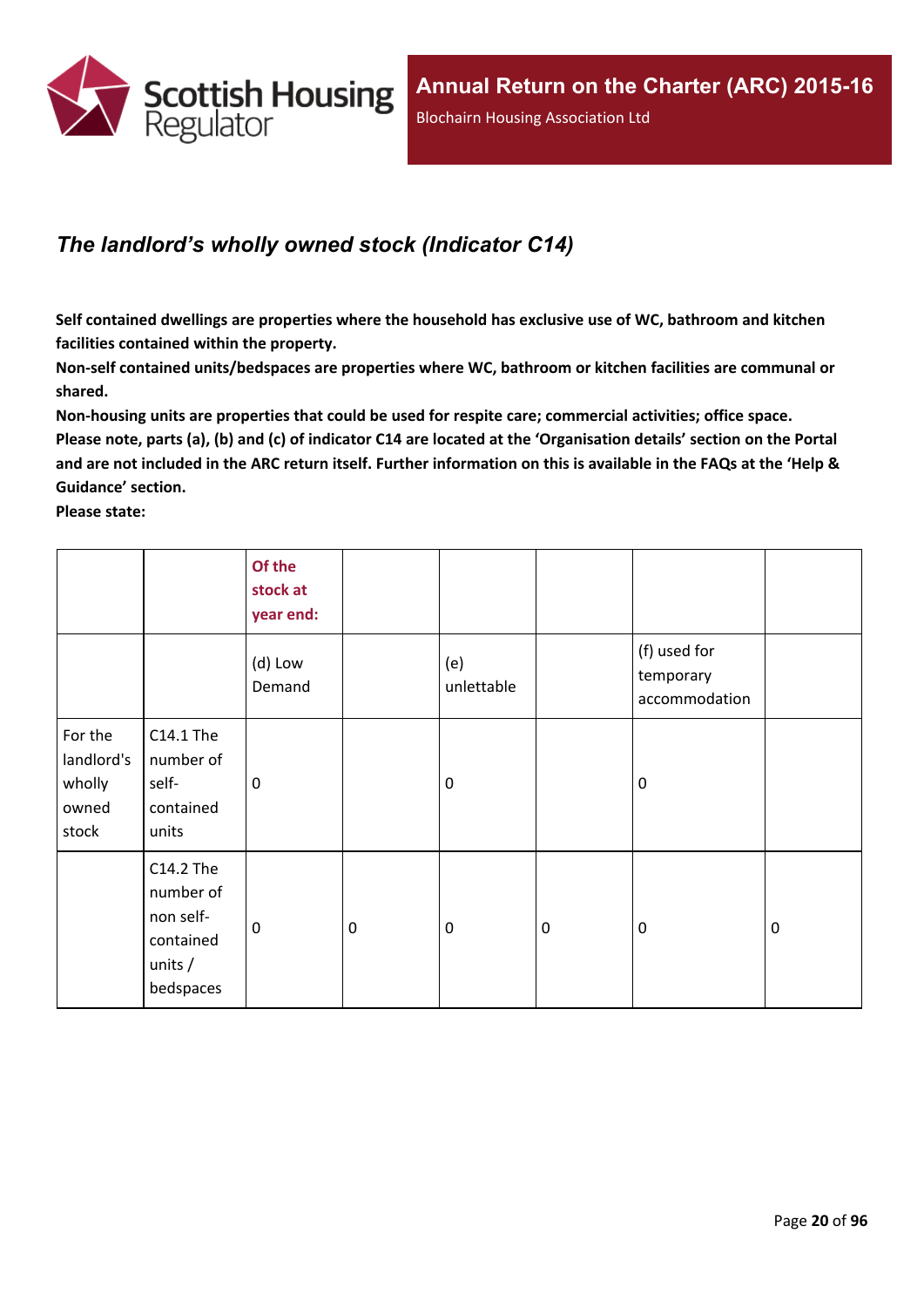

## <span id="page-20-0"></span>*Stock by house types, apartment sizes and average weekly rents (Indicator C17)*

The stock by type and apartment size reported in this indicator are wholly owned by the landlord and should **match the totals provided at C14.**

The average weekly rent in this indicator includes service or other charges and is calculated for lettable stock only. **For all wholly owned stock, please state:**

| C17 Stock<br>by type,<br>apartment<br>size and<br>rent | House            | High rise        | Tenement | 4 in a block   | Other flat<br>/ maisonett<br>e | Total       | Nos. of<br>lettable<br>units | Average<br>weekly rent<br>$\pmb{\mathsf{f}}$ |
|--------------------------------------------------------|------------------|------------------|----------|----------------|--------------------------------|-------------|------------------------------|----------------------------------------------|
| 1 Apt                                                  | $\mathbf 0$      | $\mathbf 0$      | 0        | $\mathbf 0$    | 0                              | $\mathbf 0$ | 0                            |                                              |
| 2 Apt                                                  | $\mathbf 0$      | $\mathbf 0$      | 51       | $\overline{2}$ | 4                              | 57          | 57                           | 53.35                                        |
| 3 Apt                                                  | $\boldsymbol{0}$ | $\mathbf 0$      | 123      | 20             | 13                             | 156         | 156                          | 65.34                                        |
| 4 Apt                                                  | $\overline{4}$   | $\mathbf 0$      | 51       | $\mathbf 0$    | 9                              | 64          | 64                           | 72.85                                        |
| $5$ Apt +                                              | $6\,$            | $\boldsymbol{0}$ | 2        | $\mathbf 0$    | $\pmb{0}$                      | 8           | 8                            | 95.64                                        |
| <b>Total SC</b>                                        | 10               | $\mathbf 0$      | 227      | 22             | 26                             | 285         | 285                          | 65.48                                        |

Number of lettable non self contained units at year end  $\vert 0 \vert$ 

Number of lettable non self contained bed spaces at year end  $\vert$  0

Average weekly rent charge per bed space for the reporting year

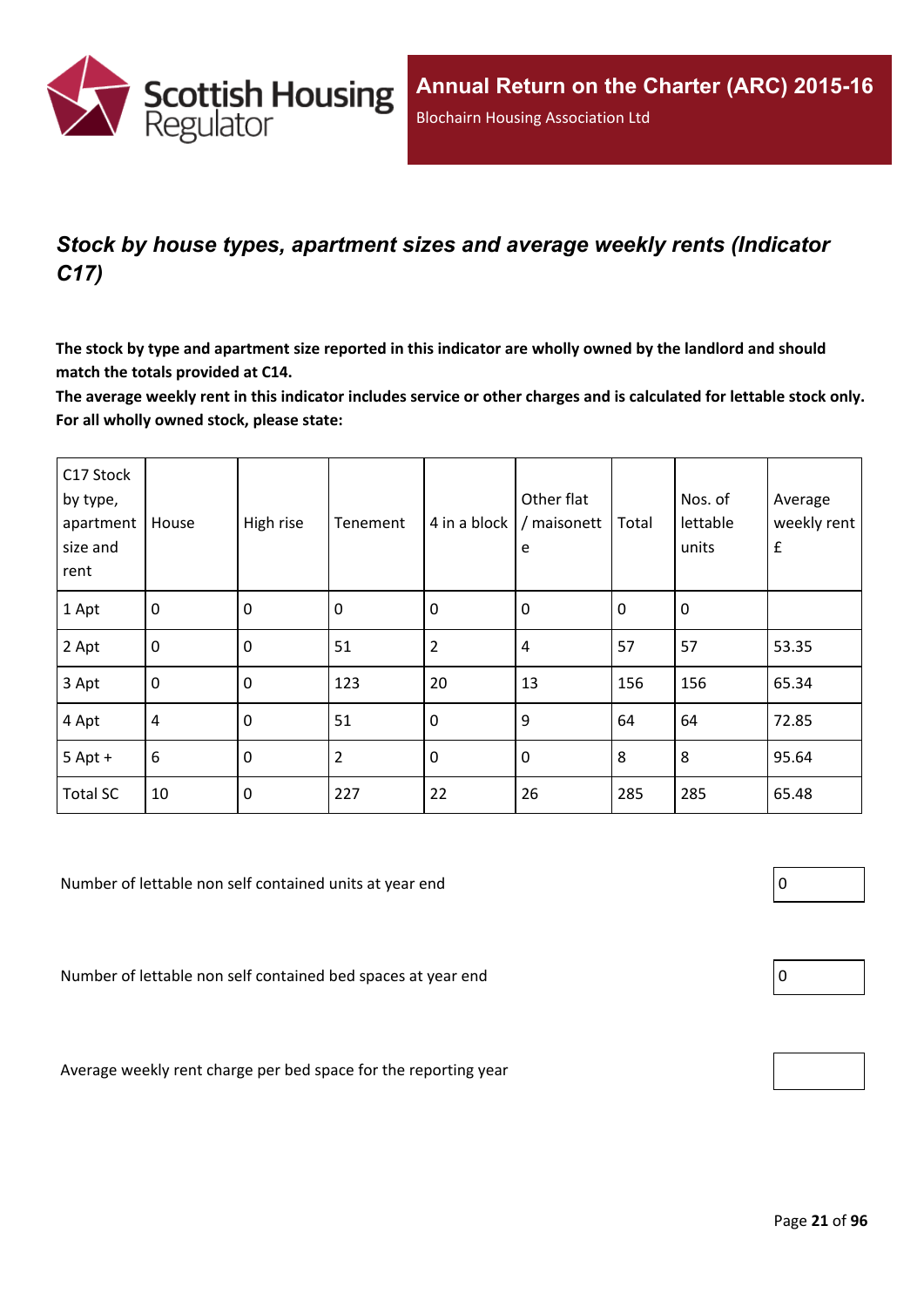

## <span id="page-21-0"></span>*The number of self-contained and non self-contained units and bedspaces, at the year end by age band (Indicator C19)*

The stock by age band reported in this indicator are wholly owned by the landlord and should match the totals **provided at C14.**

**For all wholly owned stock, please state:**

|                                                   | (a)<br>pre-<br>1919 | (b)<br>1919<br>1944 | (c)<br>1945<br>1964 | (d)<br>1965<br>1982 | (e)<br>1983<br>2002 | (f)<br>Post-<br>2002 | Total |
|---------------------------------------------------|---------------------|---------------------|---------------------|---------------------|---------------------|----------------------|-------|
| C19.1 The number of self-contained units          | 0                   | 171                 | $\Omega$            | 0                   | 44                  | 70                   | 285   |
| C19.2 The number of non self-contained units      | O                   | 0                   | 0                   | 0                   | 0                   | 0                    | 0     |
| C19.2 The number of non self-contained bed spaces | 0                   | 0                   | 0                   | 0                   | 0                   | 0                    | 0     |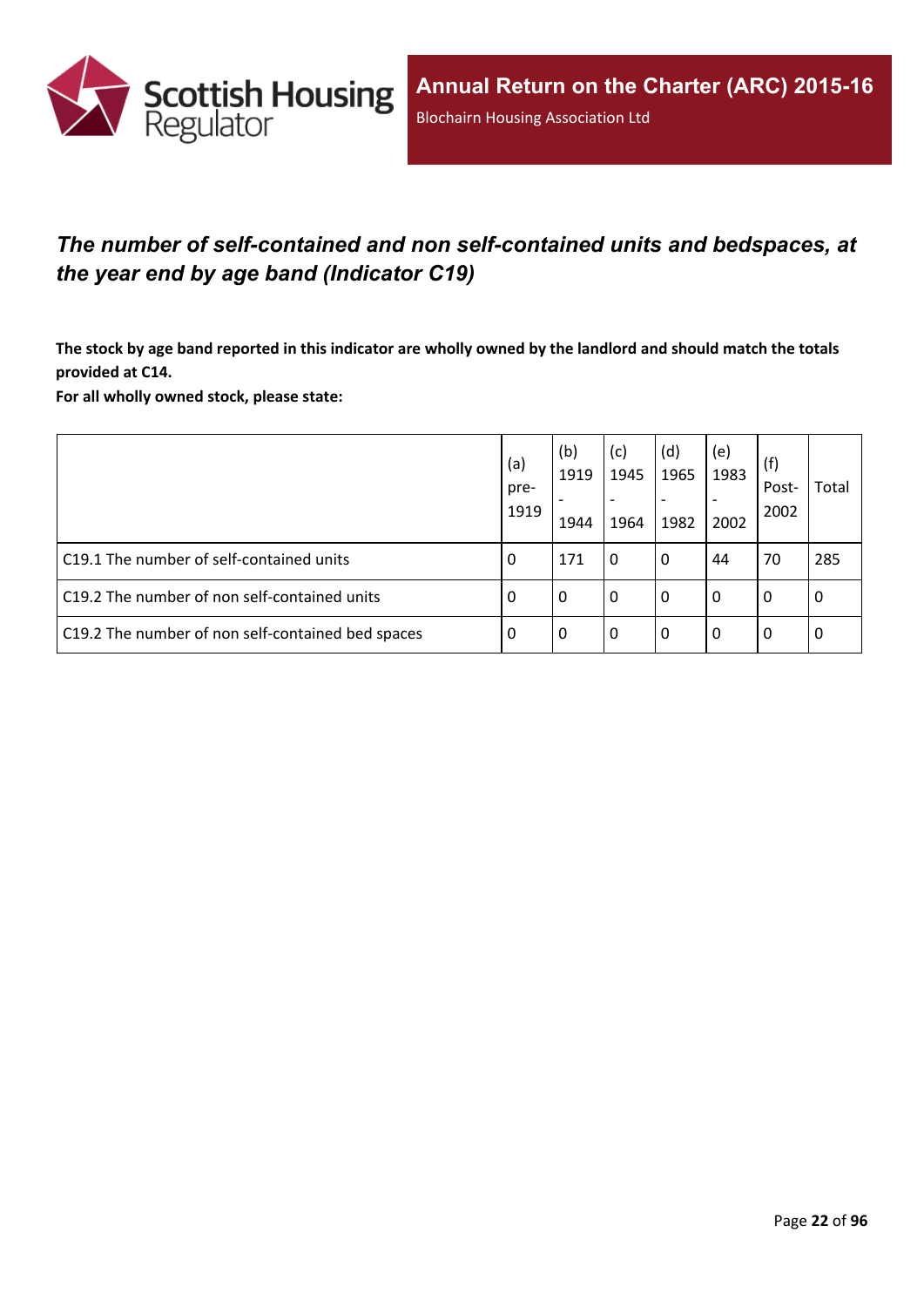

## <span id="page-22-0"></span>*The number of self-contained properties void at the year end and of those, the number that have been void for more than six months (Indicator C20)*

**Please state the number of self-contained properties that:**

C20.1 were void at the year end

Г

C20.2 have been void for more than six months  $\vert 0 \rangle$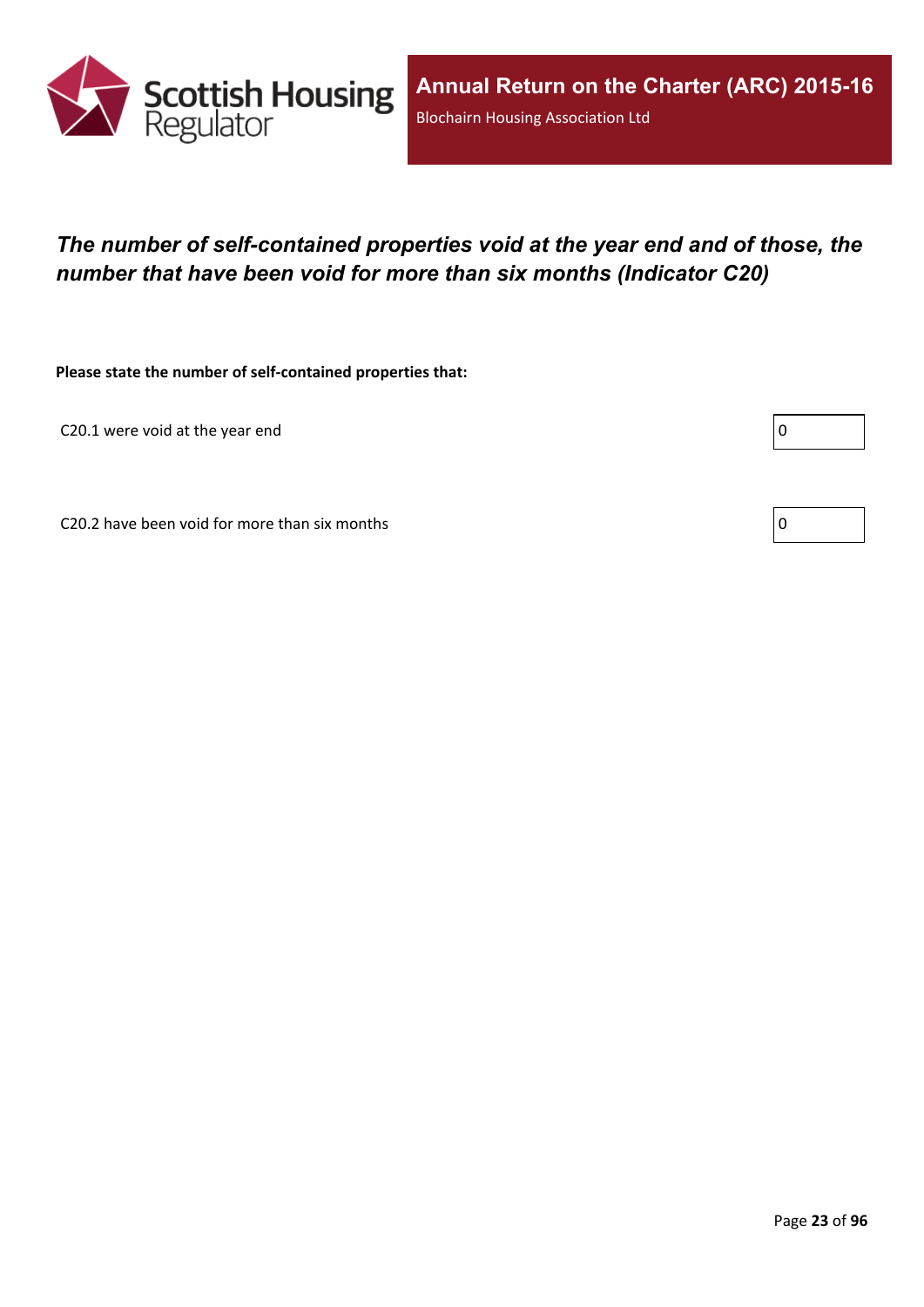

## <span id="page-23-0"></span>*Development programme – New units and value (excluding Scottish Government funded developments) (Indicator C32)*

**Please state:**

|                       | in the current reporting year |                          |                         |
|-----------------------|-------------------------------|--------------------------|-------------------------|
|                       | Social letting                | Midmarket / market rents | Low cost home ownership |
| C32.1.1 RSL           | υ                             | υ                        | ∣U                      |
| C32.1.2<br>subsidiary | 0                             | υ                        | -0                      |

|                       | projected for the next<br>reporting year |                          |                         |
|-----------------------|------------------------------------------|--------------------------|-------------------------|
|                       | Social letting                           | Midmarket / market rents | Low cost home ownership |
| C32.1.1 RSL           | 0                                        | <b>U</b>                 | 0                       |
| C32.1.2<br>subsidiary | 0                                        | 0                        | 0                       |

|                       | projected for the following<br>year |                          |                         |
|-----------------------|-------------------------------------|--------------------------|-------------------------|
|                       | Social letting                      | Midmarket / market rents | Low cost home ownership |
| C32.1.1 RSL           | 0                                   | -U                       | 0                       |
| C32.1.2<br>subsidiary | 0                                   | 0                        | 0                       |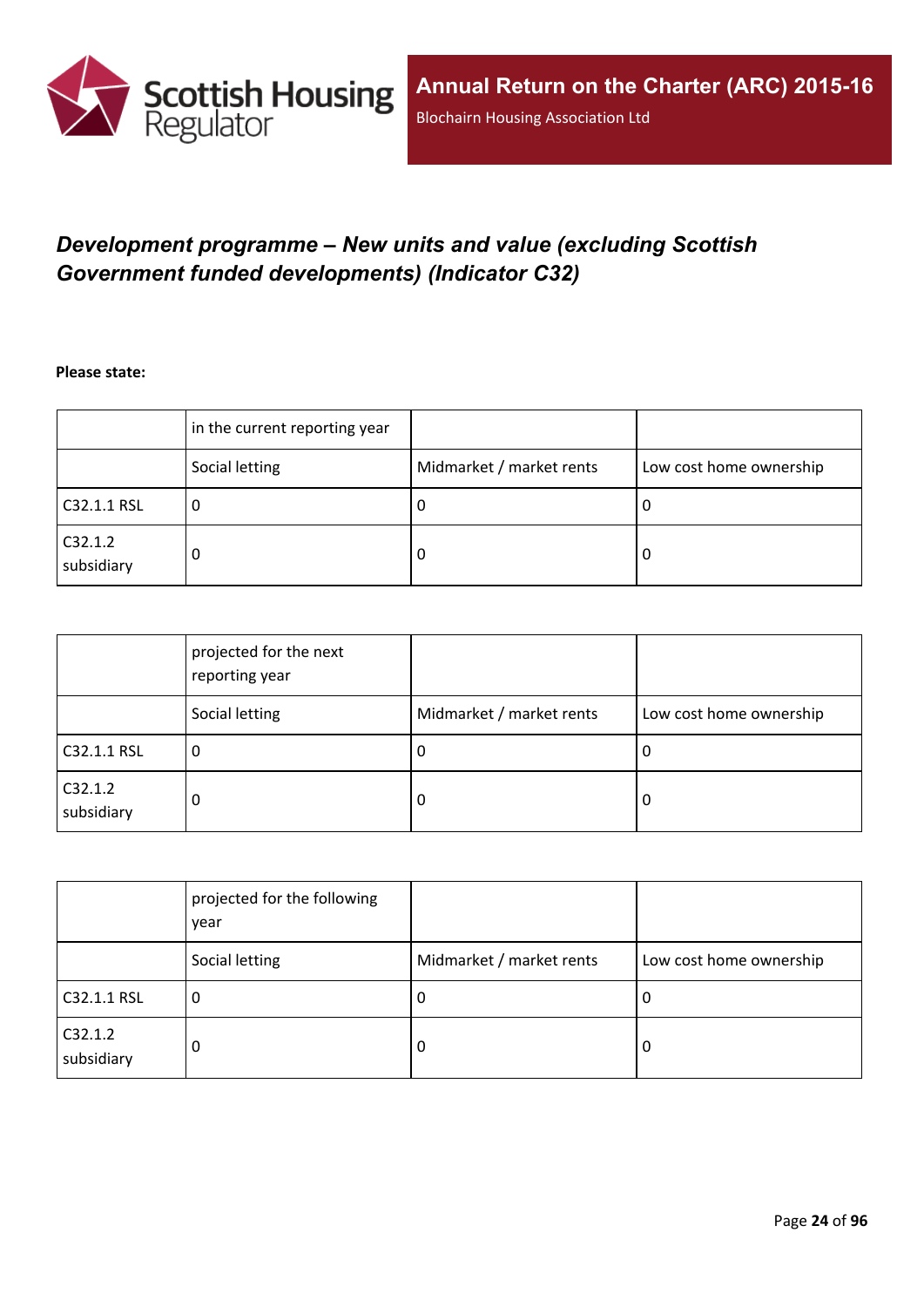

Blochairn Housing Association Ltd

|                                                     | in the current reporting year | projected for the next<br>reporting year | projected for the following<br>year |
|-----------------------------------------------------|-------------------------------|------------------------------------------|-------------------------------------|
| C32.2.1 funded<br>through own<br>cash / reserves    | 0                             | 0                                        | 0                                   |
| C32.2.2 funded<br>through private<br>finance        | $\mathbf 0$                   | 0                                        | 0                                   |
| C32.2.3 funded<br>through other<br>grants / sources | 0                             | 0                                        | 0                                   |
| C32.2.4 funded<br>through sales                     | 0                             | 0                                        | 0                                   |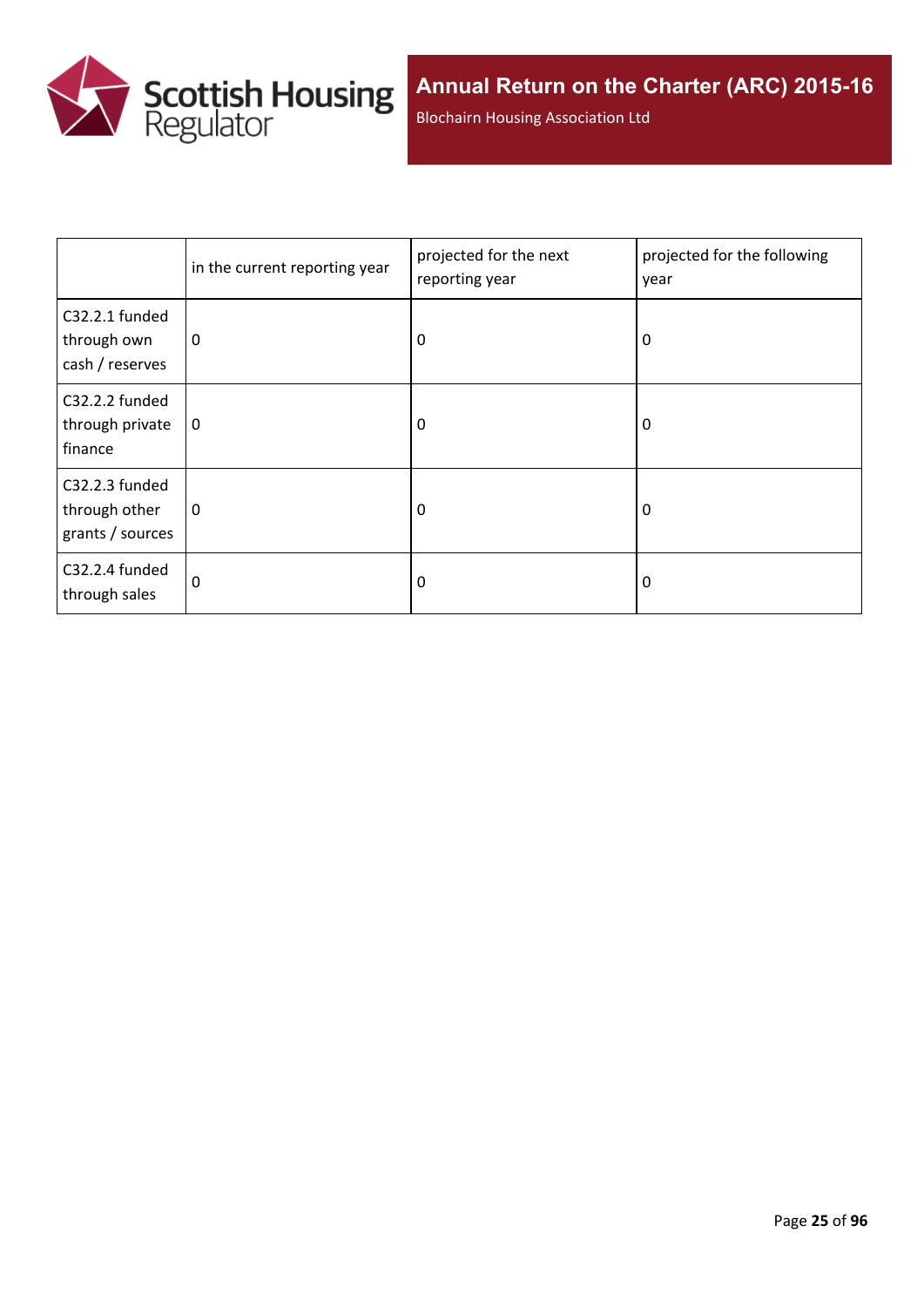

### <span id="page-25-0"></span>*Comments (Social landlord contextual information)*

Please use the comment field below to tell the regulator about any exceptional circumstances regards the figures **supplied in the "Social landlord contextual information" section.**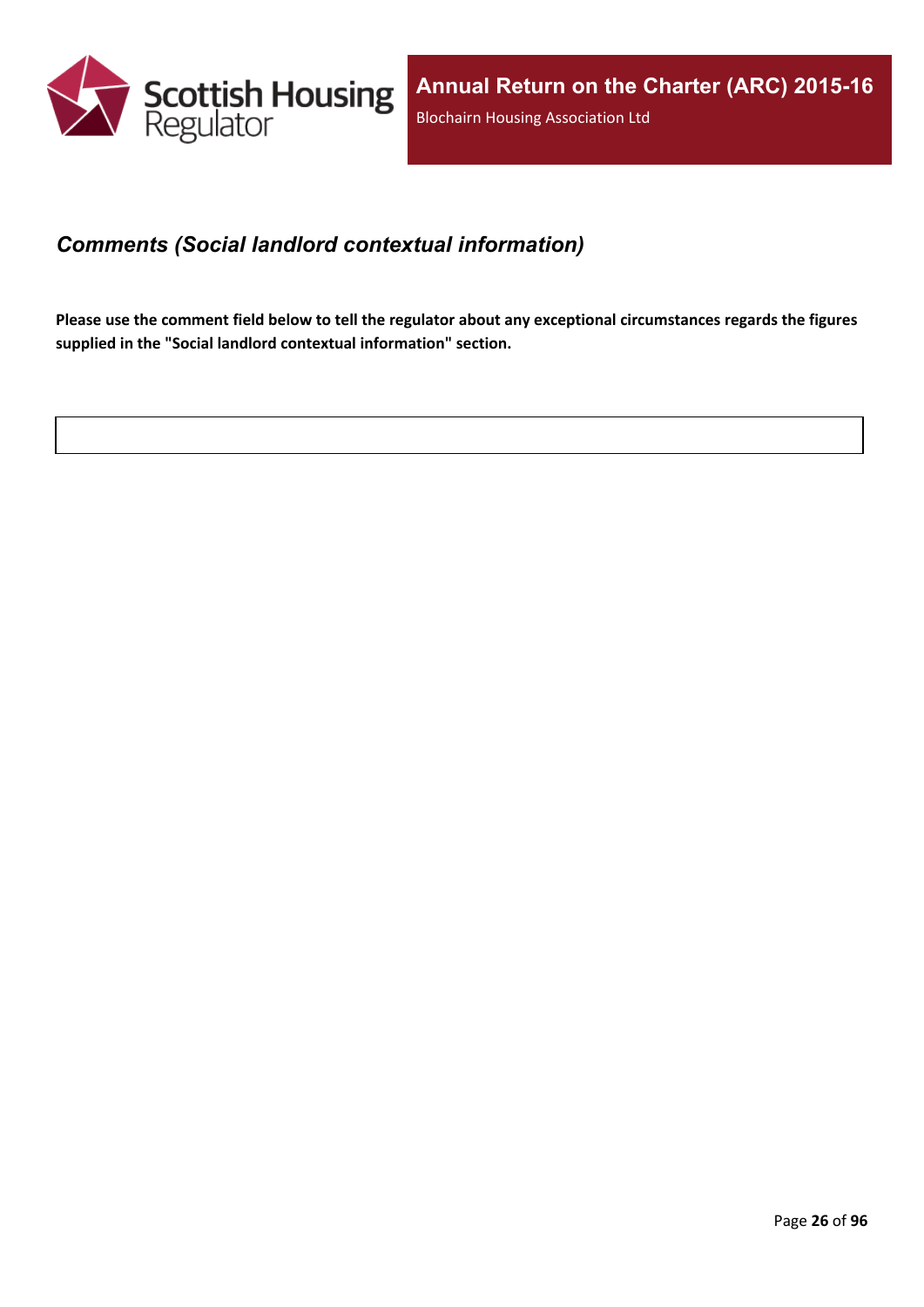

**Annual Return on the Charter (ARC) 2015-16** Blochairn Housing Association Ltd

#### <span id="page-26-0"></span>*Overall satisfaction*

The information you give us here will tell us how satisfied your tenants are with the overall service you provide.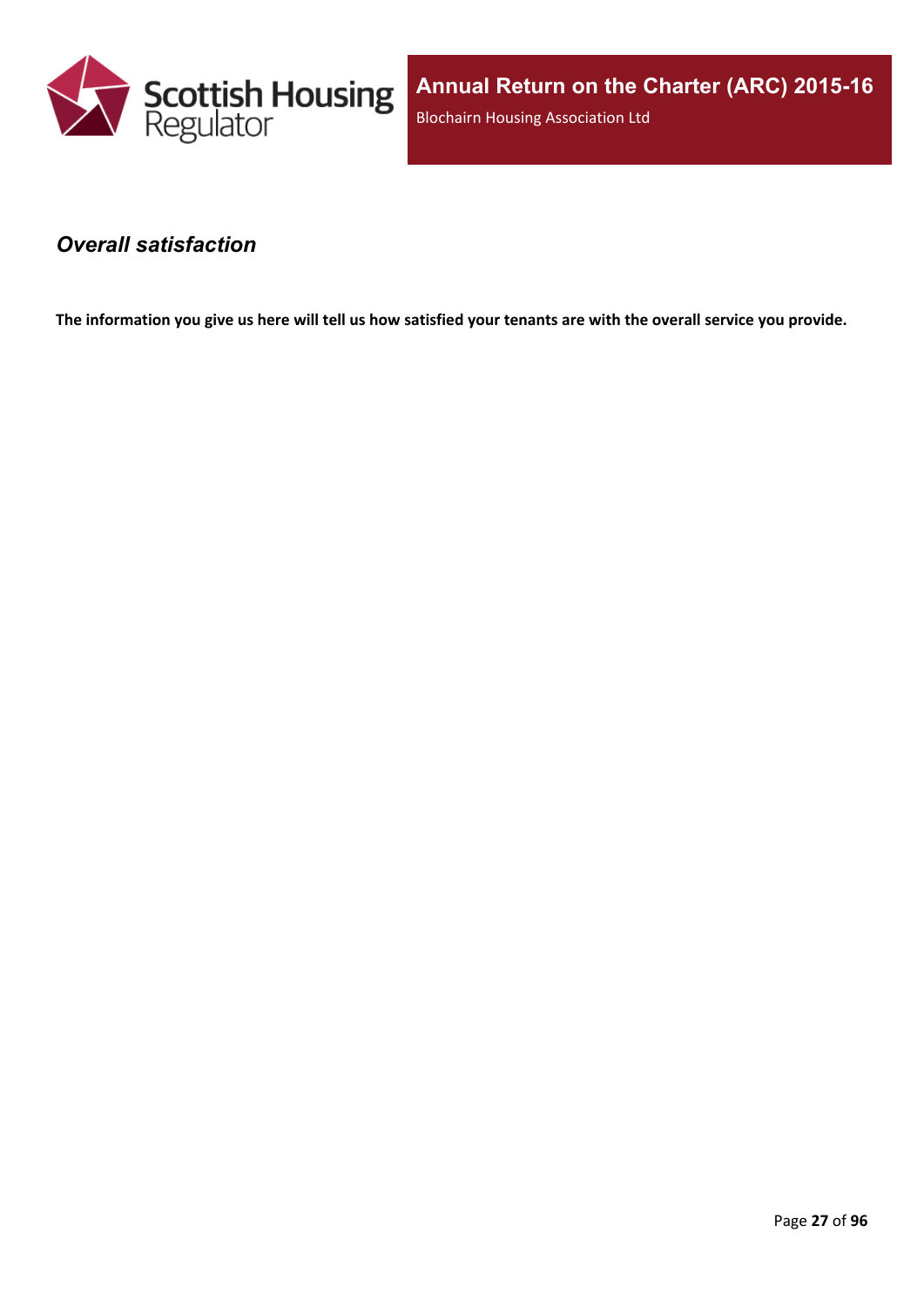

# <span id="page-27-0"></span>*Percentage of tenants satisfied with the overall service provided by their landlord (Indicator 1)*

| 1.1 In relation to the overall tenant satisfaction survey carried out, please state:<br>1.1.1 the number of tenants who were surveyed                 | 151              |
|-------------------------------------------------------------------------------------------------------------------------------------------------------|------------------|
| 1.1.2 the fieldwork dates of the survey                                                                                                               | <b>June 2013</b> |
| 1.1.3 the method(s) of administering the survey                                                                                                       |                  |
| Post<br>Face-to-Face                                                                                                                                  |                  |
| 1.2 In relation to the tenant satisfaction question on overall services, please state the number of<br>tenants who responded:<br>1.2.1 very satisfied | 99               |
| 1.2.2 fairly satisfied                                                                                                                                | 46               |
| 1.2.3 neither satisfied nor dissatisfied                                                                                                              | $\overline{a}$   |
| 1.2.4 fairly dissatisfied                                                                                                                             | $\mathbf 1$      |
| 1.2.5 very dissatisfied                                                                                                                               | $\mathbf 1$      |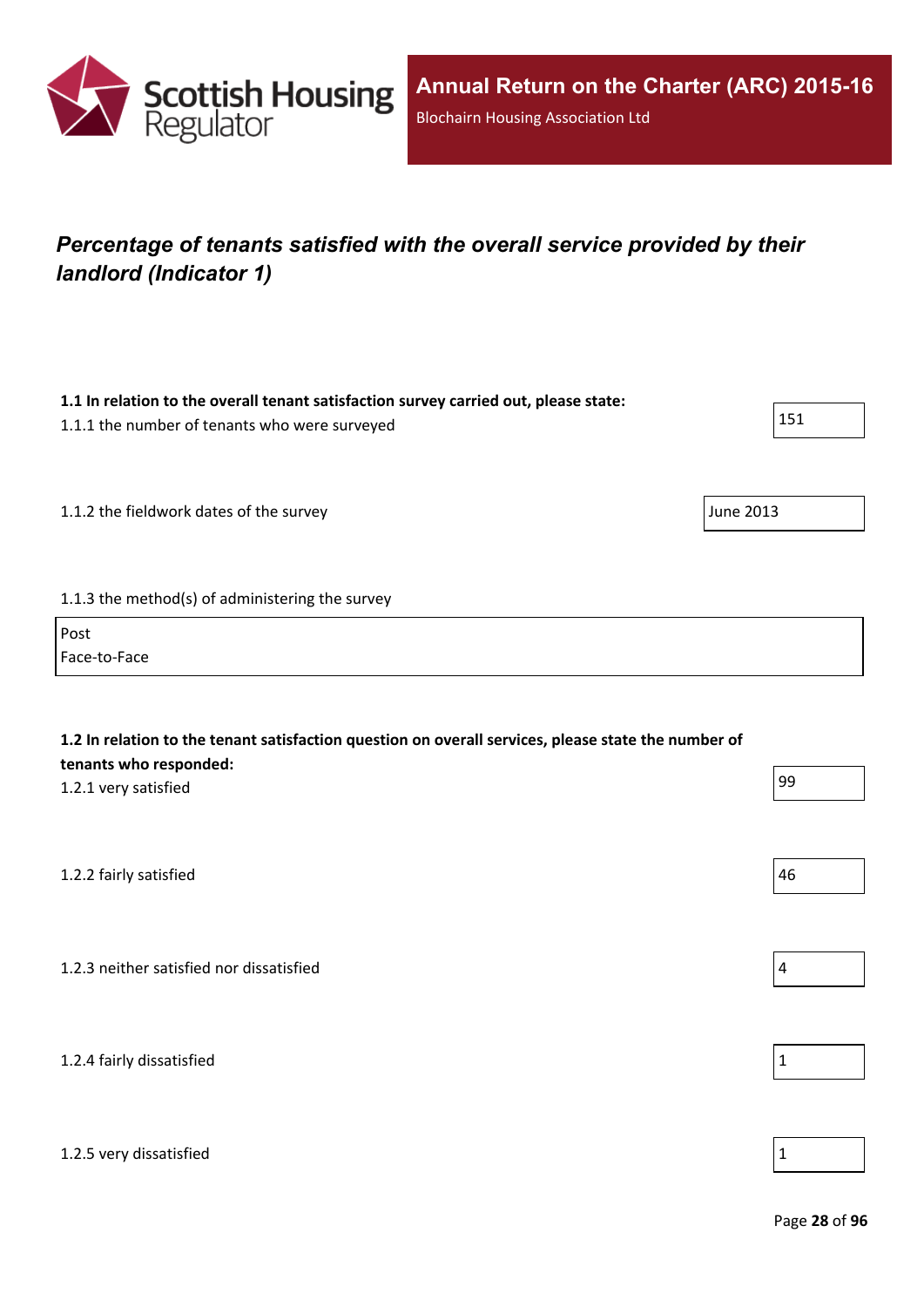

Blochairn Housing Association Ltd

#### $1.2.6$  no opinion  $\boxed{0}$



| Percentage of tenants satisfied with the overall service provided by their landlord | 96.03 | % |
|-------------------------------------------------------------------------------------|-------|---|
| (Indicator 1)                                                                       |       |   |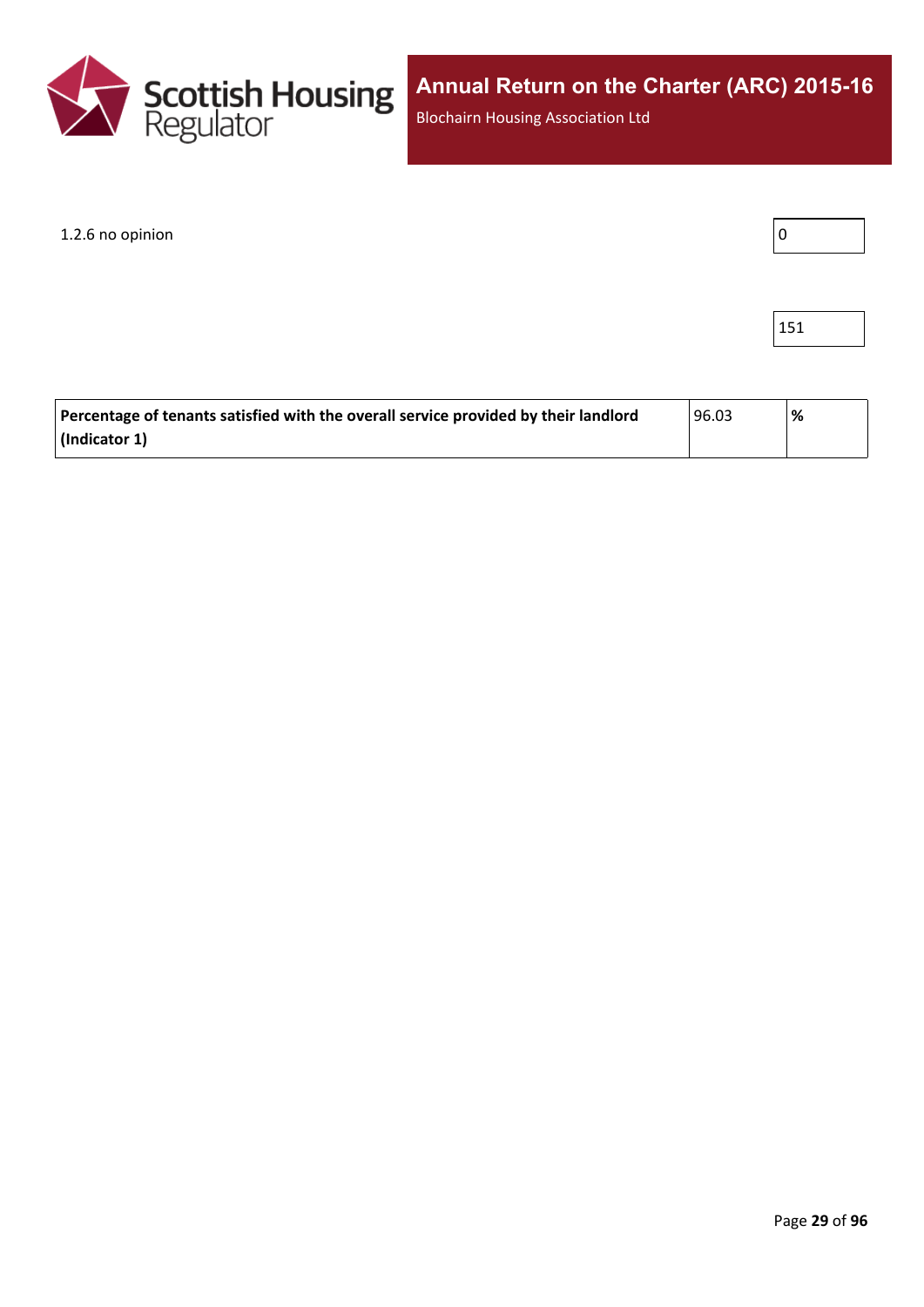

#### <span id="page-29-0"></span>*Comments (Overall satisfaction)*

Please use the comment field below to tell the regulator about any exceptional circumstances regards the figures **supplied in the "Overall satisfaction" section.**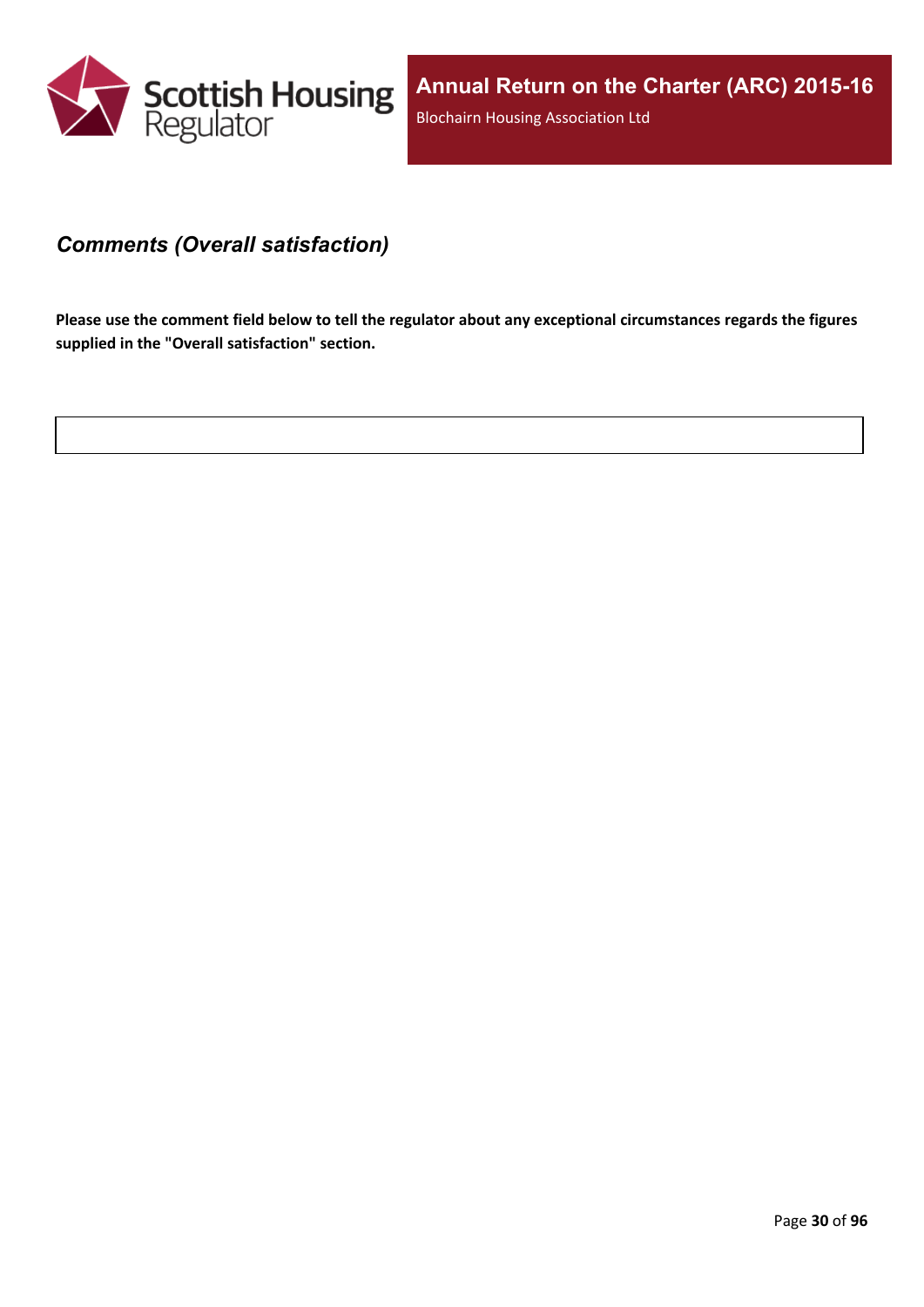

### <span id="page-30-0"></span>*The Customer/Landlord relationship*

The information you give us here will tell us about the relationships you have with your tenants and other service **users.**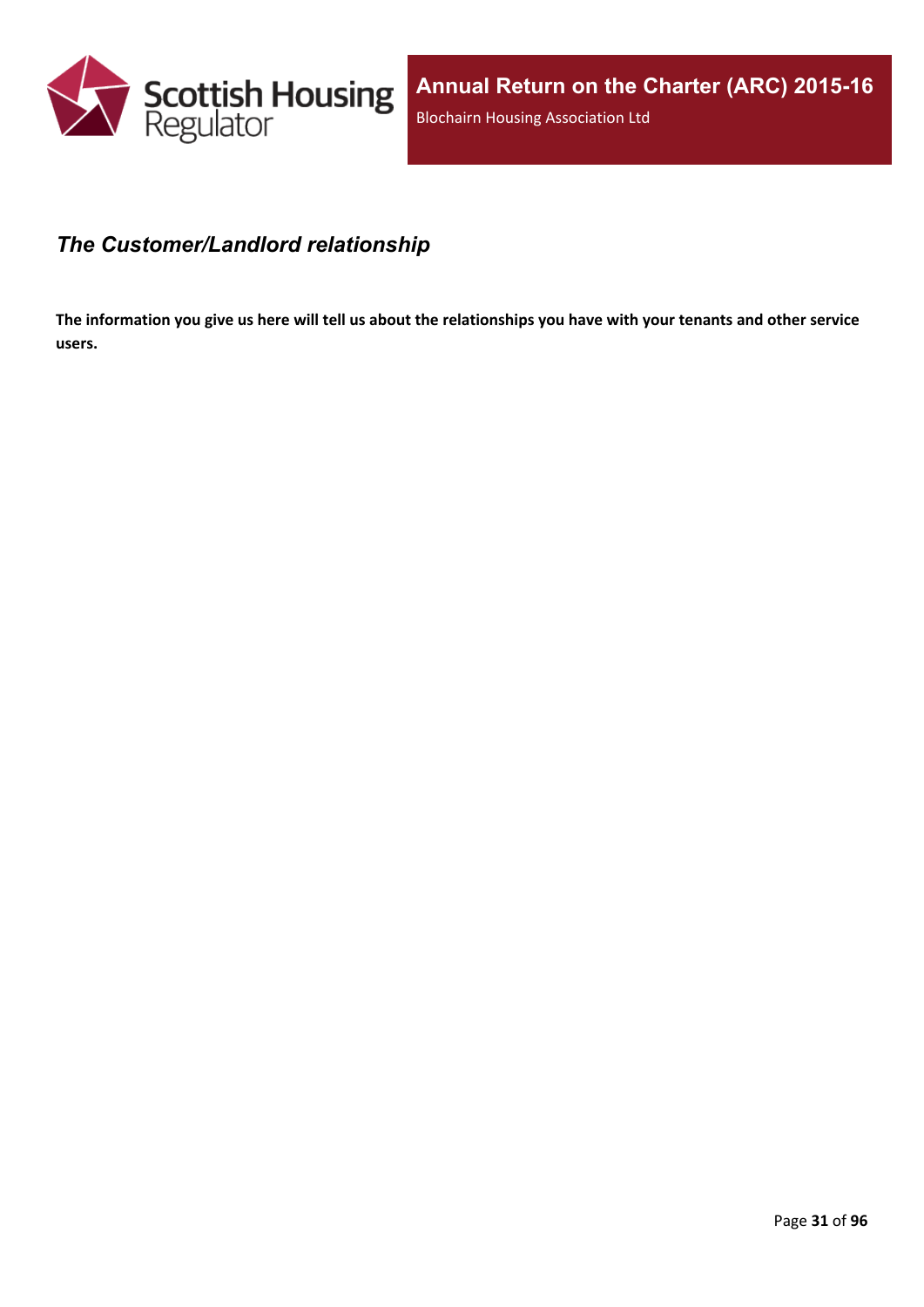

## <span id="page-31-0"></span>*Ethnic origins and disability details of service users, staff and for RSLs only, governing body members (Indicator 2)*

Ethnic origins are as based on The Scottish Government and General Register Office for Scotland official Ethnicity **Classification for Scottish Official Statistics. Disability is as defined under the Equality Act 2010. Please state:**

2.1 The ethnic origins of:

2.2 The number of people who consider themselves to have a disability by:

|       |                                                      | (a) staff      | (b) existing<br>tenants | (c) applicants<br>on housing list | (d) new tenants  | (e) governing<br>body members |
|-------|------------------------------------------------------|----------------|-------------------------|-----------------------------------|------------------|-------------------------------|
| 2.1.1 | White (total)                                        | $\overline{4}$ | 263                     | 88                                | 9                | 9                             |
|       | (a) Scottish                                         | $\overline{4}$ | 235                     | 65                                | 9                | $\overline{7}$                |
|       | (b) Other British                                    | $\mathbf 0$    | $\overline{2}$          | $\overline{4}$                    | $\mathbf 0$      | $\mathbf 0$                   |
|       | (c) Irish                                            | $\mathbf 0$    | $\mathbf{1}$            | $\mathbf 0$                       | $\mathbf 0$      | $\mathbf 0$                   |
|       | (d)<br>Gypsy/traveller                               | $\mathbf{0}$   | 0                       | $\mathbf 0$                       | $\mathbf 0$      | $\mathbf 0$                   |
|       | (e) Polish                                           | $\mathbf 0$    | 14                      | 13                                | $\mathbf 0$      | $\mathbf 0$                   |
|       | (f) any other<br>white backgroun $ 0$<br>d           |                | 11                      | 6                                 | $\mathbf 0$      | $\overline{2}$                |
| 2.1.2 | <b>Mixed or</b><br>multiple<br>ethnic backgrou<br>nd | 0              | 4                       | $\mathbf{1}$                      | $\boldsymbol{0}$ | $\mathbf 0$                   |
|       | Asian, Asian                                         |                |                         |                                   |                  |                               |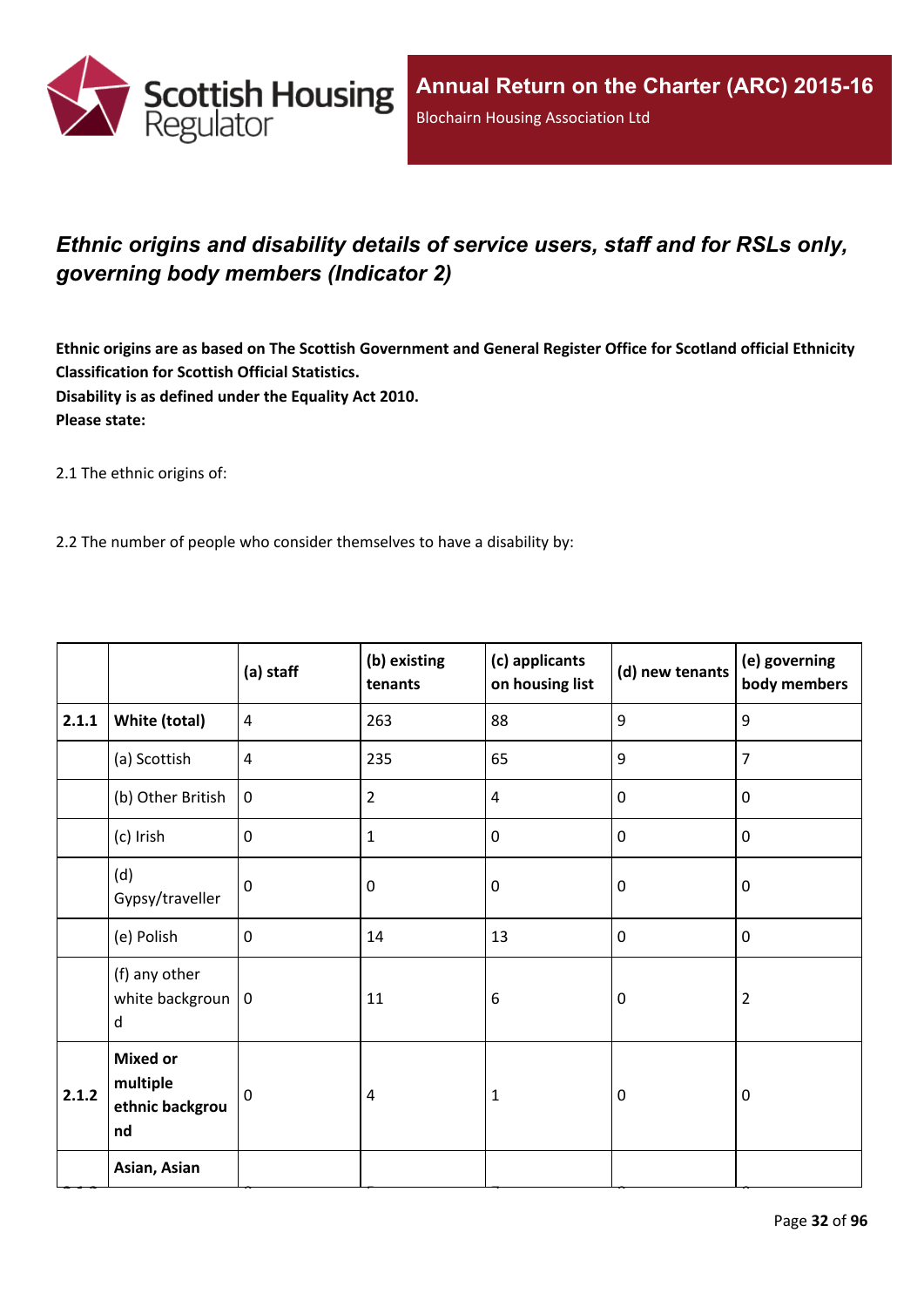

Blochairn Housing Association Ltd

|       | Scottish, Asian<br><b>British (total)</b>                               |                  |                |                         |                  |                  |
|-------|-------------------------------------------------------------------------|------------------|----------------|-------------------------|------------------|------------------|
|       | (a) Indian                                                              | $\mathbf 0$      | $\mathbf 1$    | $\mathbf 1$             | $\pmb{0}$        | $\pmb{0}$        |
|       | (b) Pakistani                                                           | $\boldsymbol{0}$ | $\pmb{0}$      | $\pmb{0}$               | $\pmb{0}$        | $\pmb{0}$        |
|       | (c) Bangladeshi                                                         | $\boldsymbol{0}$ | $\overline{2}$ | $\overline{2}$          | $\pmb{0}$        | $\pmb{0}$        |
|       | (d) Chinese                                                             | $\mathbf 0$      | $\pmb{0}$      | $\mathbf{1}$            | $\pmb{0}$        | $\pmb{0}$        |
|       | (e) Any other<br>Asian backgroun<br>$\sf d$                             | $\pmb{0}$        | $\overline{2}$ | $\overline{3}$          | $\boldsymbol{0}$ | $\pmb{0}$        |
| 2.1.4 | <b>Black, Black</b><br><b>Scottish, Black</b><br><b>British (total)</b> | $\pmb{0}$        | 10             | 38                      | $\boldsymbol{0}$ | $\pmb{0}$        |
|       | (a) Caribbean                                                           | $\mathbf 0$      | $\pmb{0}$      | $\pmb{0}$               | $\pmb{0}$        | $\pmb{0}$        |
|       | (b) African                                                             | $\mathbf 0$      | 10             | 36                      | $\pmb{0}$        | $\pmb{0}$        |
|       | (c) Any other<br>black backgroun<br>d                                   | $\mathbf 0$      | $\pmb{0}$      | $\mathbf 2$             | $\boldsymbol{0}$ | $\boldsymbol{0}$ |
| 2.1.5 | Other<br>ethnic backgrou<br>nd                                          | $\pmb{0}$        | $\mathsf 3$    | $\boldsymbol{6}$        | $\mathbf 1$      | $\pmb{0}$        |
|       | (a) Arab, Arab<br>Scottish or Arab<br>British                           | $\mathbf 0$      | $\overline{2}$ | $\mathsf 3$             | $\pmb{0}$        | $\pmb{0}$        |
|       | (b) any other<br>group                                                  | $\pmb{0}$        | $\mathbf 1$    | $\overline{\mathbf{3}}$ | $\mathbf 1$      | $\pmb{0}$        |
| 2.1.6 | <b>Unknown</b>                                                          | $\boldsymbol{0}$ | $\pmb{0}$      | $\pmb{0}$               | $\pmb{0}$        | $\pmb{0}$        |
| 2.1.7 | <b>Total</b>                                                            | $\overline{4}$   | 285            | 140                     | $10\,$           | 9                |

| (a) staff | (b) existing<br>tenants | $(c)$ applicants on<br>housing list | $\vert$ (d) new tenants $\vert$ . | $\vert$ (e) governing<br>body members |
|-----------|-------------------------|-------------------------------------|-----------------------------------|---------------------------------------|
|           | 134                     | 54                                  |                                   |                                       |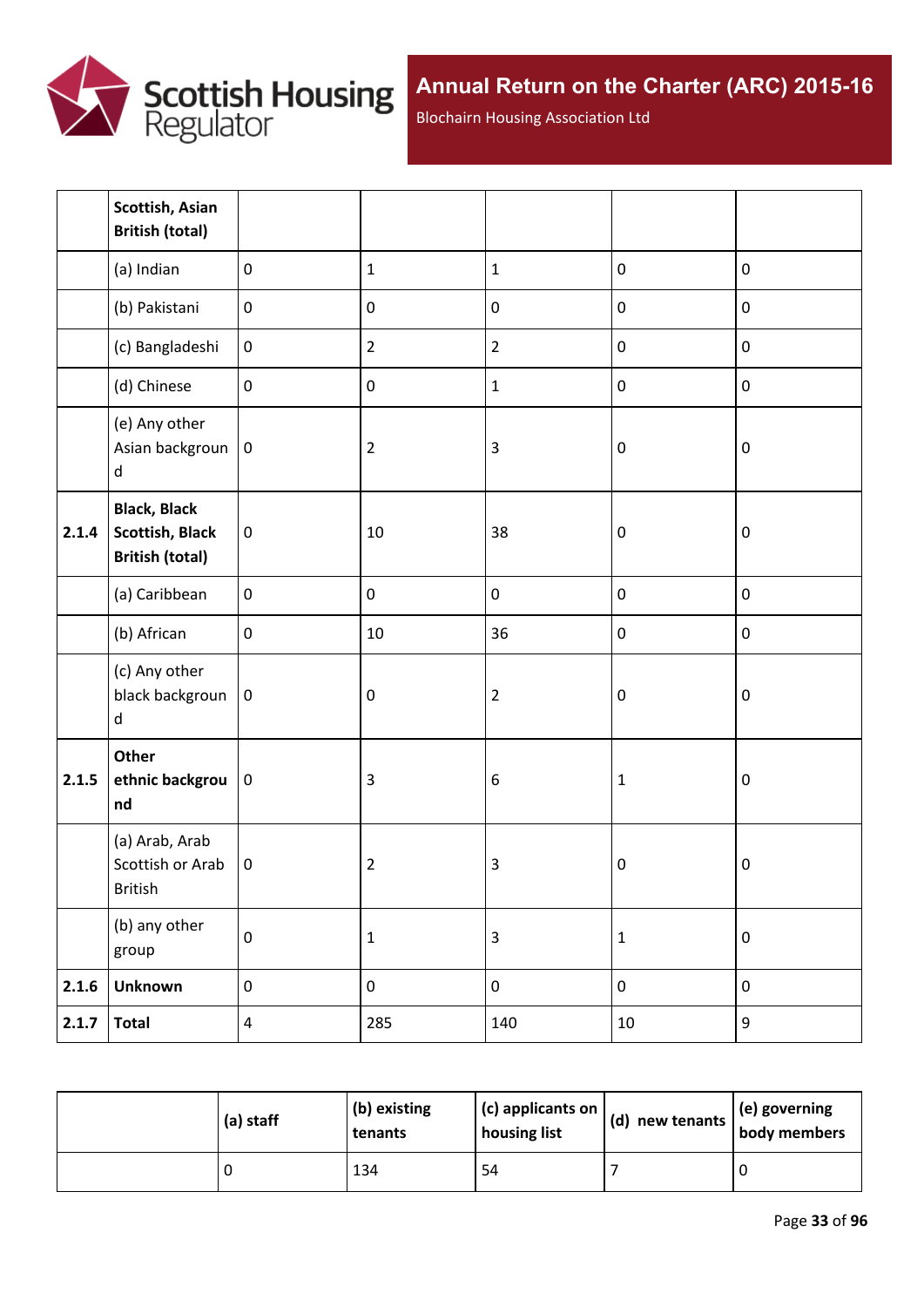

## <span id="page-33-0"></span>*Percentage of tenants who feel their landlord is good at keeping them informed about their services and decisions (Indicator 3)*

In relation to satisfaction with how well their landlord keeps tenants informed about their services, please state:

| 3.1 "How many tenants answered the question How good or poor do you feel your landlord is at<br>keeping you informed about their services and decisions?" | 151            |
|-----------------------------------------------------------------------------------------------------------------------------------------------------------|----------------|
| 3.2 Of the tenants who answered, how many said that their landlord was:<br>3.2.1 very good at keeping them informed                                       | 101            |
| 3.2.2 fairly good at keeping them informed                                                                                                                | 47             |
| 3.2.3 neither good nor poor at keeping them informed                                                                                                      | $\overline{2}$ |
| 3.2.4 fairly poor at keeping them informed                                                                                                                | $\mathbf{1}$   |
| 3.2.5 very poor at keeping them informed                                                                                                                  | $\mathbf 0$    |
|                                                                                                                                                           | 151            |

| Percentage of tenants who feel their landlord is good at keeping them informed about | 98.01 | % |
|--------------------------------------------------------------------------------------|-------|---|
| their services and decisions (Indicator 3)                                           |       |   |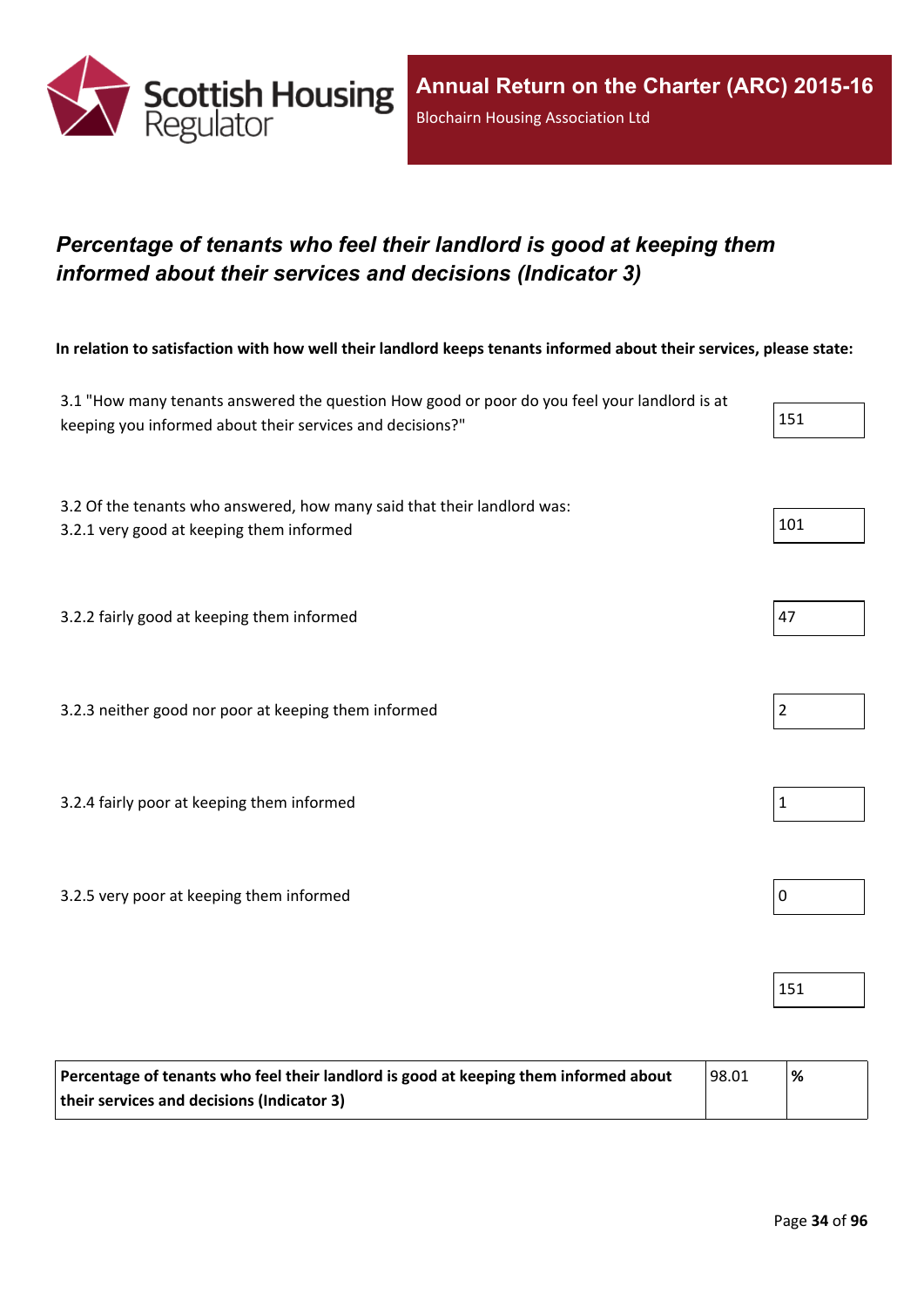

## <span id="page-34-0"></span>*Percentage of tenants satisfied with the opportunities given to them to participate in their landlord's decision making processes (Indicator 6)*

In relation to satisfaction with opportunities given to tenants to participate in their landlord's decision making **process, please state:**

| 6.1 "How many tenants answered the question How satisfied or dissatisfied are you with   |     |
|------------------------------------------------------------------------------------------|-----|
| opportunities given to you to participate in your landlord's decision making processes?" | 151 |

6.2 Of the tenants who answered, how many said that they were: 6.2.1 very satisfied 75

6.2.2 fairly satisfied 52

6.2.3 neither satisfied nor dissatisfied 22

6.2.4 fairly dissatisfied  $\vert$  1

6.2.5 very dissatisfied and the set of the set of the set of the set of the set of the set of the set of the set of the set of the set of the set of the set of the set of the set of the set of the set of the set of the set

| Percentage of tenants satisfied with the opportunities given to them to participate in | 84.11 | '% |
|----------------------------------------------------------------------------------------|-------|----|
| their landlord's decision making processes (Indicator 6)                               |       |    |

- 
- 
- 
- 
- 151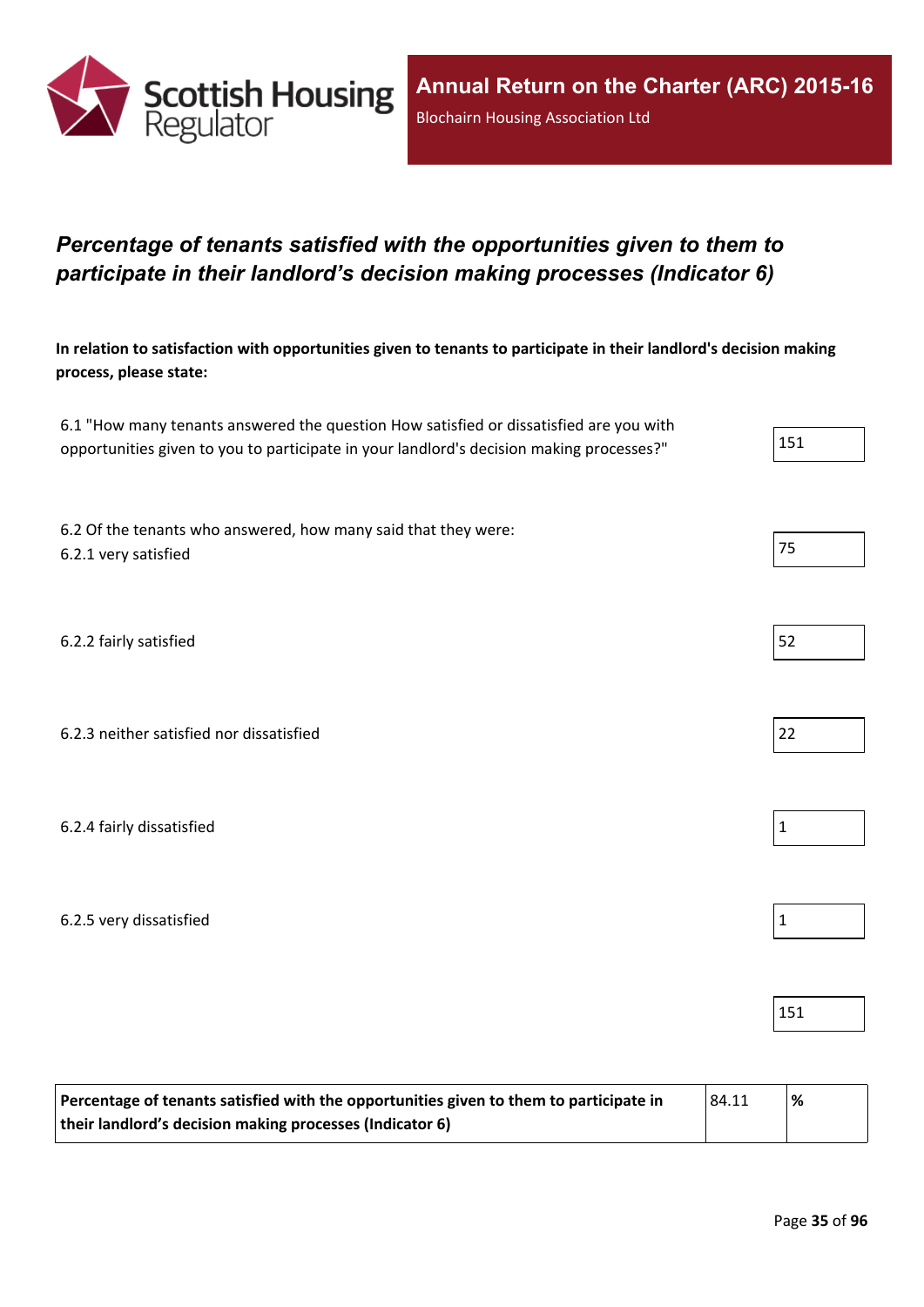

## <span id="page-35-0"></span>*Comments (The customer / landlord relationship)*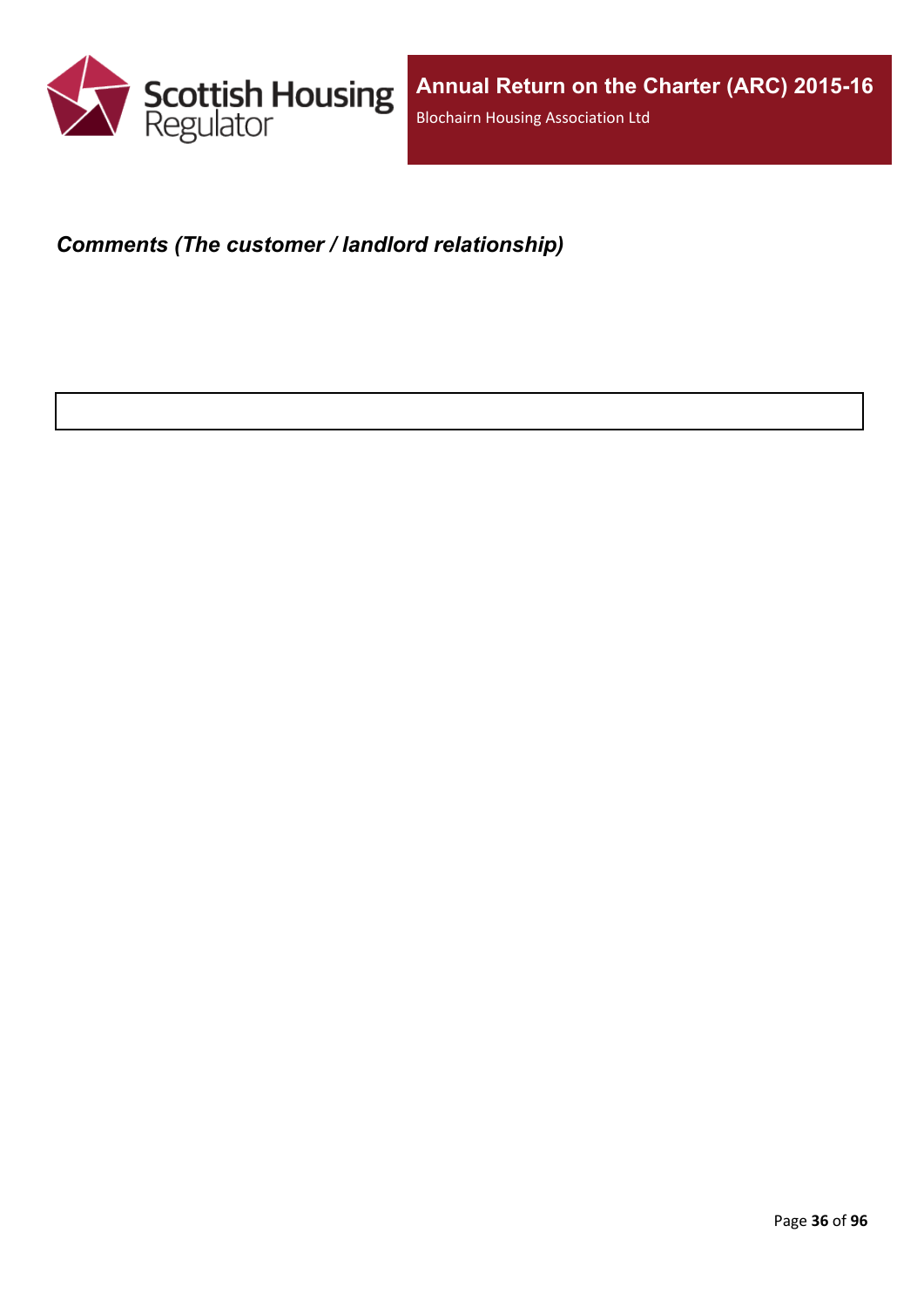

# *Housing Quality and Maintenance*

The information you give us here will tell us about the quality and energy efficiency of the housing you provide **and the repairs service you offer.**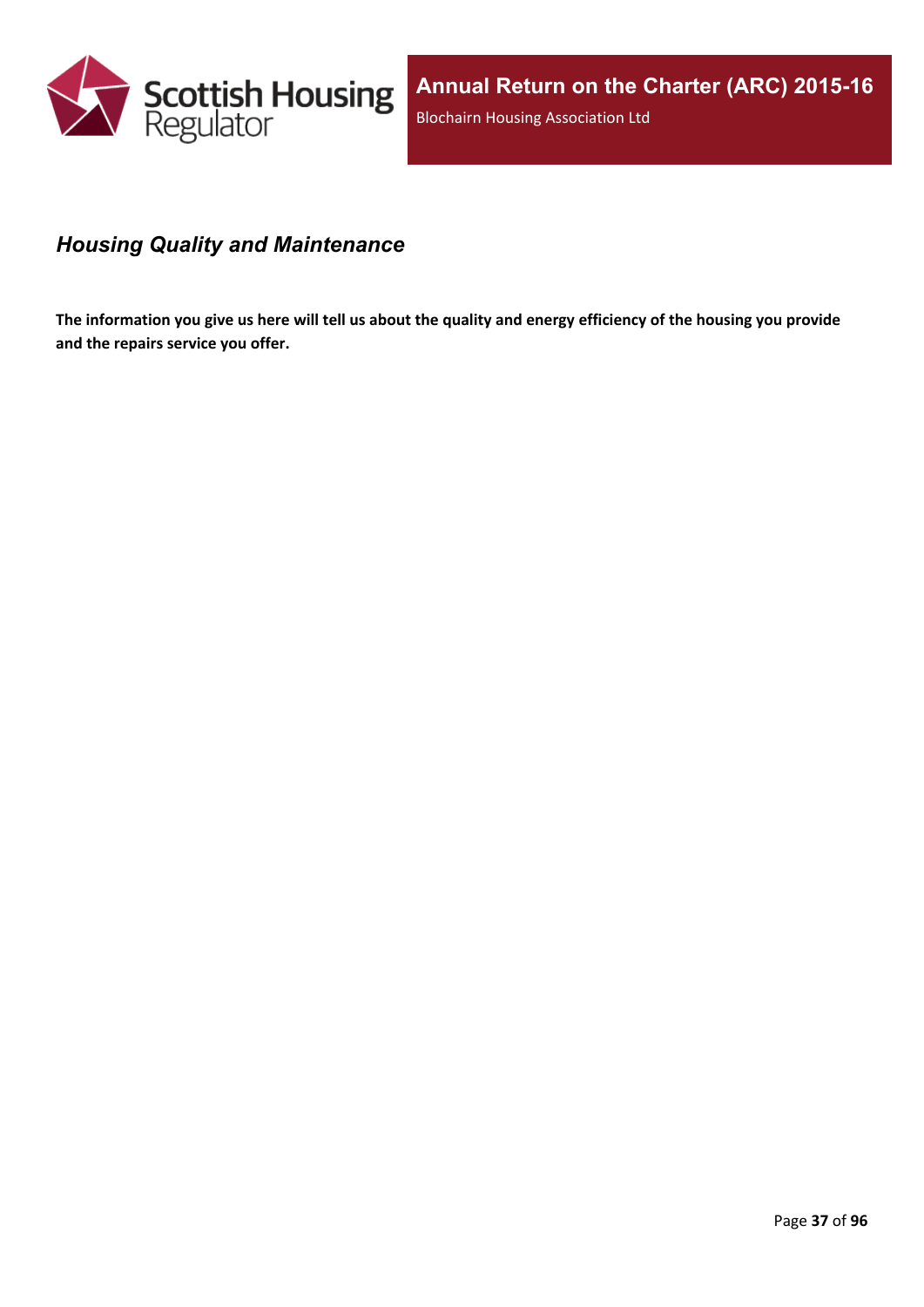

**Annual Return on the Charter (ARC) 2015-16** Blochairn Housing Association Ltd

### *Quality of Housing*

The information you give us here will tell us about the quality and energy efficiency of the housing you provide **and the repairs service you offer.**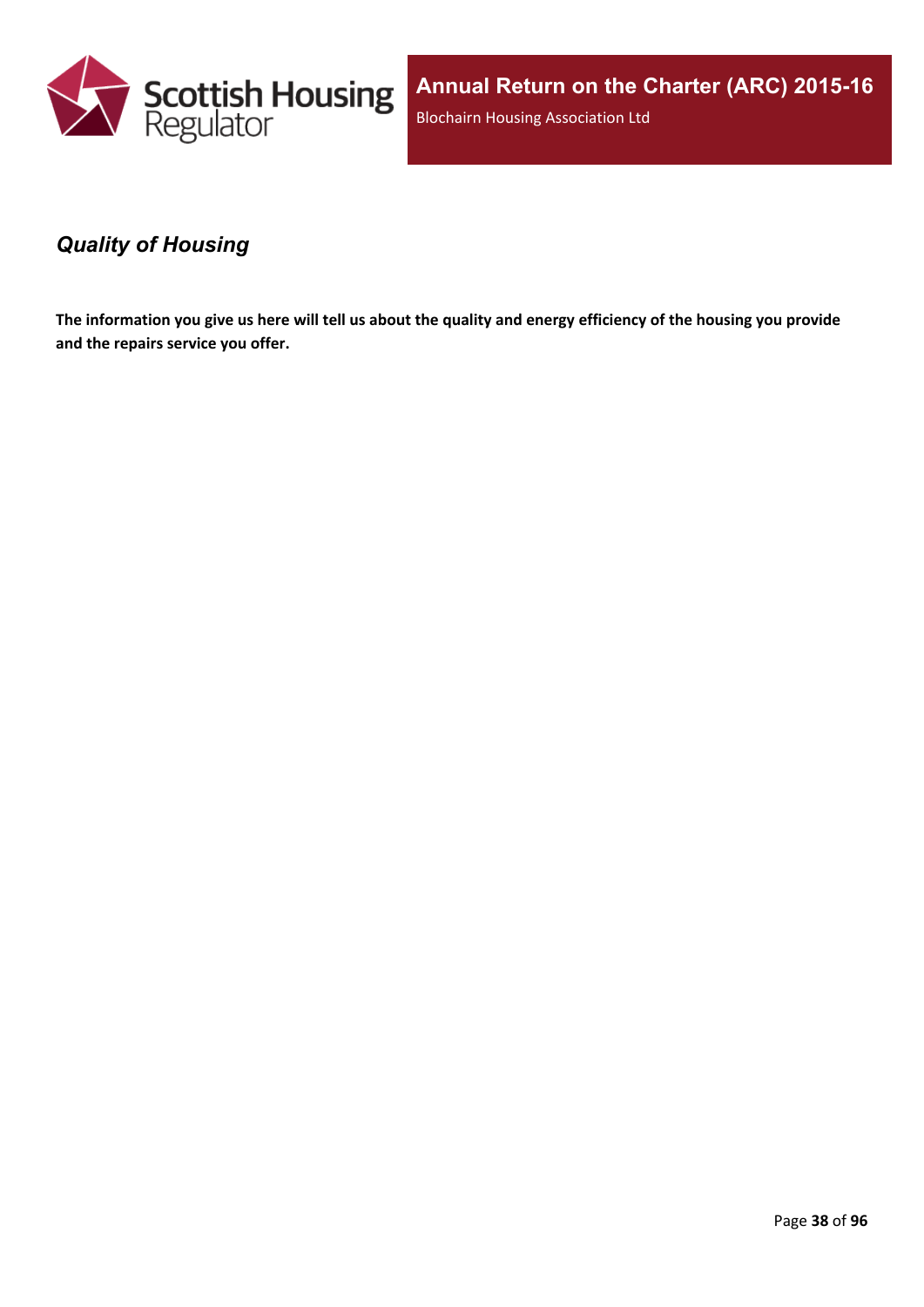

# *Scottish Housing Quality Standard (SHQS) – Stock condition survey information (Indicator C24)*

**Please state:**

| C24.1 The date your organisation's stock was last surveyed or assessed for compliance with |            |
|--------------------------------------------------------------------------------------------|------------|
| the SHOS                                                                                   | April 2016 |
|                                                                                            |            |

C24.2 What percentage of stock did your organisation fully assess for compliance in the last four years? 25

C24.3 The date of your next scheduled stock condition survey or assessment  $\vert$  May 2019

C24.4 What percentage of your organisation's stock will be fully assessed in the next survey 25

C24.5 How did your organisation use the survey data stated at C24.2 to establish how the stock complied overall with the SHQS

| QS confirmed all stock complies with SHQS. 15% surveyed in 2011 and 25% in 2016 = 40% surveyed |  |  |
|------------------------------------------------------------------------------------------------|--|--|
|                                                                                                |  |  |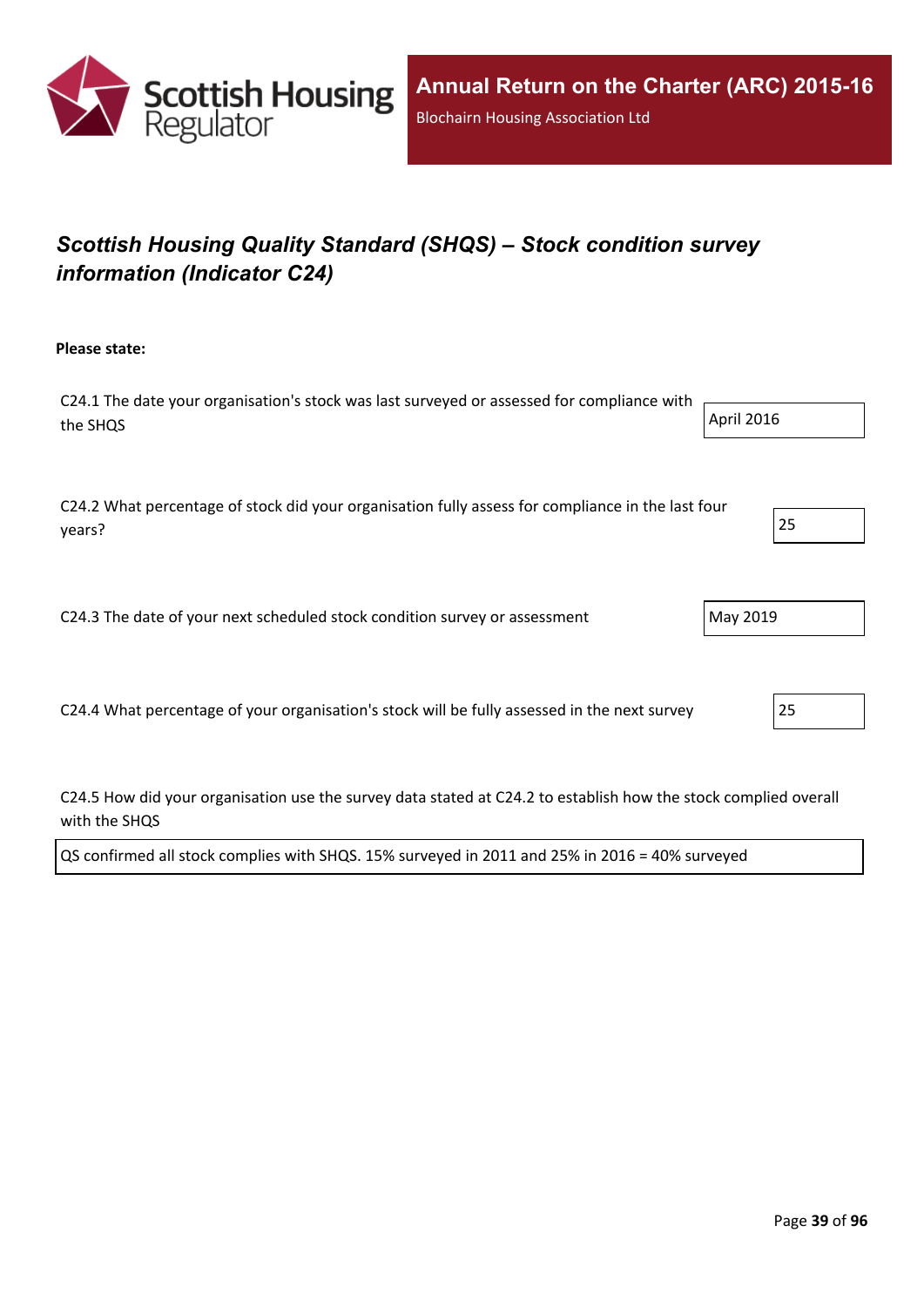

# *Scottish Housing Quality Standard (SHQS) – Stock summary (Indicator C25)*

**Please state:**

|                                                                    | End of the reporting<br>year | End of the next<br>reporting year |
|--------------------------------------------------------------------|------------------------------|-----------------------------------|
| C25.1 Total self-contained stock                                   | 285                          | 285                               |
| C25.2 Self-contained stock exempt from SHQS                        | 0                            | 0                                 |
| C25.3 Self-contained stock in abeyance from SHQS                   | 0                            | 0                                 |
| C25.4.1 Self-contained stock failing SHQS for one criterion        | 0                            | 0                                 |
| C25.4.2 Self-contained stock failing SHQS for two or more criteria | $\Omega$                     | 0                                 |
| C25.4.3 Total self-contained stock failing SHQS                    | 0                            | 0                                 |
| C25.5 Stock meeting the SHQS                                       | 285                          | 285                               |

#### **C25.6 Total self-contained stock meeting the SHQS by local authority**

| Aberdeen City              | 0        | $\boldsymbol{0}$ |
|----------------------------|----------|------------------|
| Aberdeenshire              | 0        | 0                |
| Angus                      | 0        | 0                |
| Argyll & Bute              | 0        | $\mathbf 0$      |
| City of Edinburgh          | 0        | $\boldsymbol{0}$ |
| Clackmannanshire           | 0        | $\mathbf{0}$     |
| Dumfries & Galloway        | $\Omega$ | $\Omega$         |
| Dundee City                | 0        | $\mathbf 0$      |
| East Ayrshire              | 0        | $\mathbf 0$      |
| <b>East Dunbartonshire</b> | 0        | 0                |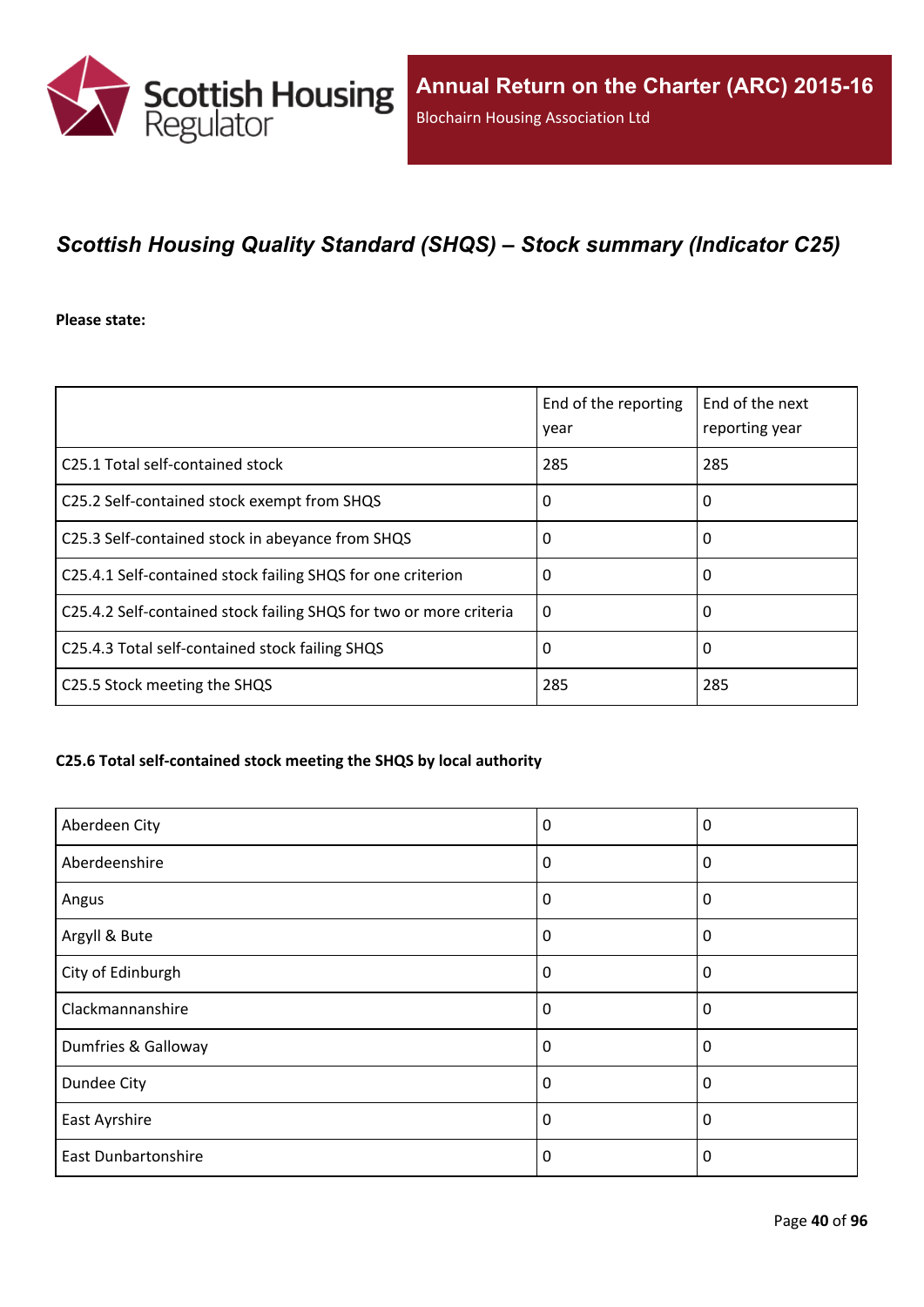

Blochairn Housing Association Ltd

| East Lothian            | $\pmb{0}$        | $\mathbf 0$ |
|-------------------------|------------------|-------------|
| East Renfrewshire       | $\pmb{0}$        | $\pmb{0}$   |
| Eilean Siar             | $\pmb{0}$        | $\pmb{0}$   |
| Falkirk                 | $\pmb{0}$        | $\pmb{0}$   |
| Fife                    | $\pmb{0}$        | $\pmb{0}$   |
| <b>Glasgow City</b>     | 285              | 285         |
| Highland                | $\pmb{0}$        | $\pmb{0}$   |
| Inverclyde              | $\pmb{0}$        | $\pmb{0}$   |
| Midlothian              | $\pmb{0}$        | $\pmb{0}$   |
| Moray                   | $\pmb{0}$        | $\pmb{0}$   |
| North Aryshire          | $\pmb{0}$        | $\pmb{0}$   |
| North Lanarkshire       | $\pmb{0}$        | $\pmb{0}$   |
| Orkney Islands          | $\pmb{0}$        | $\pmb{0}$   |
| Perth & Kinross         | $\pmb{0}$        | $\pmb{0}$   |
| Renfrewshire            | $\pmb{0}$        | $\pmb{0}$   |
| <b>Scottish Borders</b> | $\pmb{0}$        | $\pmb{0}$   |
| Shetland Islands        | $\pmb{0}$        | $\pmb{0}$   |
| South Ayrshire          | $\pmb{0}$        | $\pmb{0}$   |
| South Lanarkshire       | $\pmb{0}$        | $\pmb{0}$   |
| Stirling                | $\pmb{0}$        | $\pmb{0}$   |
| West Dunbartonshire     | $\pmb{0}$        | $\pmb{0}$   |
| West Lothian            | $\boldsymbol{0}$ | $\pmb{0}$   |
|                         |                  |             |

| $\tau$<br>Totals | 285 | 285 |
|------------------|-----|-----|
|                  |     |     |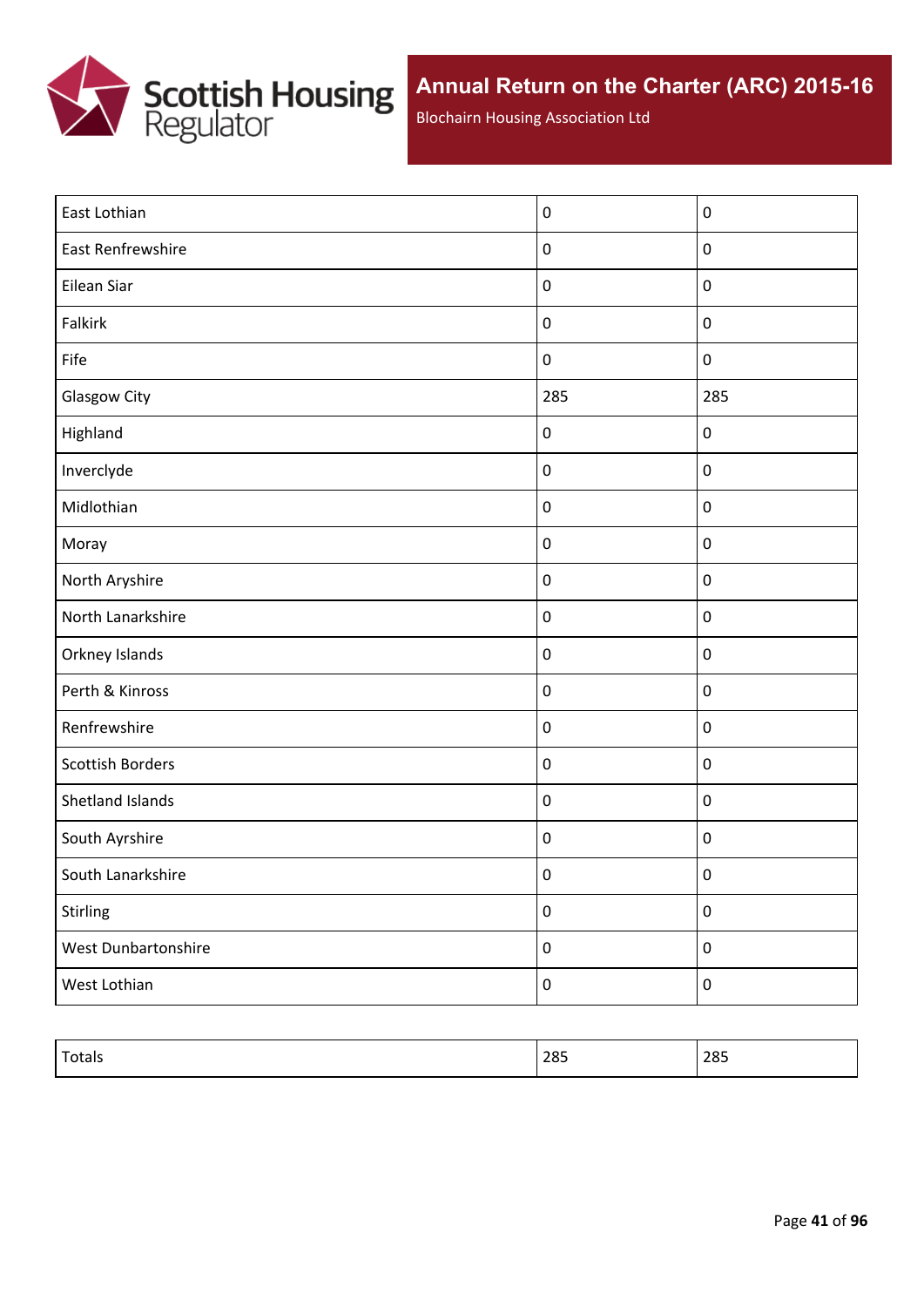

# *Scottish Housing Quality Standard (SHQS) – Stock failing by criterion (Indicator C26)*

How many of your organisation's properties did not meet the Standard at the end of the reporting year, and how **many are projected to not meet the Standard at the end of the next reporting year?**

|                                                                                                                                                                                                                                                | End of the reporting year | End of the next reporting year |
|------------------------------------------------------------------------------------------------------------------------------------------------------------------------------------------------------------------------------------------------|---------------------------|--------------------------------|
| C26.1 Because they were Below the<br>tolerable standard                                                                                                                                                                                        | 0                         | 0                              |
| C26.2 Because they were in serious<br>disrepair                                                                                                                                                                                                | 0                         | 0                              |
| C26.3 Because they were not energy<br>efficient                                                                                                                                                                                                | $\Omega$                  | 0                              |
| C26.4 Because they did not have<br>modern facilities and services                                                                                                                                                                              | $\Omega$                  | 0                              |
| C26.5 Because they were not healthy,<br>safe and secure                                                                                                                                                                                        | 0                         | 0                              |
| C26.6 If any properties are failing<br>SHQS at the end of the reporting<br>year, or are projected to fail for the<br>next reporting year, then explain<br>what actions your organisation is<br>taking or planning to take to address<br>these. |                           |                                |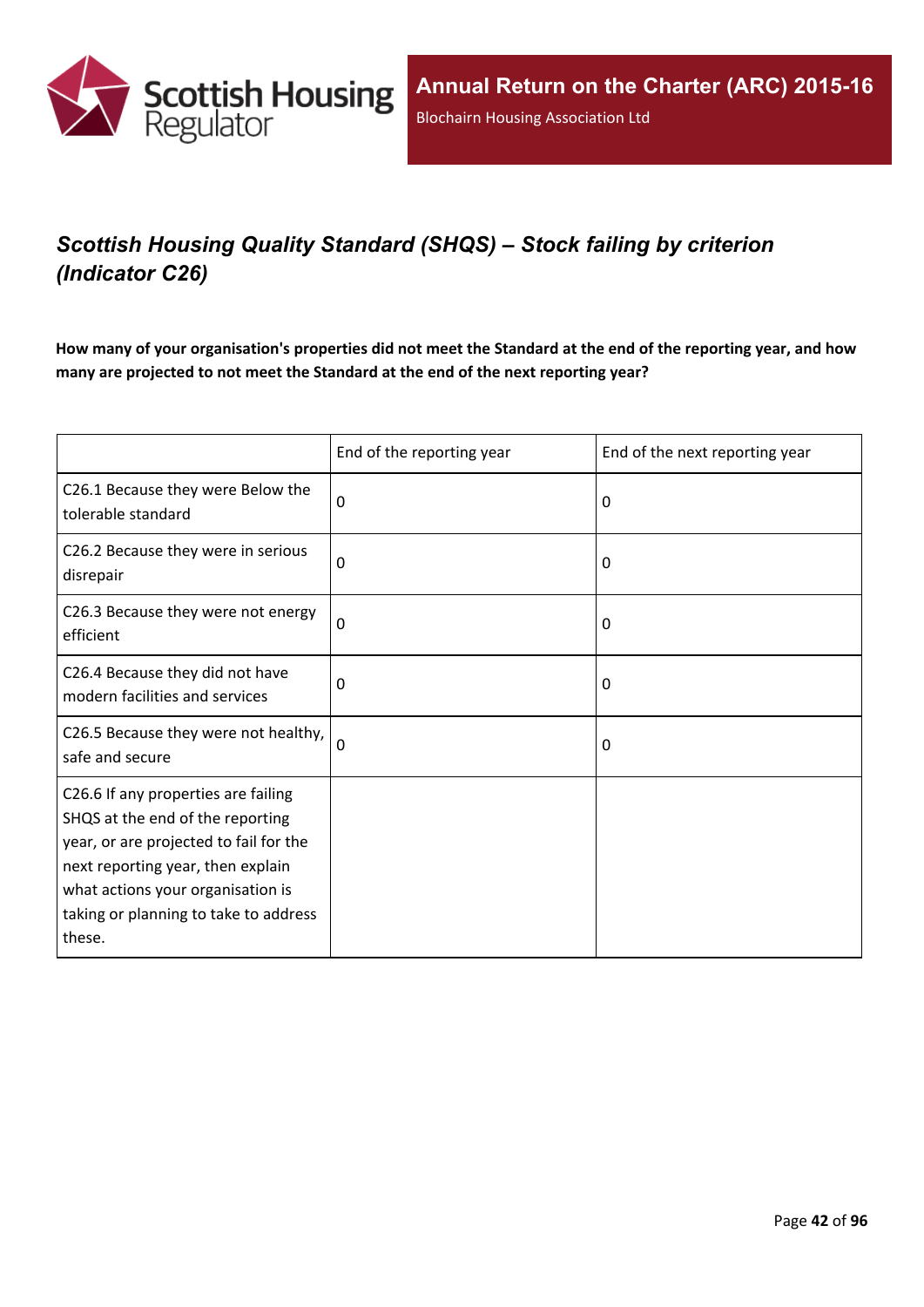

# *Scottish Housing Quality Standard (SHQS) – Working towards the standard (Indicator C27)*

**Please state:**

C27.1 How many properties did your organisation plan to bring fully up to the SHQS during the reporting year?  $\boxed{0}$ 



C27.2 How many properties did your organisation fully bring up to the SHQS during the reporting year  $|0$ 

C27.3 If C27.1 and C27.2 are not the same, please provide an explanation for the difference

C27.4 How many properties does your organisation plan to bring fully up to the SHQS during the next reporting year  $\begin{bmatrix} 0 \end{bmatrix}$ 

C27.5 The number of properties at C27.4 should equal the difference between the projected pass rates for the end of the reporting year and the end of the next reporting year (as reported at C25.5). If it does not, please explain the difference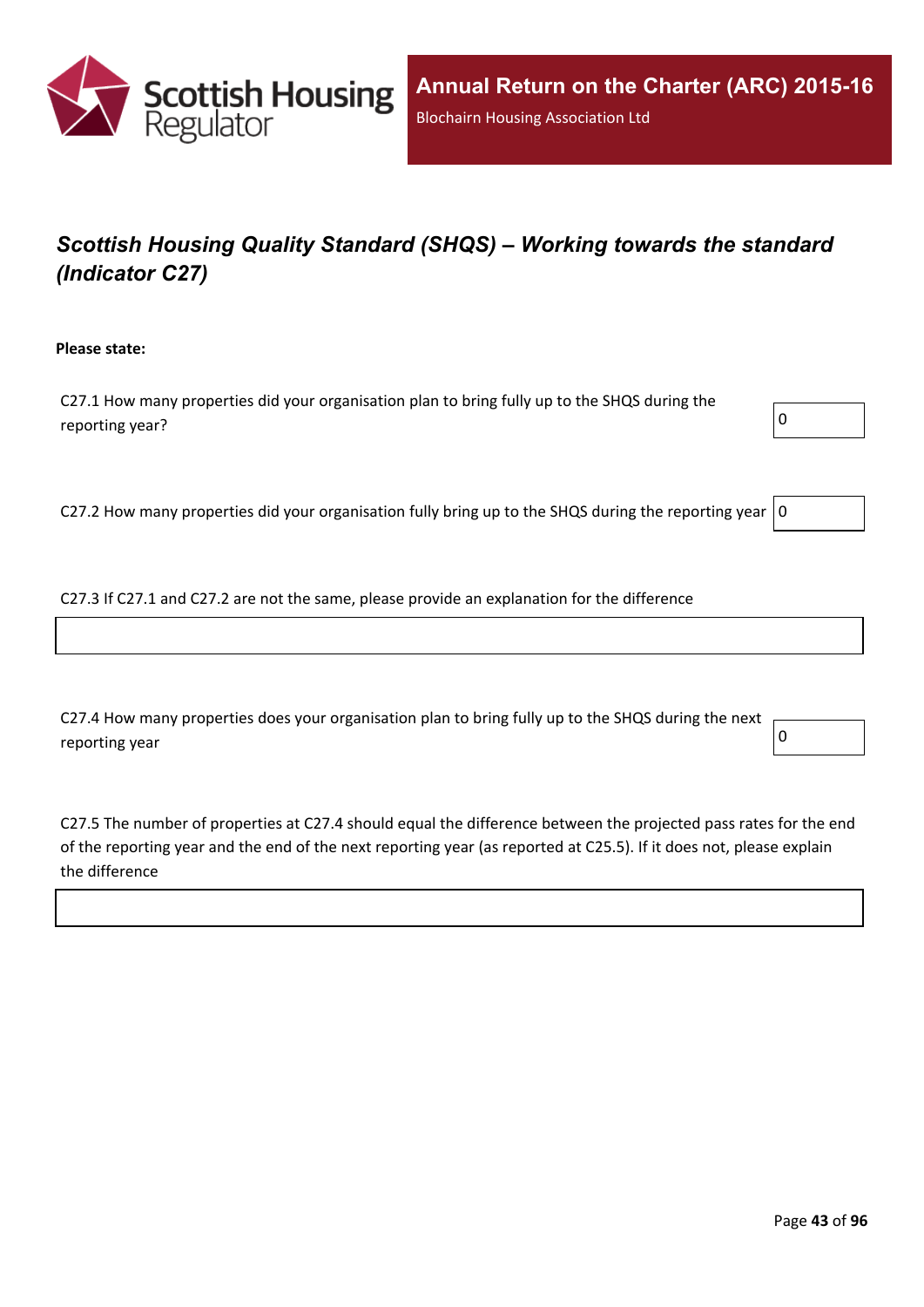

# *Scottish Housing Quality Standard (SHQS) (Indicator C28.1)*

**Please state:**

C28.1.1 The number of self-contained properties with exemptions at the year end  $\vert$  0

C28.1.2 The range of elements not met

C28.1.3 The reason(s) the elements are not met

C28.1.4 What action is your organisation taking or planning to take to address these exemptions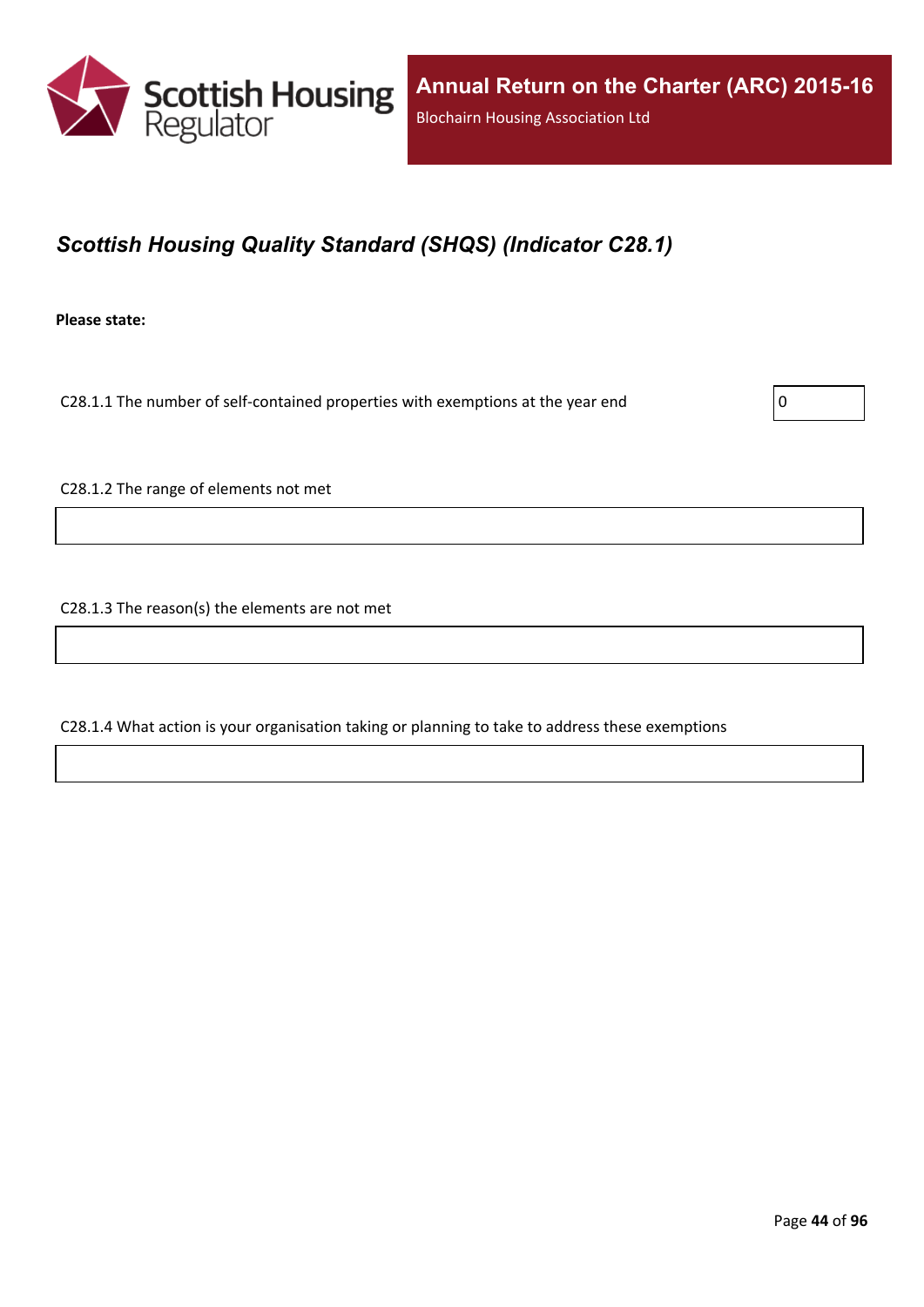

# *Scottish Housing Quality Standard (SHQS) – Abeyances at the year end (Indicator C28.2)*

**Please state:**

C28.2.1 The number of self-contained properties with abeyances at the year end  $\vert$  0

C28.2.2 The range of elements not met

C28.2.3 The reason(s) the elements are not met

C28.2.4 What action is your organisation taking or planning to take to address these abeyances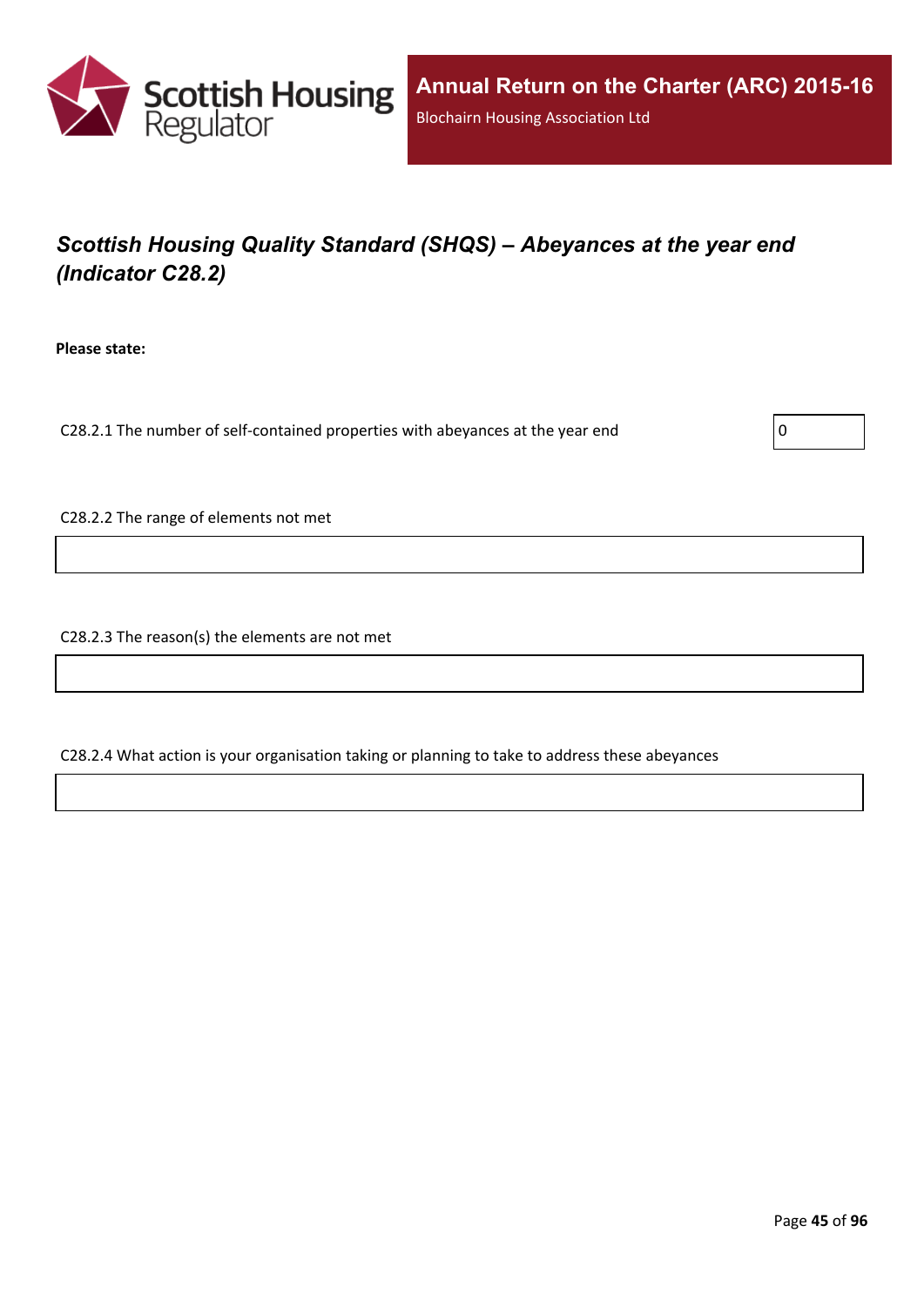

# *Scottish Housing Quality Standard (SHQS) – Actual and projected investment by criteria/element (Indicator C29)*

#### **Please state:**

|                                                                                                                 | (i) in the reporting<br>year                  |                                 | (ii) projected for the<br>next reporting year       |                                       |
|-----------------------------------------------------------------------------------------------------------------|-----------------------------------------------|---------------------------------|-----------------------------------------------------|---------------------------------------|
|                                                                                                                 | (a) the actual<br>number of homes<br>improved | (b) the amount<br>invested (£s) | (a) the actual<br>number of homes<br>to be improved | (b) the amount to<br>be invested (£s) |
| C29.1 Because they<br>were/are below the<br>tolerable standard                                                  | $\mathbf 0$                                   | $\mathbf 0$                     | 0                                                   | $\mathbf 0$                           |
| C29.2 Because they<br>were/are in serious<br>disrepair                                                          | $\mathbf 0$                                   | $\boldsymbol{0}$                | 0                                                   | $\boldsymbol{0}$                      |
| C29.3 Because they<br>were/are not energy<br>efficient                                                          | $\mathbf 0$                                   | $\mathbf 0$                     | 0                                                   | $\mathbf 0$                           |
| C29.4 Because they<br>did/do not have modern<br>facilities and services                                         | $\mathbf 0$                                   | $\mathbf 0$                     | 0                                                   | $\boldsymbol{0}$                      |
| C29.5 Because they<br>were/are not healthy,<br>safe and secure                                                  | $\boldsymbol{0}$                              | $\mathbf 0$                     | 0                                                   | $\boldsymbol{0}$                      |
| C29.6 The total number<br>of properties improved                                                                | $\mathbf 0$                                   | $\mathbf 0$                     | 0                                                   | $\mathbf 0$                           |
| C29.7 The number of<br>properties demolished as<br>a direct result of the<br>SHQS and the cost of<br>demolition | $\pmb{0}$                                     | $\mathbf 0$                     | 0                                                   | $\mathbf 0$                           |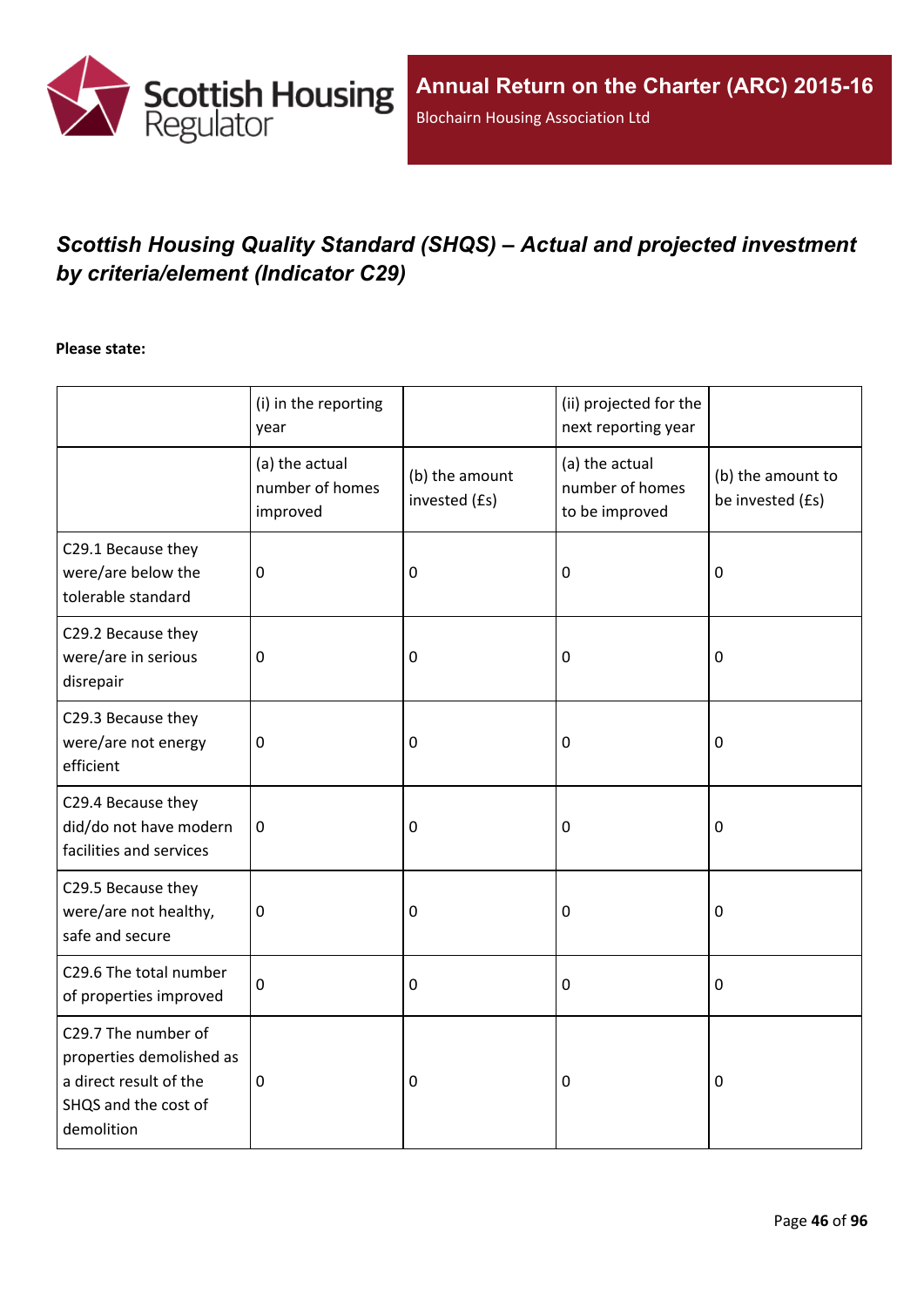

# *Percentage of stock meeting the Scottish Housing Quality Standard (SHQS) (Indicator 7)*

#### **For properties within scope of the SHQS, please state:**

| 7.1 The total number of properties within scope of the SHQS:<br>7.1.1 at the end of the reporting year |        | 285  |
|--------------------------------------------------------------------------------------------------------|--------|------|
| 7.1.2 projected to the end of the next reporting year                                                  |        | 285  |
| 7.2 The number of properties meeting the SHQS:<br>7.2.1 at the end of the reporting year               |        | 285  |
| 7.2.2 projected to the end of the next reporting year                                                  |        | 285  |
| Percentage of stock meeting the SHQS at the end of the reporting year (Indicator 7)                    | 100.00 | $\%$ |

| Percentage of stock meeting the SHQS projected to the end of the next reporting | 100.00 | % |
|---------------------------------------------------------------------------------|--------|---|
| vear (Indicator 7)                                                              |        |   |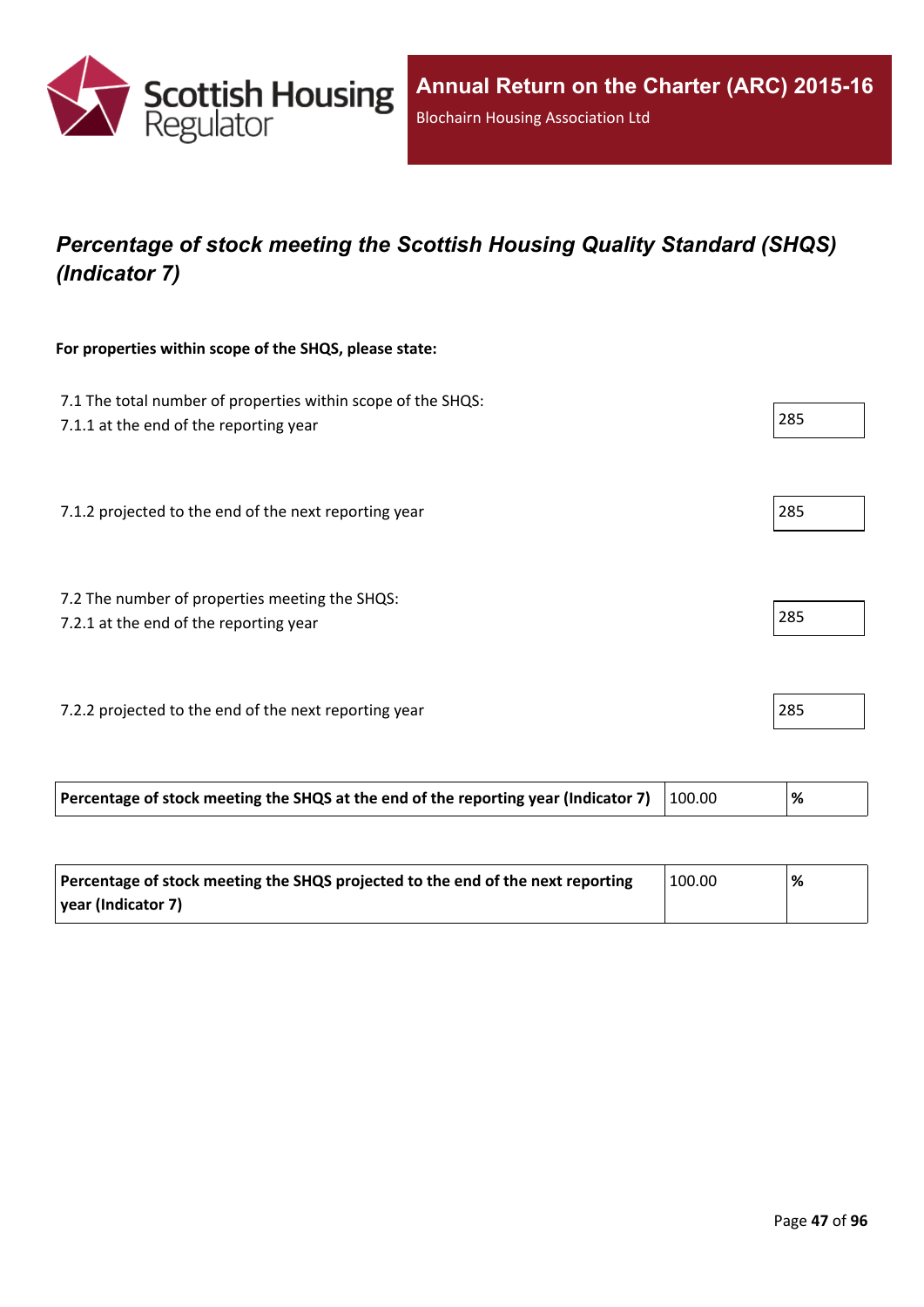

## *Percentage of properties at or above the appropriate NHER or SAP ratings specified in element 35 of the SHQS, as at 31 March each year (Indicator 8)*

| 8.1 The total number of properties within scope of the SHQS:<br>8.1.1 at the end of the reporting year           | 285 |
|------------------------------------------------------------------------------------------------------------------|-----|
|                                                                                                                  |     |
| 8.1.2 projected to the end of the next reporting year                                                            | 285 |
|                                                                                                                  |     |
| 8.2 The number of properties meeting the appropriate NHER or SAP ratings specified in element 35 of<br>the SHQS: |     |
| 8.2.1 at the end of the reporting year                                                                           | 285 |
|                                                                                                                  |     |
| 8.2.2 projected to the end of the next reporting year                                                            | 285 |
|                                                                                                                  |     |

| Percentage of properties at or above the appropriate NHER or SAP ratings specified in | 100.00 | '% |
|---------------------------------------------------------------------------------------|--------|----|
| element 35 of the SHQS at the end of the reporting year (Indicator 8)                 |        |    |

| Percentage of properties at or above the appropriate NHER or SAP ratings specified in | 100.00 | % |
|---------------------------------------------------------------------------------------|--------|---|
| element 35 of the SHQS projected to the end of the next reporting year(Indicator 8)   |        |   |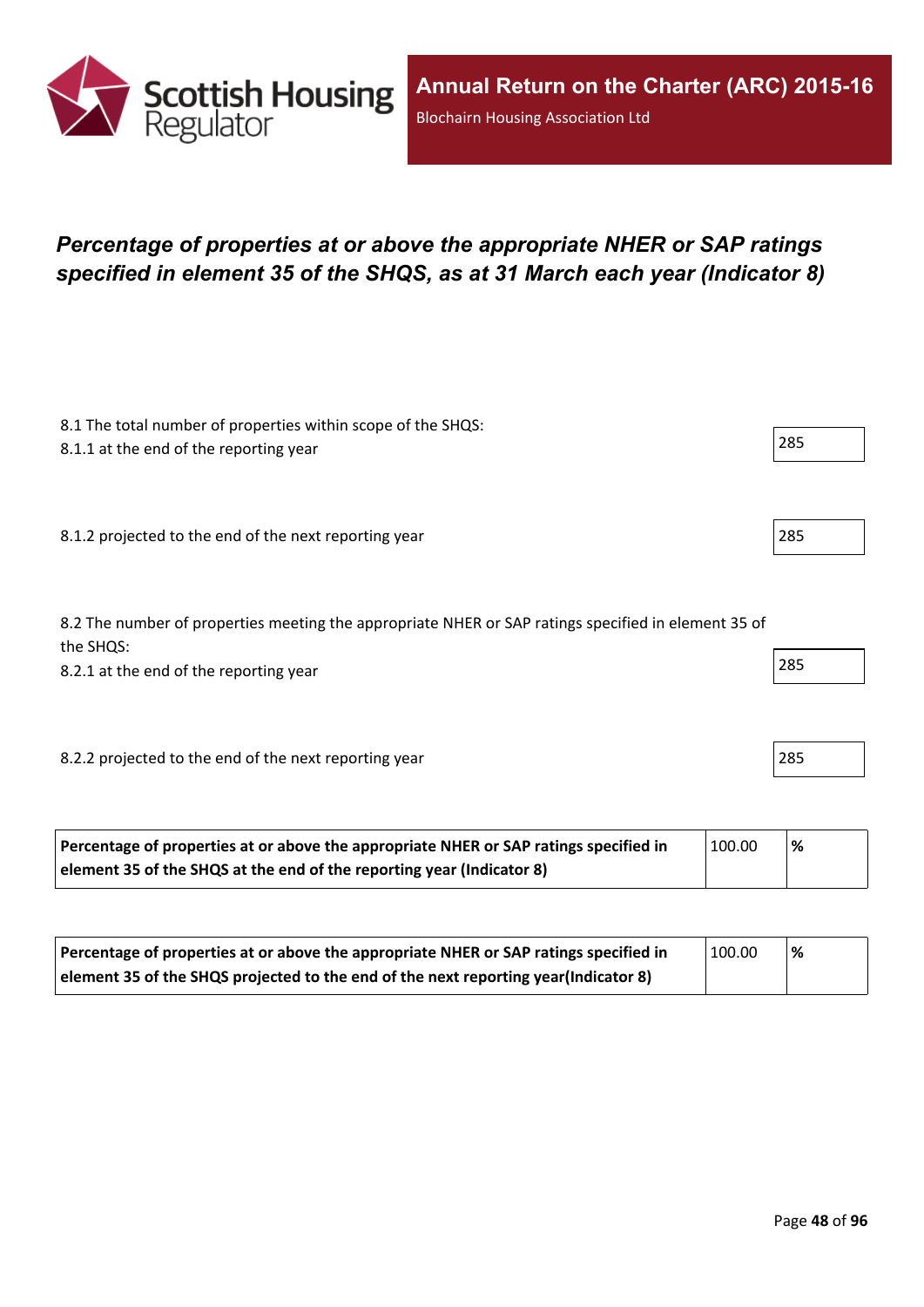

## *Percentage of tenants satisfied with the standard of their home when moving in (Indicator 9)*

In relation to tenant satisfaction with the standard of their home when moving in this year, please state:

9.1 Of the tenants who moved into their property in the last year, how many answered the question "Thinking about when you moved in, how satisfied or dissatisfied were you with the standard of your home?"  $10$ 

9.2 Of the tenants who answered, how many said that they were: **9.2.1 very satisfied** 8

**9.2.2 fairly satisfied** 2

**9.2.3 neither satisfied nor dissatisfied** 0

**9.2.4 fairly dissatisfied** 0

**9.2.5 very dissatisfied** 0

| Percentage of tenants satisfied with the standard of their home when moving in | 100.00 | % |
|--------------------------------------------------------------------------------|--------|---|
| $ $ (Indicator 9)                                                              |        |   |

10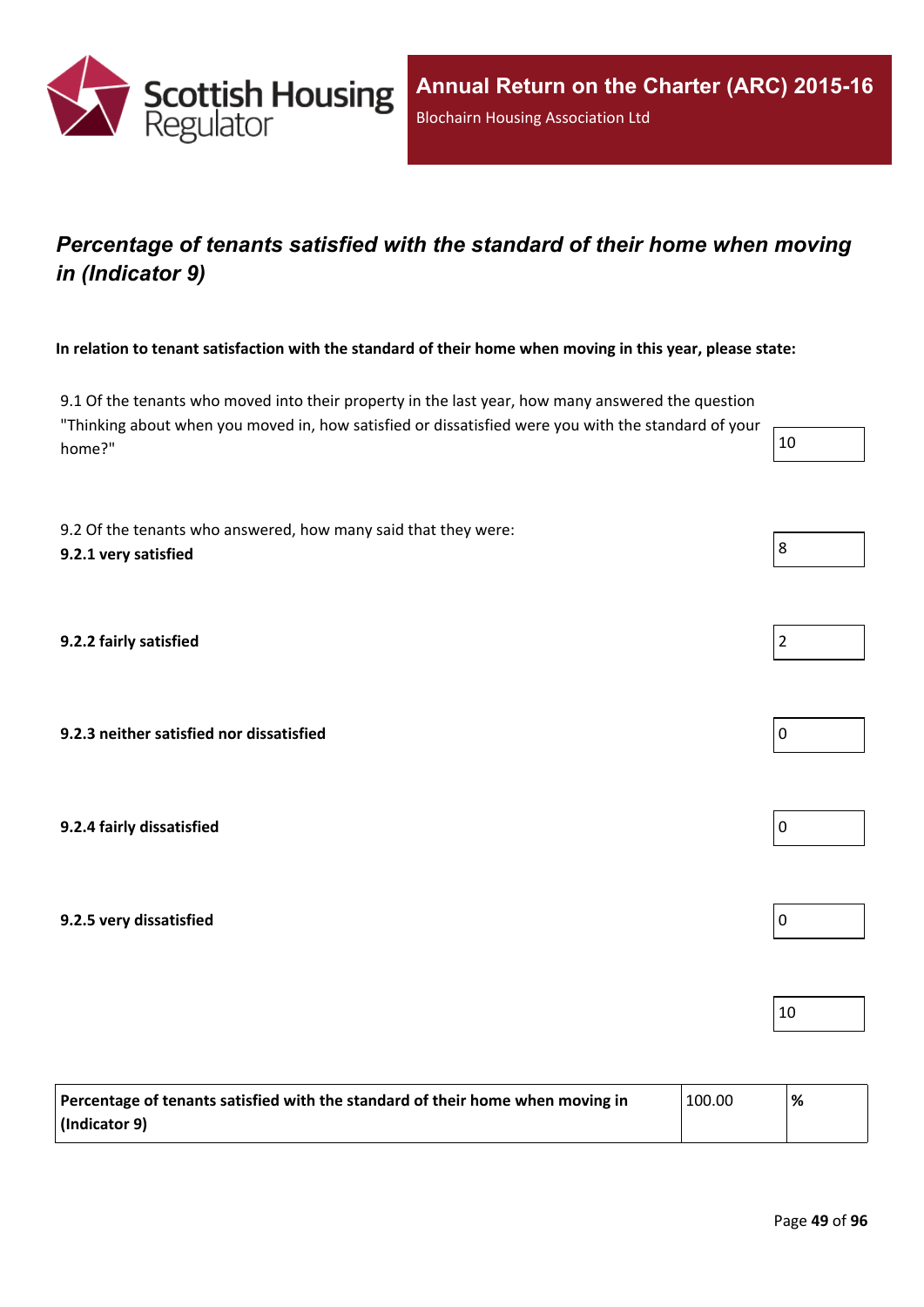

### *Percentage of tenants satisfied with the quality of their home (Indicator 10)*

#### **In relation to tenant satisfaction with the quality of their home, please state:**

10.1 How many tenants answered the question "Overall, how satisfied or dissatisfied are you with the quality of your home?" 151

| 10.2 Of the tenants who answered, how many said that they were:<br>10.2.1 very satisfied | 84             |
|------------------------------------------------------------------------------------------|----------------|
|                                                                                          |                |
| 10.2.2 fairly satisfied                                                                  | 61             |
|                                                                                          |                |
| 10.2.3 neither satisfied nor dissatisfied                                                | 4              |
|                                                                                          |                |
| 10.2.4 fairly dissatisfied                                                               | 0              |
| 10.2.5 very dissatisfied                                                                 | $\overline{c}$ |

| Percentage of tenants satisfied with the quality of their home (Indicator 10) | 96.03 |  |
|-------------------------------------------------------------------------------|-------|--|
|                                                                               |       |  |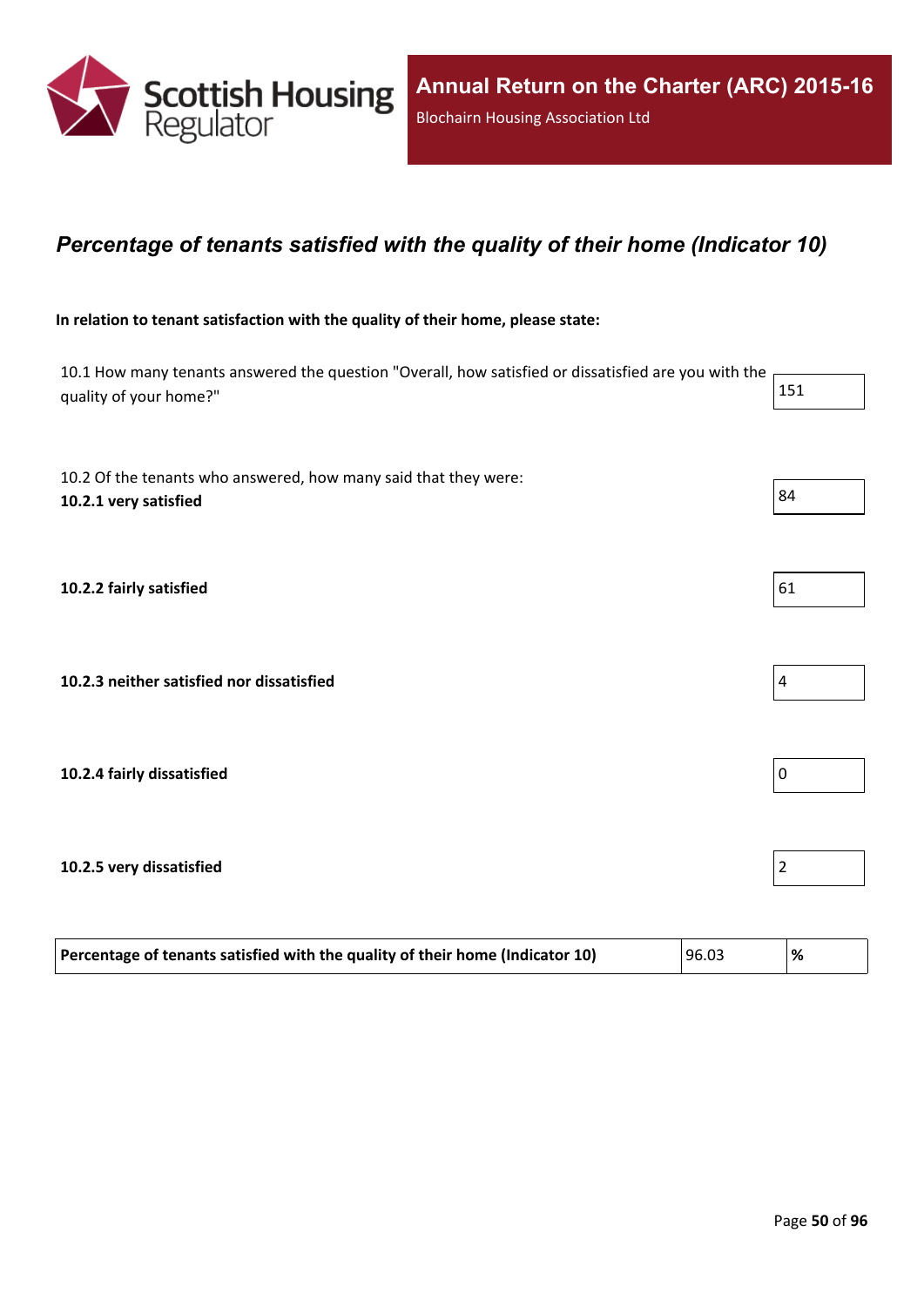

### *Repairs, Maintenance & Improvements*

The information you give us here will tell us about the quality and energy efficiency of the housing you provide **and the repairs service you offer.**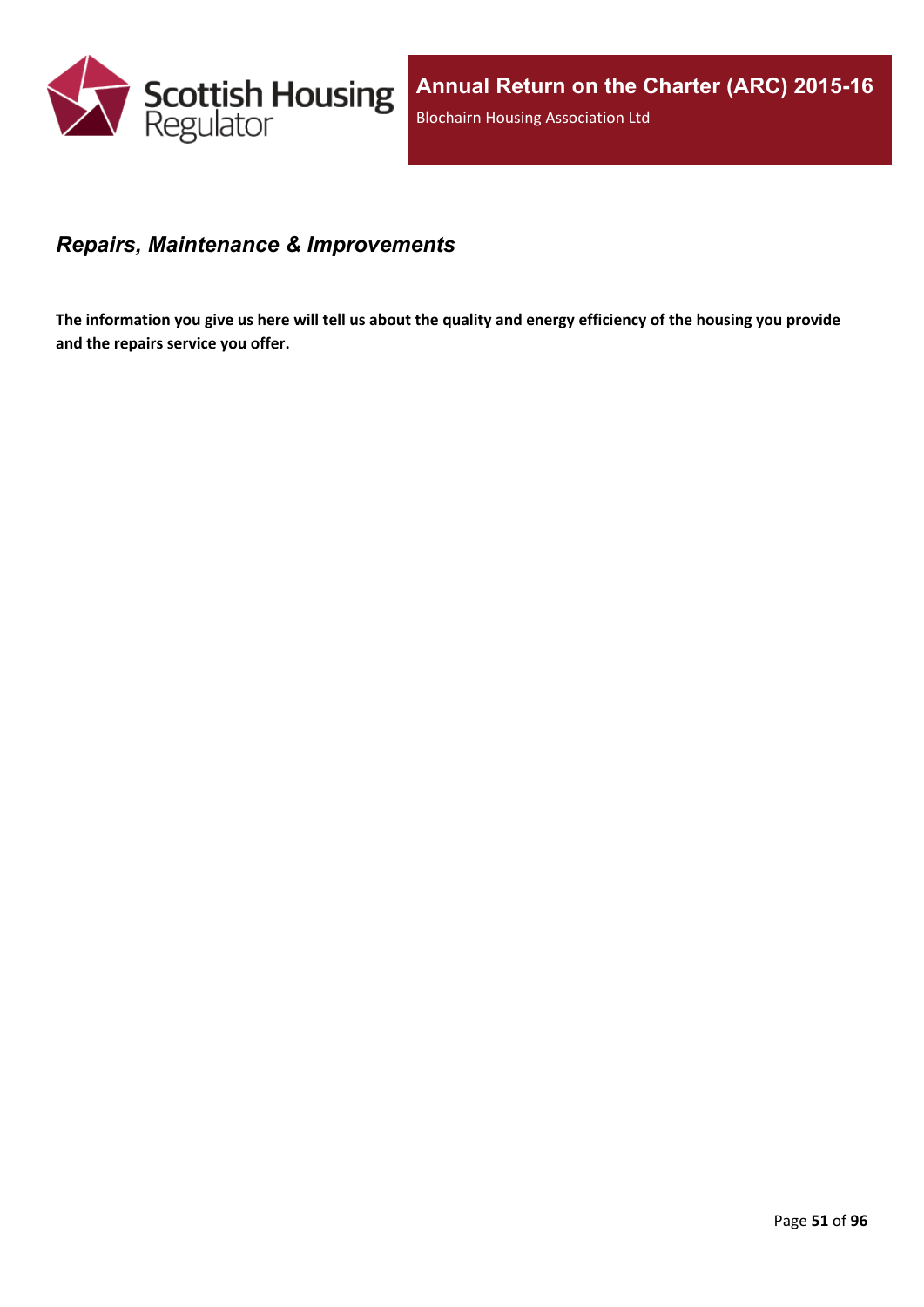

# *Average number of reactive repairs completed per occupied property (Indicator C13)*

**Please state:**

| C13.1 The total number of reactive repairs completed during the reporting year | 891.0 |
|--------------------------------------------------------------------------------|-------|
|                                                                                |       |
|                                                                                |       |
| C13.2 The number of occupied properties during the reporting year              | 285   |
|                                                                                |       |

**Average number of reactive repairs completed per occupied property (Indicator C13)** 3.13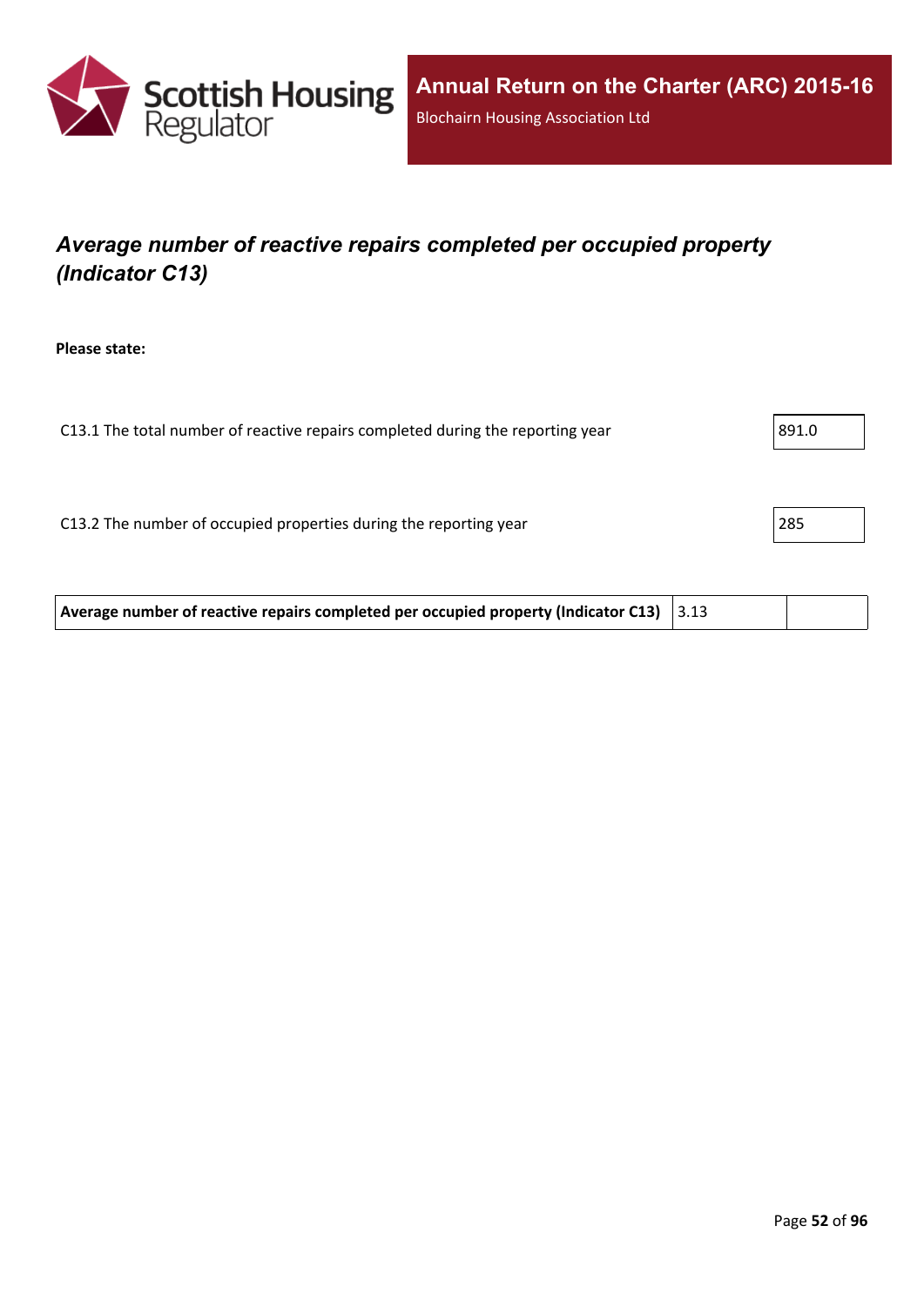

### *Average length of time taken to complete emergency repairs (Indicator 11)*

Emergency repairs are reactive repairs necessary to prevent serious damage to the building, danger to health, risk **to safety or risk of serious loss or damage to the occupier's property. Please state:**

| 11.1 The number of emergency repairs completed in the reporting year |  |
|----------------------------------------------------------------------|--|
|                                                                      |  |
| 11.2 The total number of hours taken to complete emergency repairs   |  |
|                                                                      |  |

| Average length of time taken to complete emergency repairs (Indicator 11) | 1.0 | hours <b>h</b> |
|---------------------------------------------------------------------------|-----|----------------|
|                                                                           |     |                |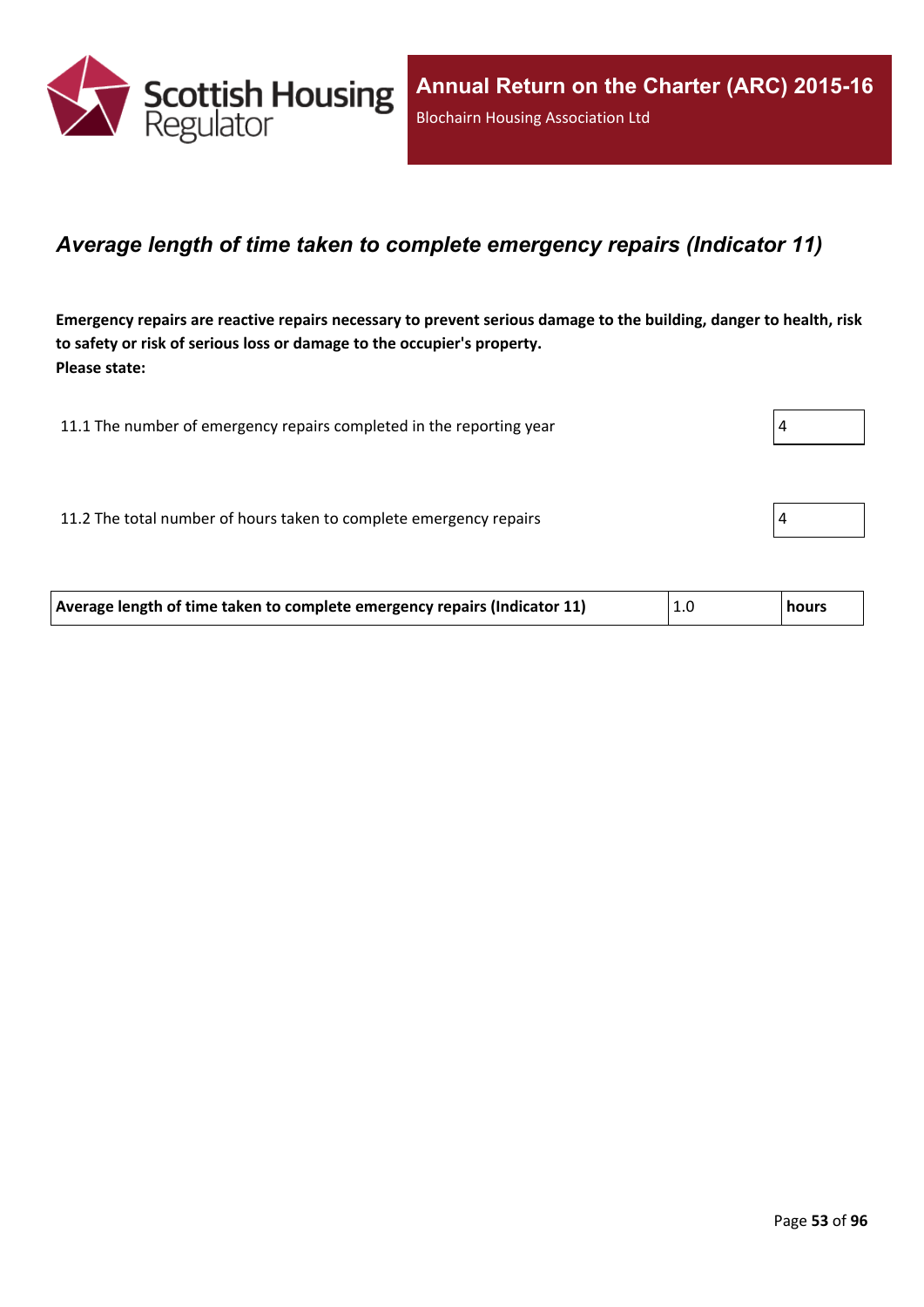

## *Average length of time taken to complete non-emergency repairs (Indicator 12)*

**Non-emergency repairs are reactive repairs that are not categorised as emergency. Please state:**

**Please state:**

**(i) The number of non-emergency repairs completed in the reporting year**

**(ii) The total number of working days taken to complete non-emergency repairs in the reporting year**

12.1 The total number of non-emergency repairs completed in the reporting year 887

12.2 The total number of working days taken to complete non-emergency repairs 1981

| Average length of time taken to complete non-emergency repairs (Indicator 12) | days |
|-------------------------------------------------------------------------------|------|
|                                                                               |      |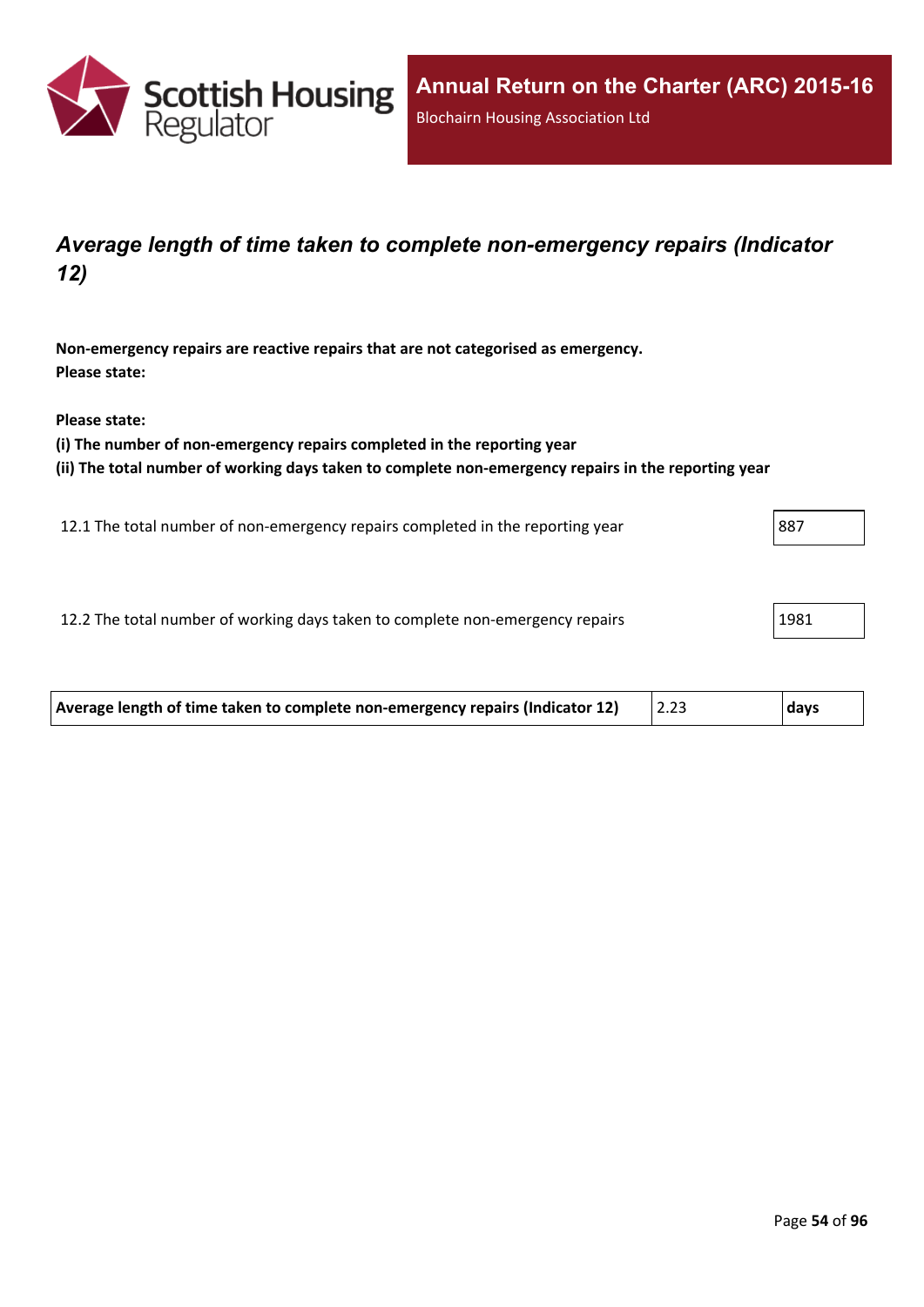

# *Percentage of reactive repairs carried out in the last year completed right first time (Indicator 13)*

**Please state:**

13.1 The number of reactive repairs completed right first time during the reporting year  $1762$ 

13.2 The total number of reactive repairs completed during the reporting year 815

| Percentage of reactive repairs carried out in the last year completed right first time | 93.50 | '% |
|----------------------------------------------------------------------------------------|-------|----|
| (Indicator 13)                                                                         |       |    |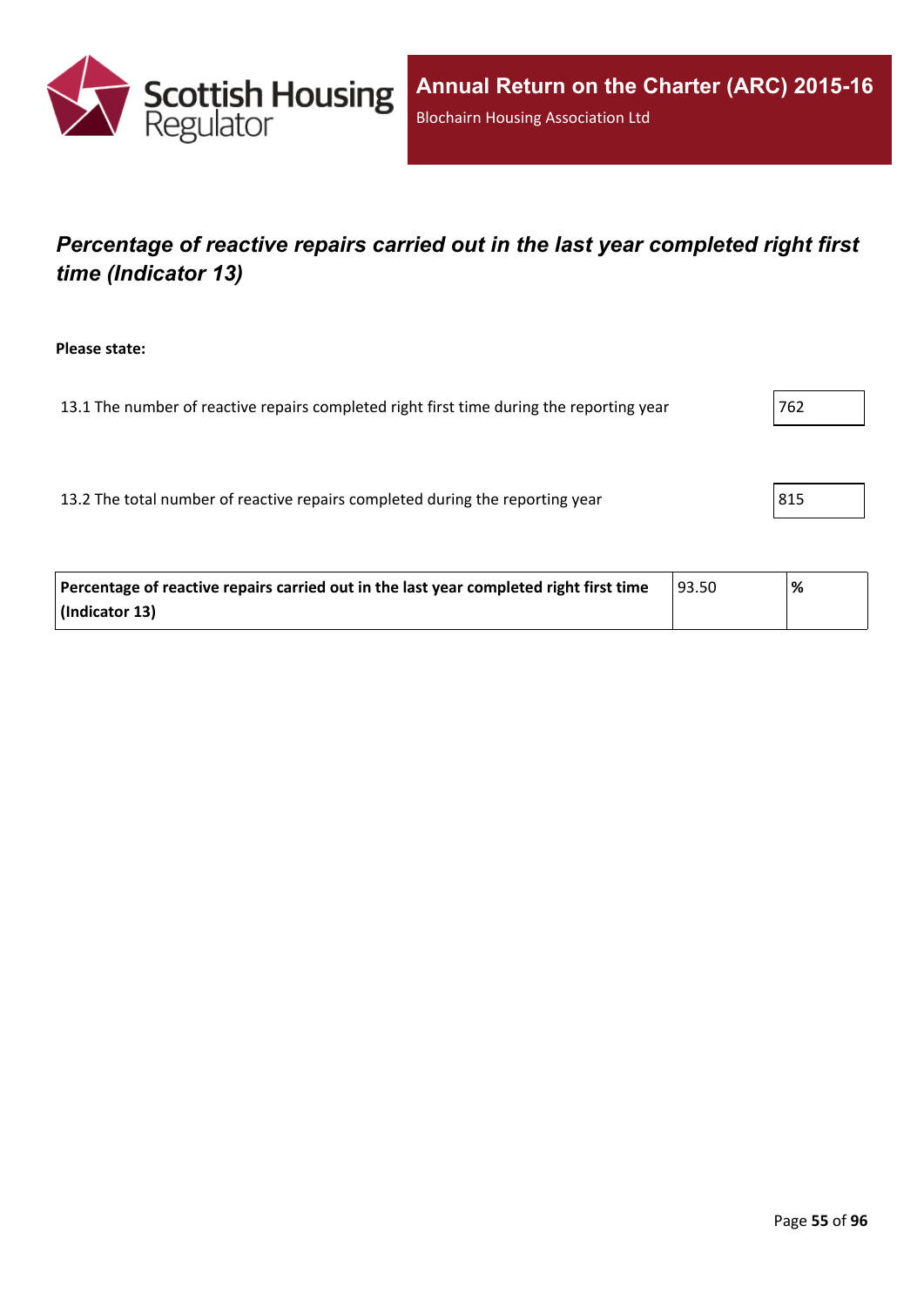

### *Percentage of repairs appointments kept (Indicator 14)*

#### **Please state:**

14.1 Does your organisation operate a repairs appointment system? Yes 14.2 The number of reactive repairs appointments made in the reporting year  $\vert$  677 14.3 The number of reactive repair appointments kept in the reporting year  $\vert$  648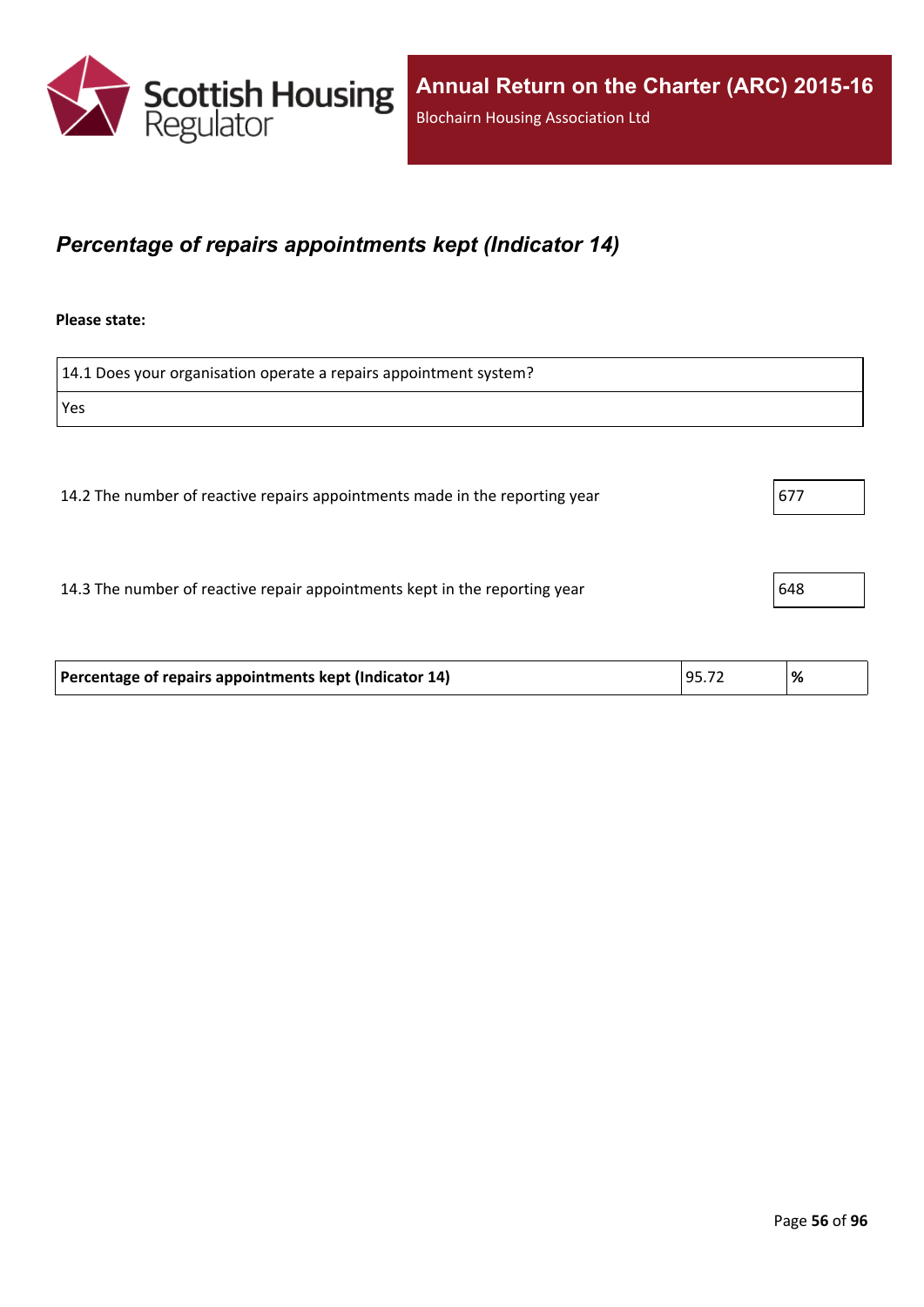

### *Percentage of properties that require a gas safety record which had a gas safety check and record completed by the anniversary date (Indicator 15)*

**Please state:**

15.1 As at the end of the reporting year, how many properties required gas safety records 285

15.2 For properties which had current gas safety records in place at the end of the reporting year, how many had been renewed by their anniversary dates 285

| Percentage of properties that require a gas safety record which had a gas safety check 100.00 | '% |
|-----------------------------------------------------------------------------------------------|----|
| and record completed by the anniversary date (Indicator 15)                                   |    |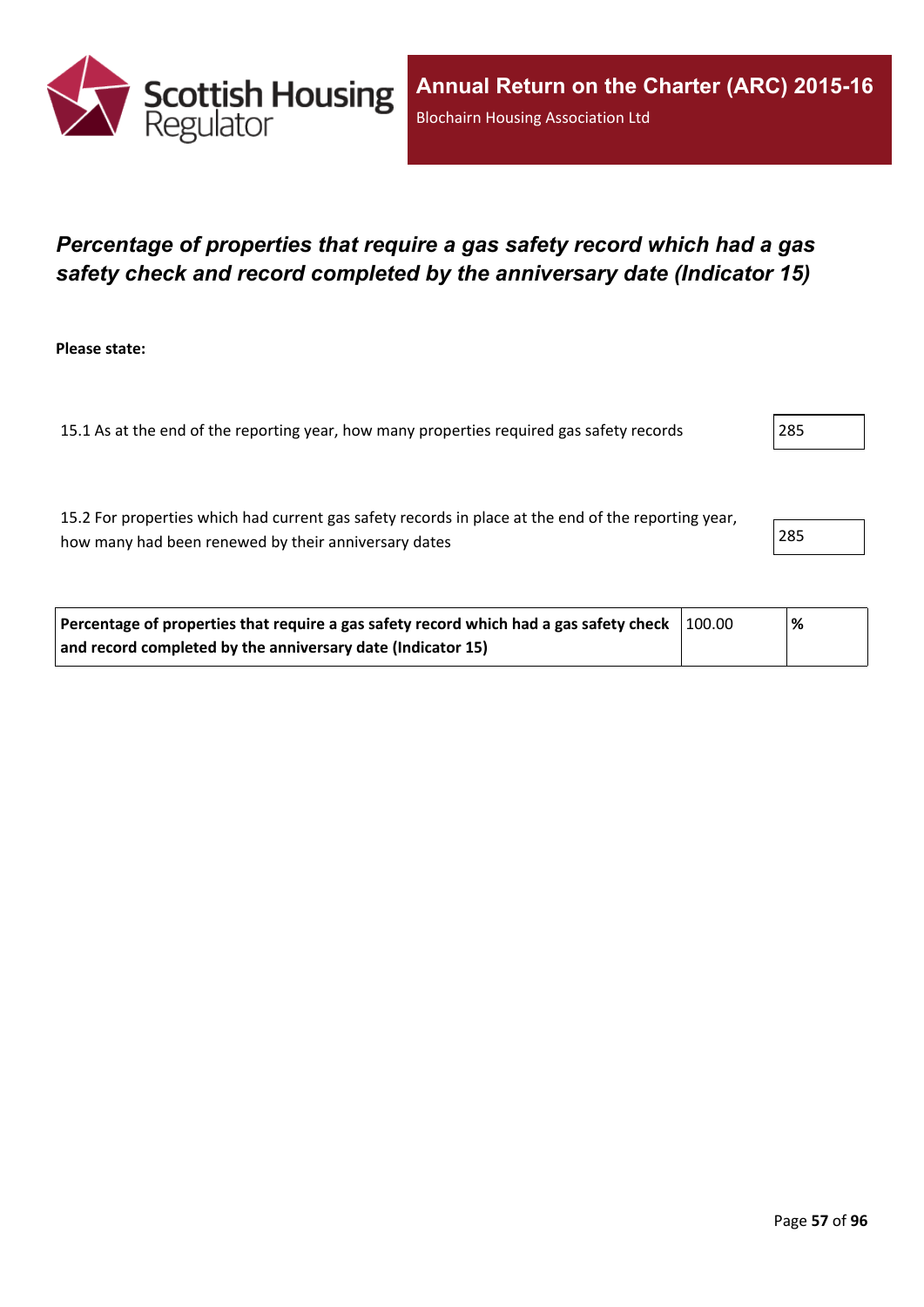

## *Percentage of tenants who have had repairs or maintenance carried out in last 12 months satisfied with the repairs and maintenance service (Indicator 16)*

In relation to tenant satisfaction with the repairs service provided for those with a repair carried out in the **reporting year, please state:**

16.1 Of the tenants who had repairs carried out in the last year, how many answered the question "Thinking about the LAST time you had repairs carried out, how satisfied or dissatisfied were you with the repairs service provided by your landlord?"  $\begin{array}{|l|l|} \hline \end{array}$  82

16.2 Of the tenants who answered, how many said that they were: **16.2.1 very satisfied** 65

**16.2.2 fairly satisfied** 16

**16.2.3 neither satisfied nor dissatisfied** 0

**16.2.4 fairly dissatisfied** 0

#### **16.2.5 very dissatisfied** 1

| Percentage of tenants who have had repairs or maintenance carried out in last 12 | 98.78 | % |
|----------------------------------------------------------------------------------|-------|---|
| months satisfied with the repairs and maintenance service (Indicator 16)         |       |   |

| 16 |  |  |
|----|--|--|

| I<br>O |  |  |
|--------|--|--|
|        |  |  |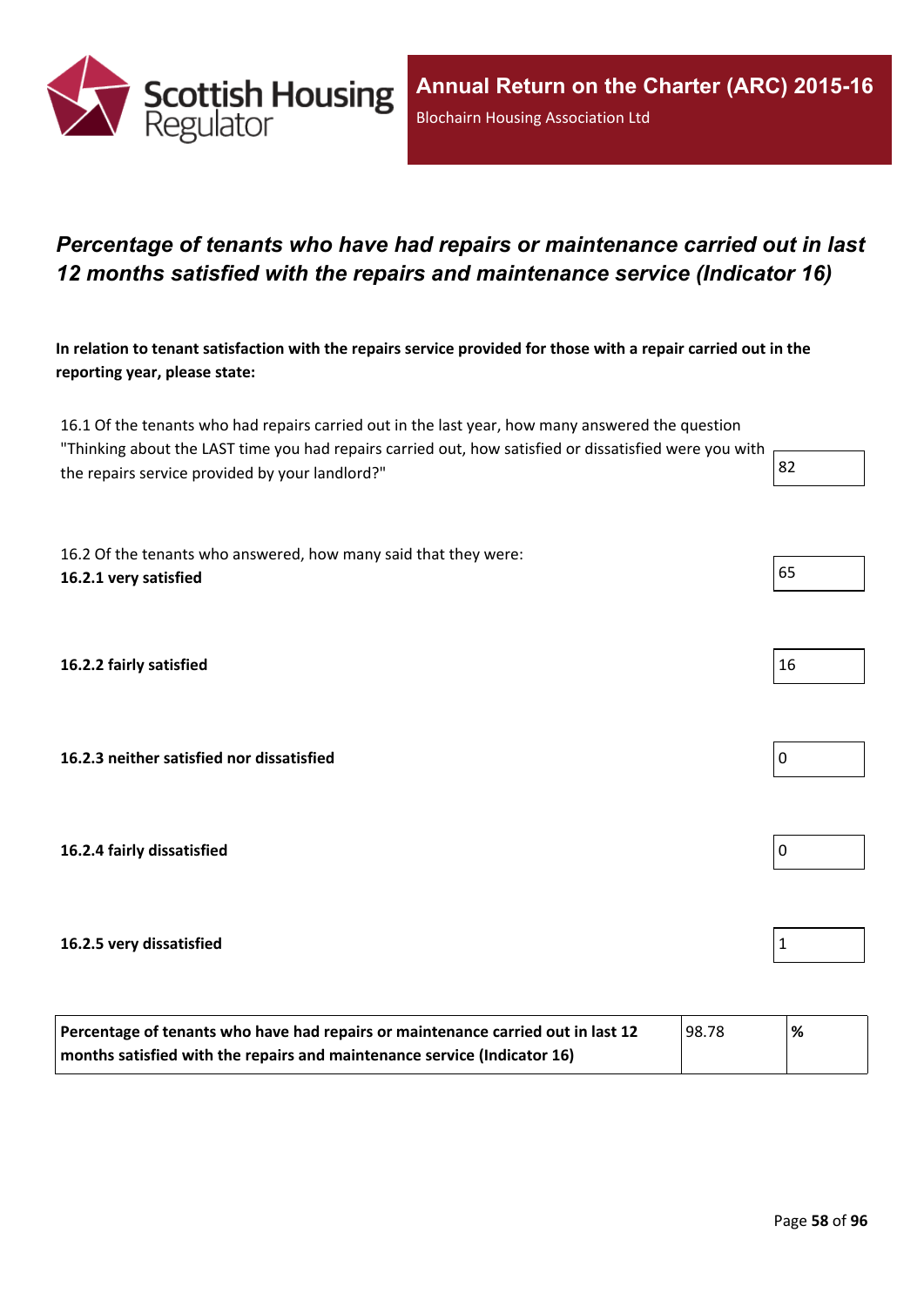

# *Comments (Housing quality and maintenance)*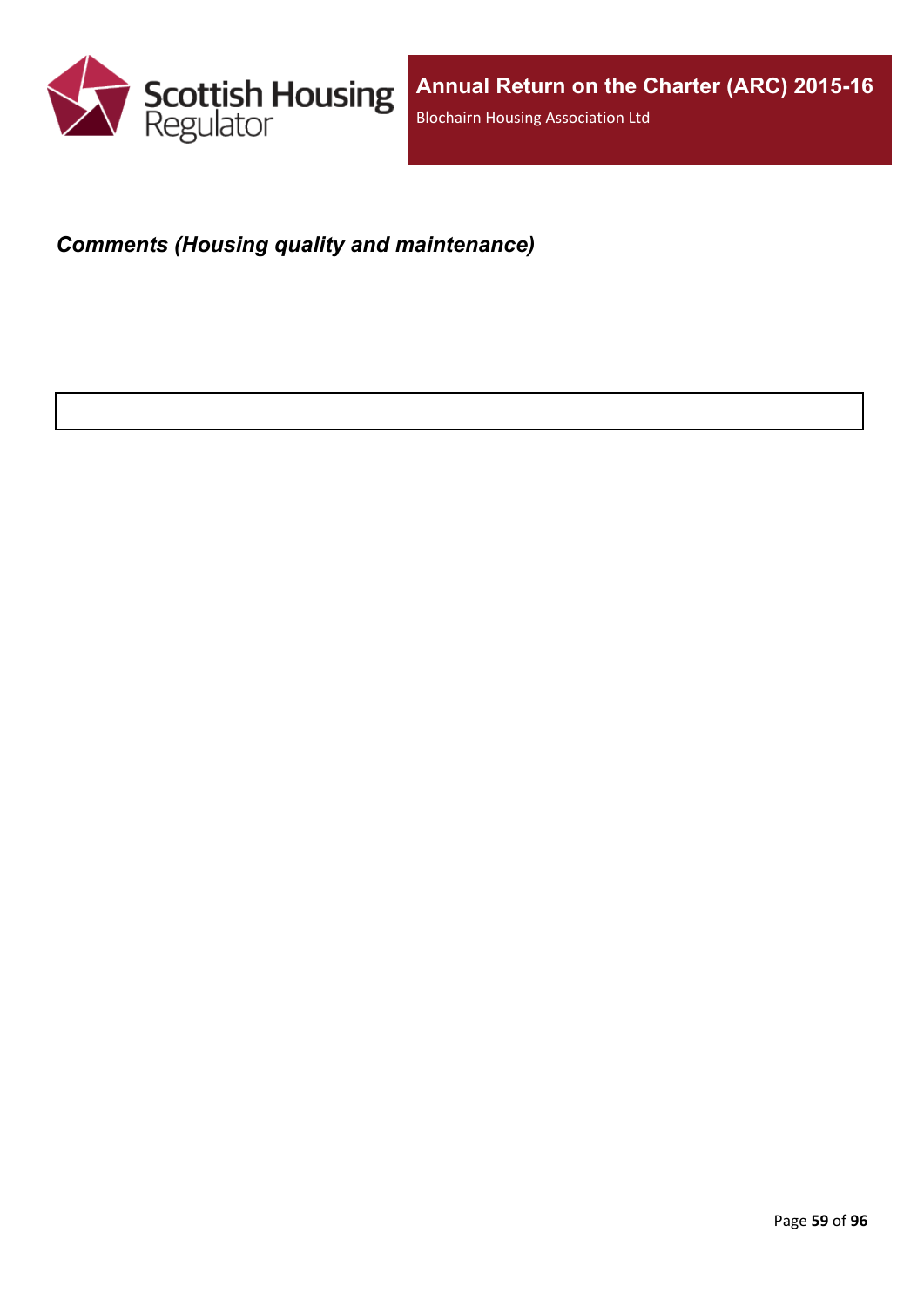

### *Neighbourhood and Community*

**The information you give us here will tell us about the neighbourhoods and communities you manage.**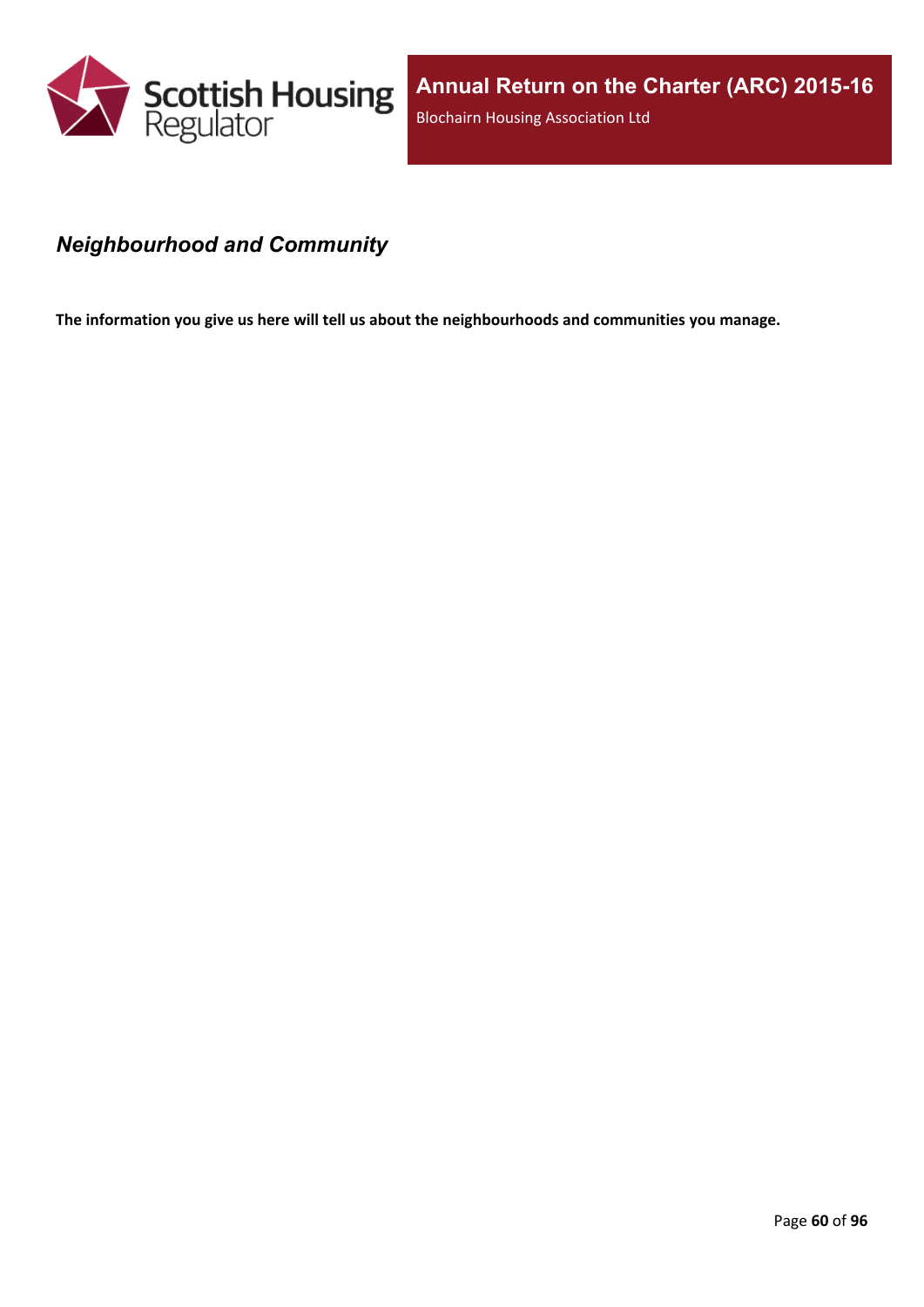

## *Estate Management, anti-social behaviour, neighbour nuisance and tenancy disputes*

**The information you give us here will tell us about the neighbourhoods and communities you manage.**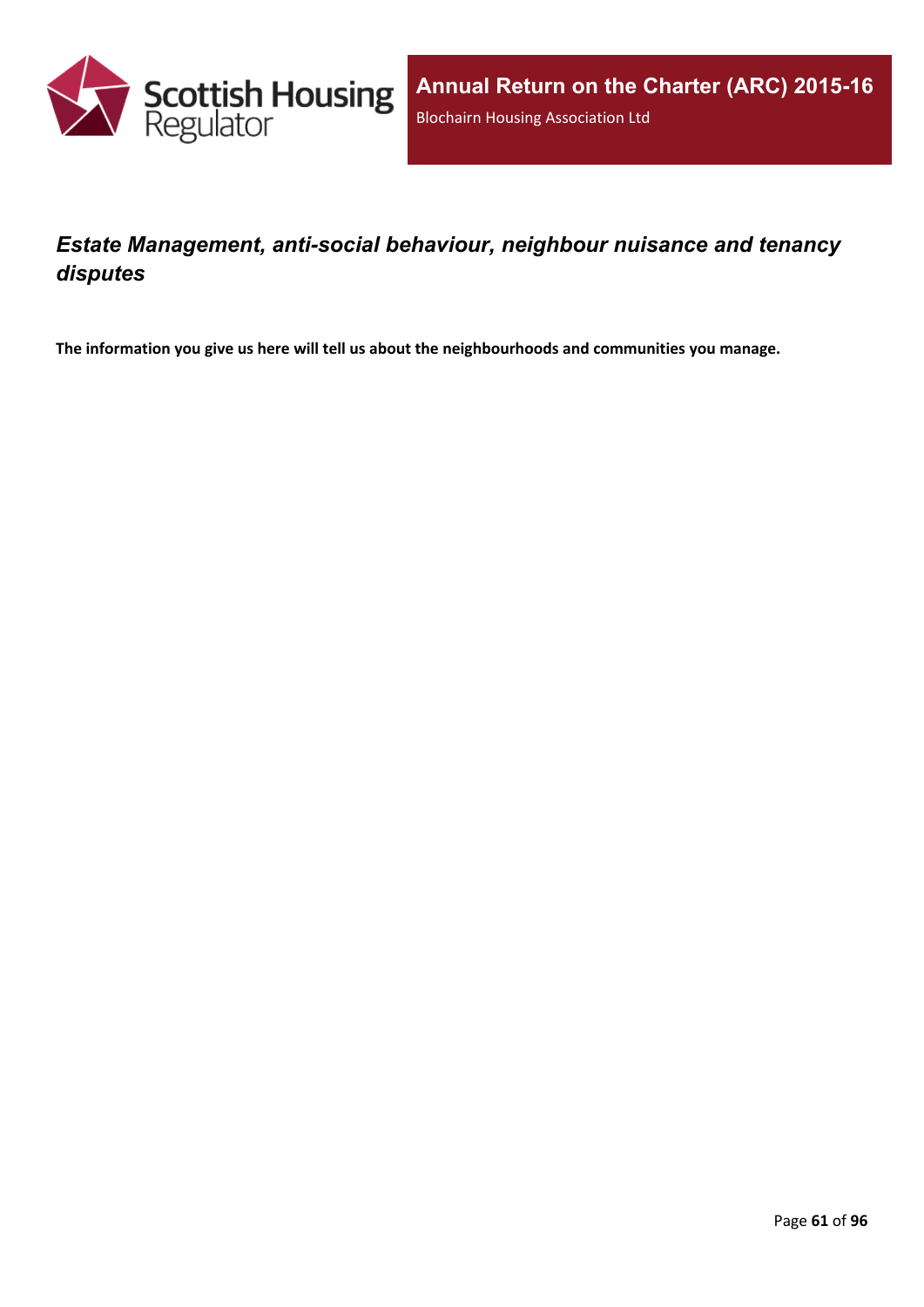

# *Percentage of 1st and 2nd stage complaints resolved by the landlord (Indicators 4 & 5)*

#### **Equalities related issues:**

|                                                                                                      | 4.1.1 1st Stage<br>complaints |            | 4.1.2 2nd Stage<br>complaints |            |
|------------------------------------------------------------------------------------------------------|-------------------------------|------------|-------------------------------|------------|
|                                                                                                      | Number                        | Percentage | Number                        | Percentage |
| Received in the reporting year                                                                       | $\Omega$                      | N/a        | 0                             | N/a        |
| Carried forward from the previous reporting<br>year                                                  | $\Omega$                      | N/a        | 0                             | N/a        |
| 4.1.3 Complaints responded to in full by the<br>landlord in the reporting year                       | $\Omega$                      | 0          | 0                             | 0          |
| 4.1.4 Complaints upheld by the landlord in<br>the reporting year                                     | 0                             | 0          | 0                             | 0          |
| 5.1 Complaints responded to in full within<br>the timescales set out in the SPSO Model<br><b>CHP</b> | $\Omega$                      | 0          | 0                             | $\Omega$   |

#### **Other issues:**

|                                                                                | 4.2.1 1st Stage<br>complaints |            | 4.2.2 2nd Stage<br>complaints |            |
|--------------------------------------------------------------------------------|-------------------------------|------------|-------------------------------|------------|
|                                                                                | Number                        | Percentage | Number                        | Percentage |
| Received in the reporting year                                                 | 2                             | N/a        |                               | N/a        |
| Carried forward from the previous reporting  <br>year                          | $\Omega$                      | N/a        | 0                             | N/a        |
| 4.2.3 Complaints responded to in full by the<br>landlord in the reporting year | $\overline{2}$                | 100.0      | 2                             | 100.0      |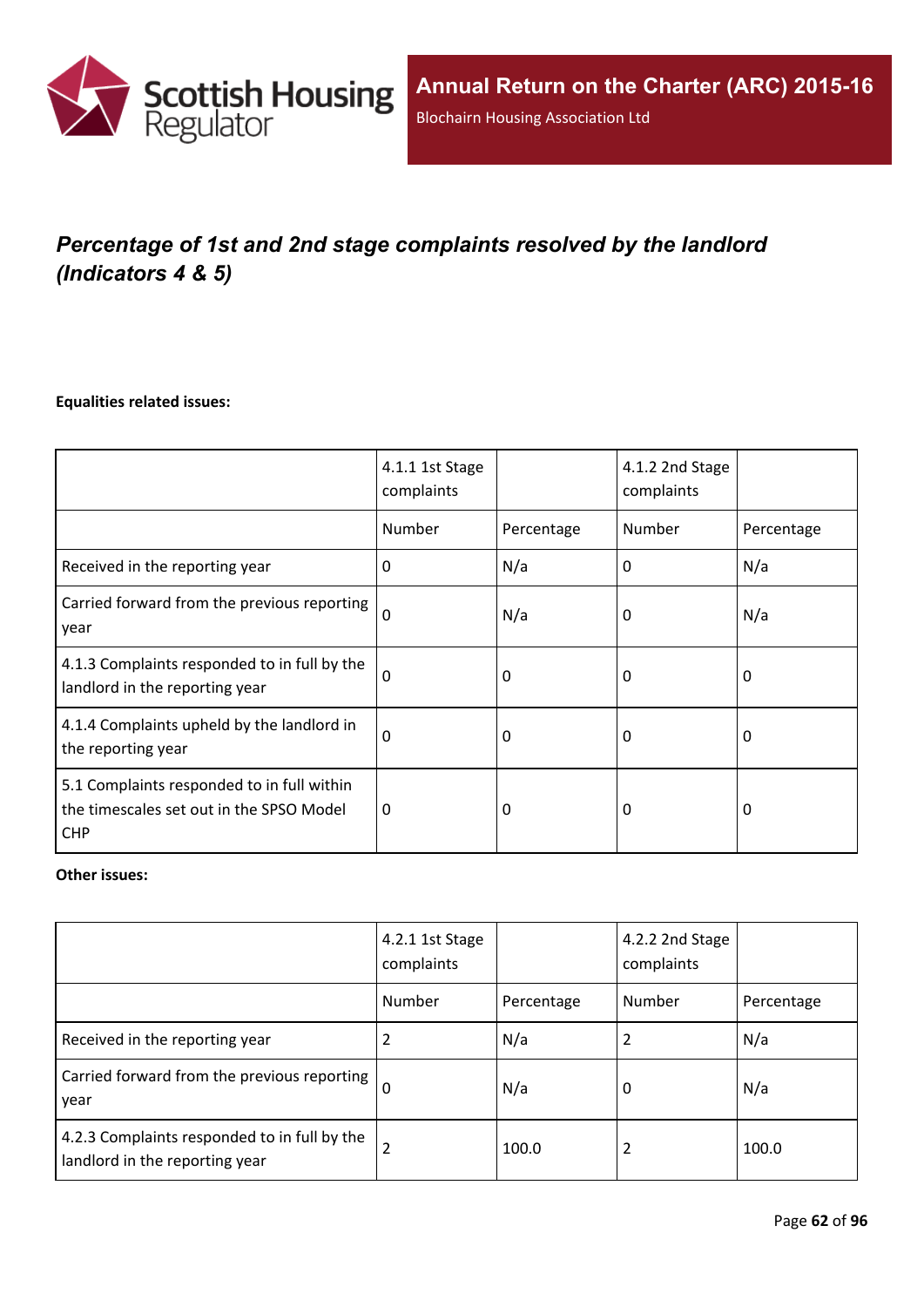

**Annual Return on the Charter (ARC) 2015-16**

Blochairn Housing Association Ltd

| 4.2.4 Complaints upheld by the landlord in<br>the reporting year                                     | 0.0   | 50.00 |
|------------------------------------------------------------------------------------------------------|-------|-------|
| 5.2 Complaints responded to in full within<br>the timescales set out in the SPSO Model<br><b>CHP</b> | 100.0 | 100.0 |

#### **All complaints:**

|                                                                                                      | 4.3.1 1st Stage<br>complaints |            | 4.3.2 2nd Stage<br>complaints |            |
|------------------------------------------------------------------------------------------------------|-------------------------------|------------|-------------------------------|------------|
|                                                                                                      | Number                        | Percentage | Number                        | Percentage |
| Received in the reporting year                                                                       | 2                             | N/a        | 2                             | N/a        |
| Carried forward from the previous reporting<br>year                                                  | $\mathbf 0$                   | N/a        | 0                             | N/a        |
| 4.3.3 Complaints responded to in full by the<br>landlord in the reporting year                       | 2                             | 100.0      | 2                             | 100.0      |
| 4.3.4 Complaints upheld by the landlord in<br>the reporting year                                     | $\Omega$                      | 0.0        | 1                             | 50.00      |
| 5.3 Complaints responded to in full within<br>the timescales set out in the SPSO Model<br><b>CHP</b> | 2                             | 100.0      | 2                             | 100.0      |

| Percentage of 1st stage complaints on equalities issues responded to in full by the | % |
|-------------------------------------------------------------------------------------|---|
| landlord (Indicators 4 & 5)                                                         |   |

| Percentage of 1st stage complaints on other issues responded to in full by the landlord | 100.0 | ℅ |
|-----------------------------------------------------------------------------------------|-------|---|
| (Indicators 4 & 5)                                                                      |       |   |

| Percentage of 1st stage complaints on equalities issues upheld by the landlord (Indicators $\vert$ 0 | % |
|------------------------------------------------------------------------------------------------------|---|
| (48.5)                                                                                               |   |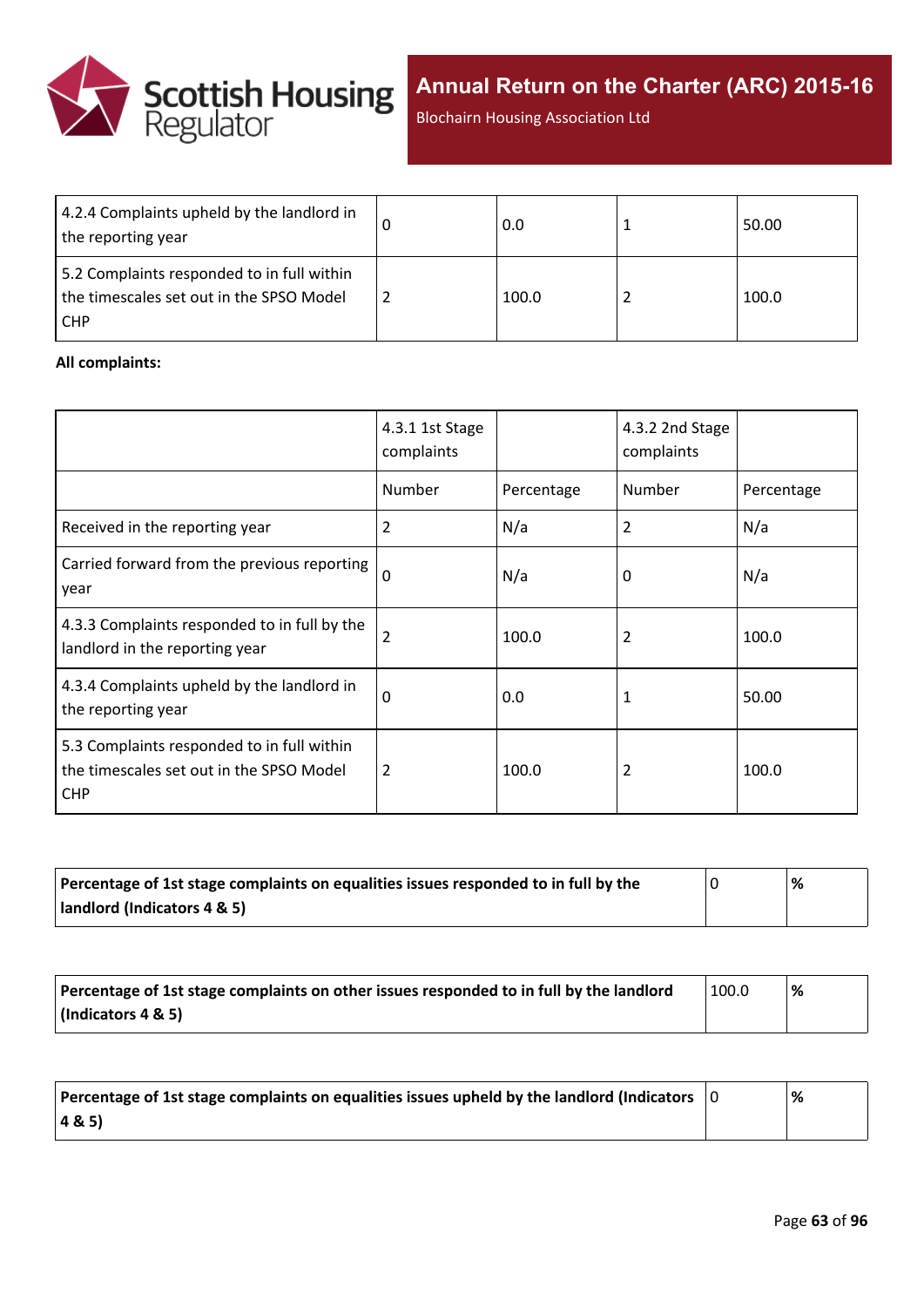

Blochairn Housing Association Ltd

|    | % |
|----|---|
| 5) |   |

| Percentage of 2nd stage complaints on equalities issues responded to in full by the | '% |  |
|-------------------------------------------------------------------------------------|----|--|
| landlord (Indicators 4 & 5)                                                         |    |  |

| Percentage of 2nd stage complaints on other issues responded to in full by the landlord | 100.0 | % |
|-----------------------------------------------------------------------------------------|-------|---|
| $\vert$ (Indicators 4 & 5)                                                              |       |   |

| $\mid$ Percentage of 2nd stage complaints on equalities issues upheld by the landlord (Indicators $\mid$ 0 | % |
|------------------------------------------------------------------------------------------------------------|---|
| 4&5)                                                                                                       |   |

| Percentage of 2nd stage complaints on other issues upheld by the landlord (Indicators 4 & $\vert$ 50.00 | '% |
|---------------------------------------------------------------------------------------------------------|----|
| 5)                                                                                                      |    |

| Percentage of 1st stage complaints on equalities issues responded to in full by the | % |
|-------------------------------------------------------------------------------------|---|
| landlord within SPSO CHP timescales (Indicators 4 & 5)                              |   |

| Percentage of 1st stage complaints on other issues responded to in full by the landlord | 100.0 | '% |
|-----------------------------------------------------------------------------------------|-------|----|
| within SPSO CHP timescales (Indicators 4 & 5)                                           |       |    |

| Percentage of 2nd stage complaints on equalities issues responded to in full by the | '% |
|-------------------------------------------------------------------------------------|----|
| landlord within SPSO CHP timescales (Indicators 4 & 5)                              |    |

| Percentage of 2nd stage complaints on other issues responded to in full by the landlord | 100.0 | <u>%</u> |
|-----------------------------------------------------------------------------------------|-------|----------|
| within SPSO CHP timescales (Indicators 4 & 5)                                           |       |          |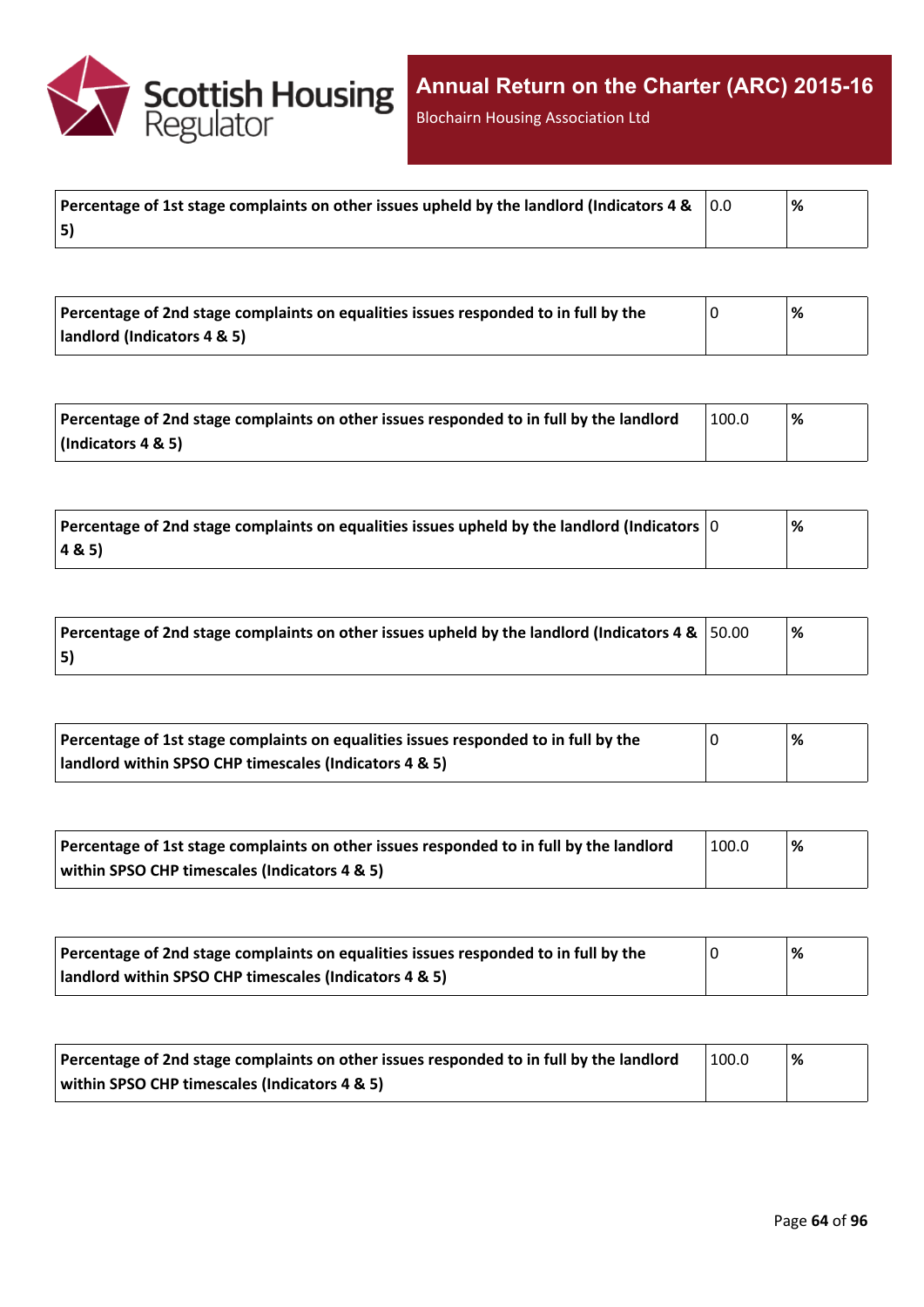

# *Percentage of tenants satisfied with the management of the neighbourhood they live in (Indicator 17)*

**In relation to tenant satisfaction with their landlord's management of the neighbourhood in which they live, please state:**

17.1 How many tenants answered the question "Overall, how satisfied or dissatisfied are you with your landlord's management of the neighbourhood you live in?" 151

17.2 Of the tenants who answered, how many said that they were: **17.2.1 very satisfied** 82

**17.2.2 fairly satisfied** 63

**17.2.3 neither satisfied nor dissatisfied** 3

**17.2.4 fairly dissatisfied** 2

**17.2.5 very dissatisfied** 1

| Percentage of tenants satisfied with the management of the neighbourhood they live $ 96.03\rangle$ | '% |
|----------------------------------------------------------------------------------------------------|----|
| $\vert$ in (Indicator 17)                                                                          |    |

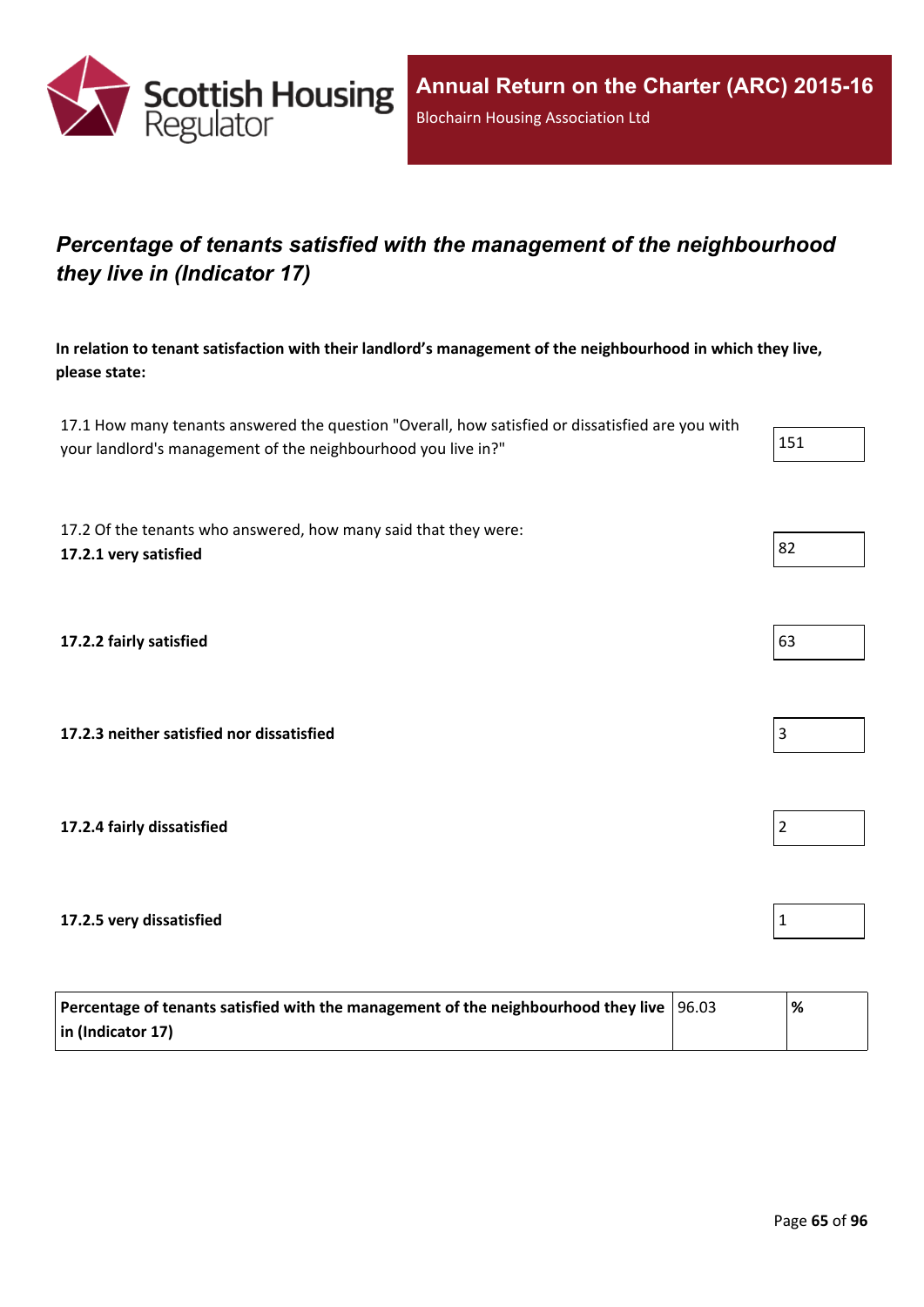

### *Percentage of tenancy offers refused during the year (Indicator 18)*

**Please state:**

18.1 The number of tenancy offers made during the reporting year  $|18$ 

18.2 The number of tenancy offers that were refused 10

|  | Percentage of tenancy offers refused during the year (Indicator 18) | 55.56 |  |
|--|---------------------------------------------------------------------|-------|--|
|--|---------------------------------------------------------------------|-------|--|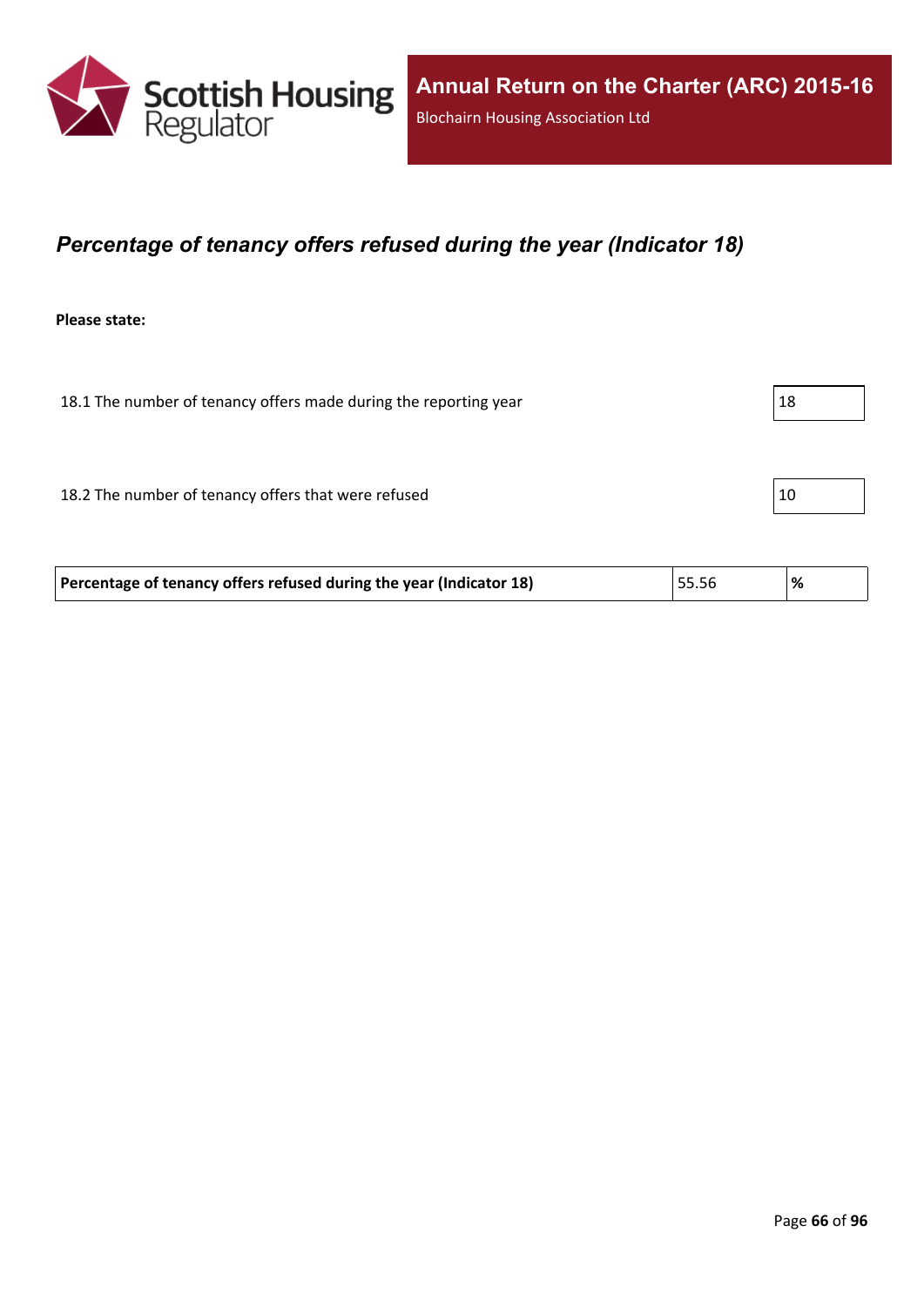

# *Percentage of anti-social behaviour cases reported in the last year which were resolved within locally agreed targets (Indicator 19)*

**Please state:**

19.1 The number of cases of anti-social behaviour reported in the reporting year  $16$ 

19.2 Of those at 19.1, the number of cases resolved in the reporting year 16

19.3 Of those at 19.1, the number of cases resolved within locally agreed targets in the reporting year  $|16$ 

| Percentage of anti-social behaviour cases reported in the last year which were | $\pm 100.00$ | % |
|--------------------------------------------------------------------------------|--------------|---|
| resolved within locally agreed targets (Indicator 19)                          |              |   |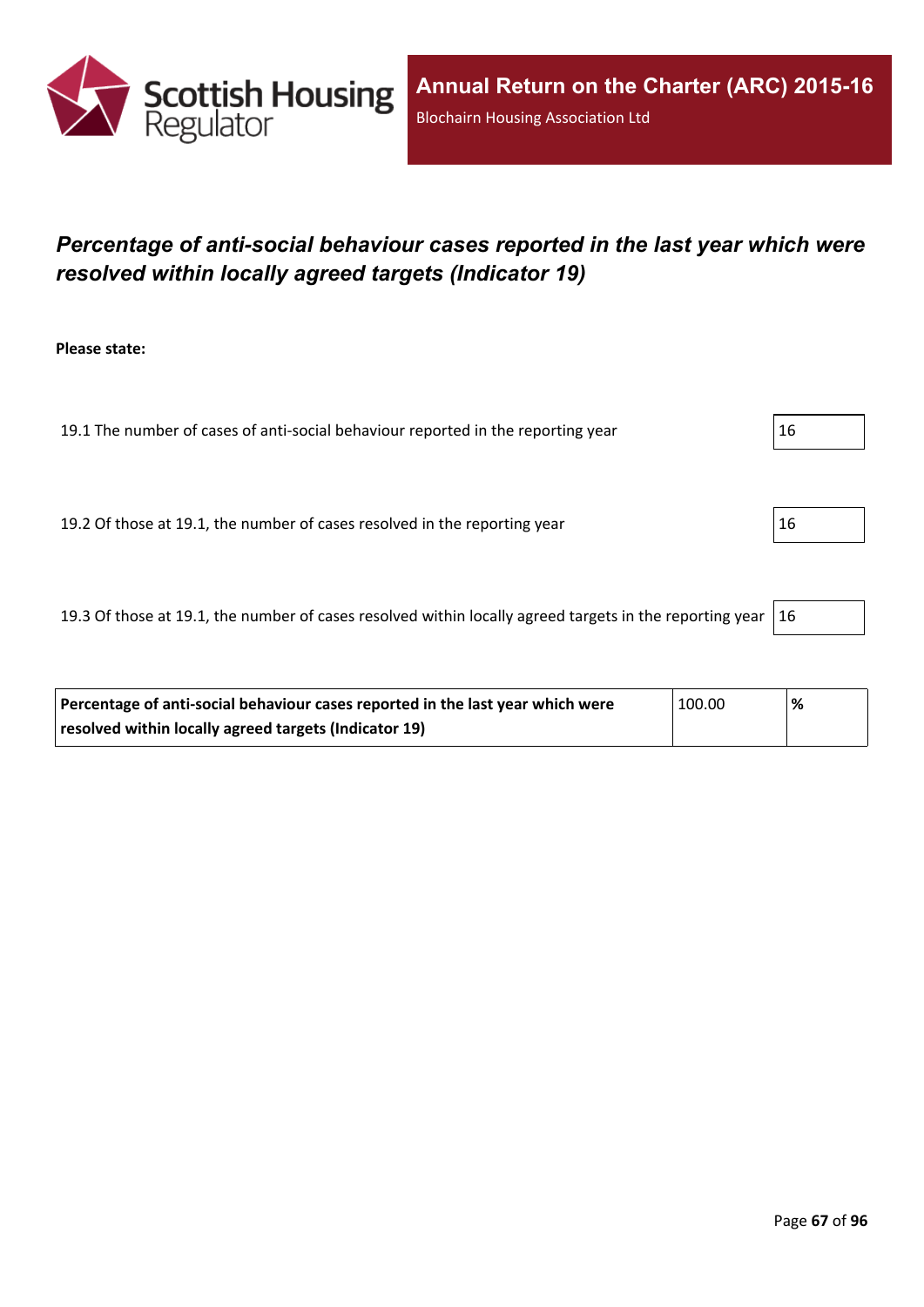

# *Percentage of the court actions initiated which resulted in eviction and the reasons for eviction (Indicator 24)*

Court actions are initiated by the landlord following the issue of a Notice of Proceedings and raising of a court **order.**

**Please state:**

24.1 The total number of court actions initiated during the reporting year  $1 \tbinom{1}{1}$ 

- 24.2 The number of properties recovered:
- 24.2.1 because rent had not been paid  $\vert 1 \vert$
- 24.2.2 because of anti-social behaviour  $\vert 0 \rangle$

#### 24.2.3 for other reasons  $\vert$  0

| Percentage of the court actions initiated which resulted in eviction because rent had | 100.00 | ℅ |
|---------------------------------------------------------------------------------------|--------|---|
| not been paid (Indicator 24)                                                          |        |   |

| Percentage of the court actions initiated which resulted in eviction because of anti- | % |
|---------------------------------------------------------------------------------------|---|
| social behaviour (Indicator 24)                                                       |   |

| Percentage of the court actions initiated which resulted in eviction for other reasons | 0.0 | % |
|----------------------------------------------------------------------------------------|-----|---|
| (Indicator 24)                                                                         |     |   |

| Percentage of the court actions initiated which resulted in eviction (Indicator 24) | 100.00 | % |
|-------------------------------------------------------------------------------------|--------|---|
|-------------------------------------------------------------------------------------|--------|---|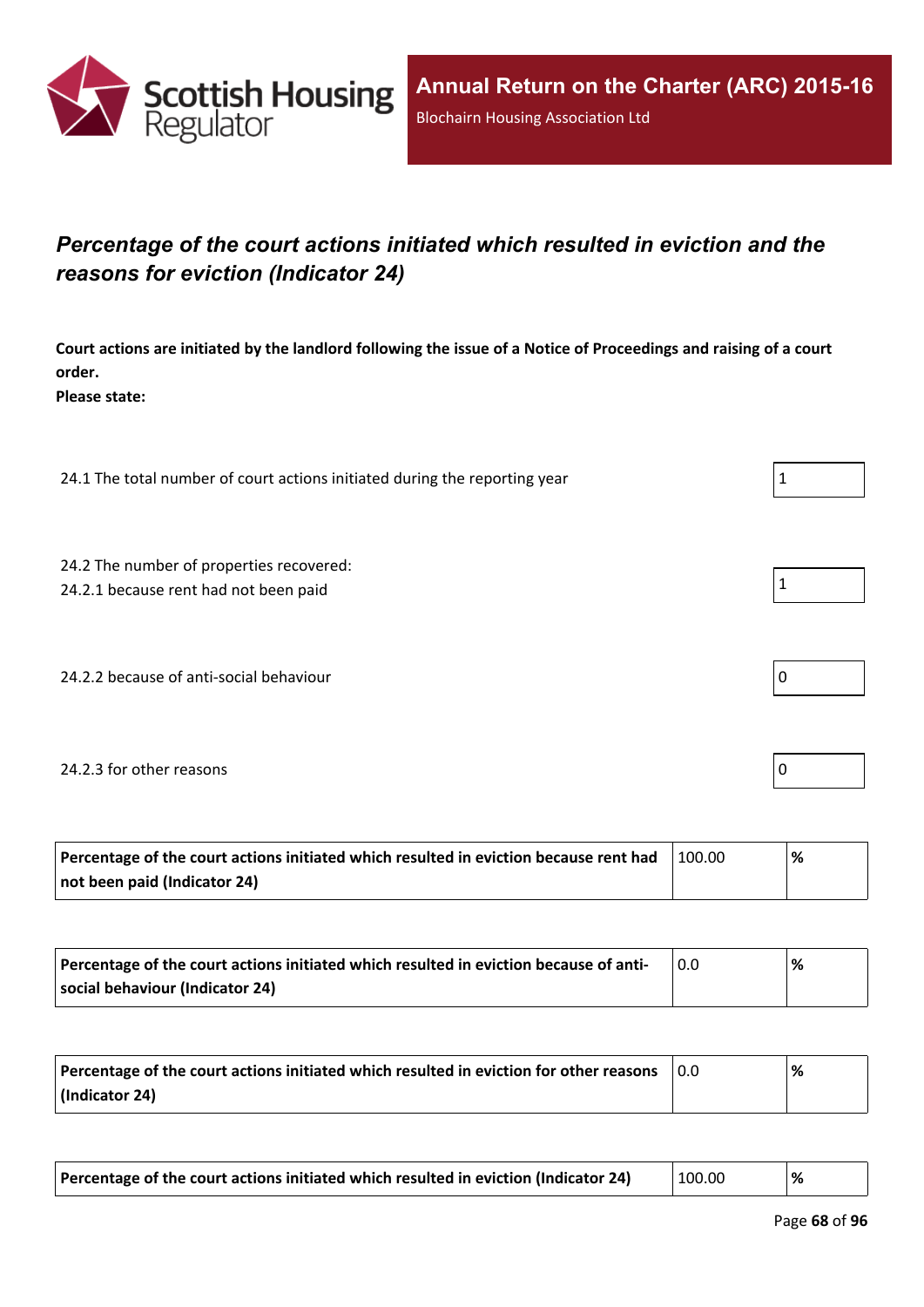

## *Abandoned properties (Indicator C11)*

**As defined by the Housing (Scotland) Act 2001, a property is abandoned where the landlord has reasonable grounds to believe that: the property is unoccupied; and the tenant does not intend to occupy the property as their home Please state:**

C11.1 The number of properties abandoned during the reporting year  $\vert 0 \vert$ 

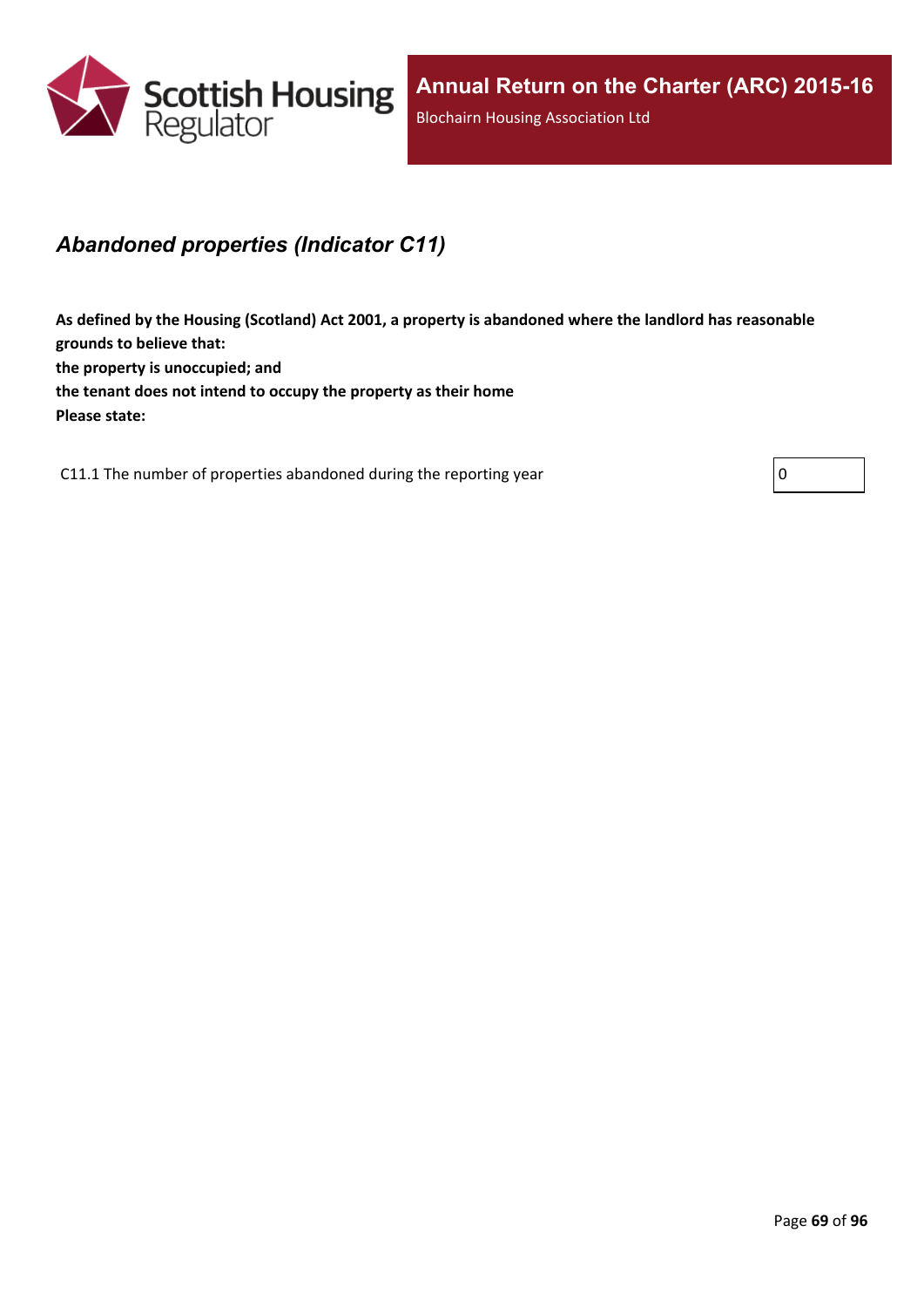

## *Number of notices of proceedings issued and court action initiated (Indicator C12)*

Notices of Proceedings are legal documents issued during the first stage in the process of evicting tenant. Orders for recovery of possession are issued by the court and give a landlord the right to repossess a property. **Please state:**

C12.1 The number of notices of proceedings issued during the reporting year

C12.2 The number of orders for recovery of possession granted during the reporting year

| O |
|---|
|---|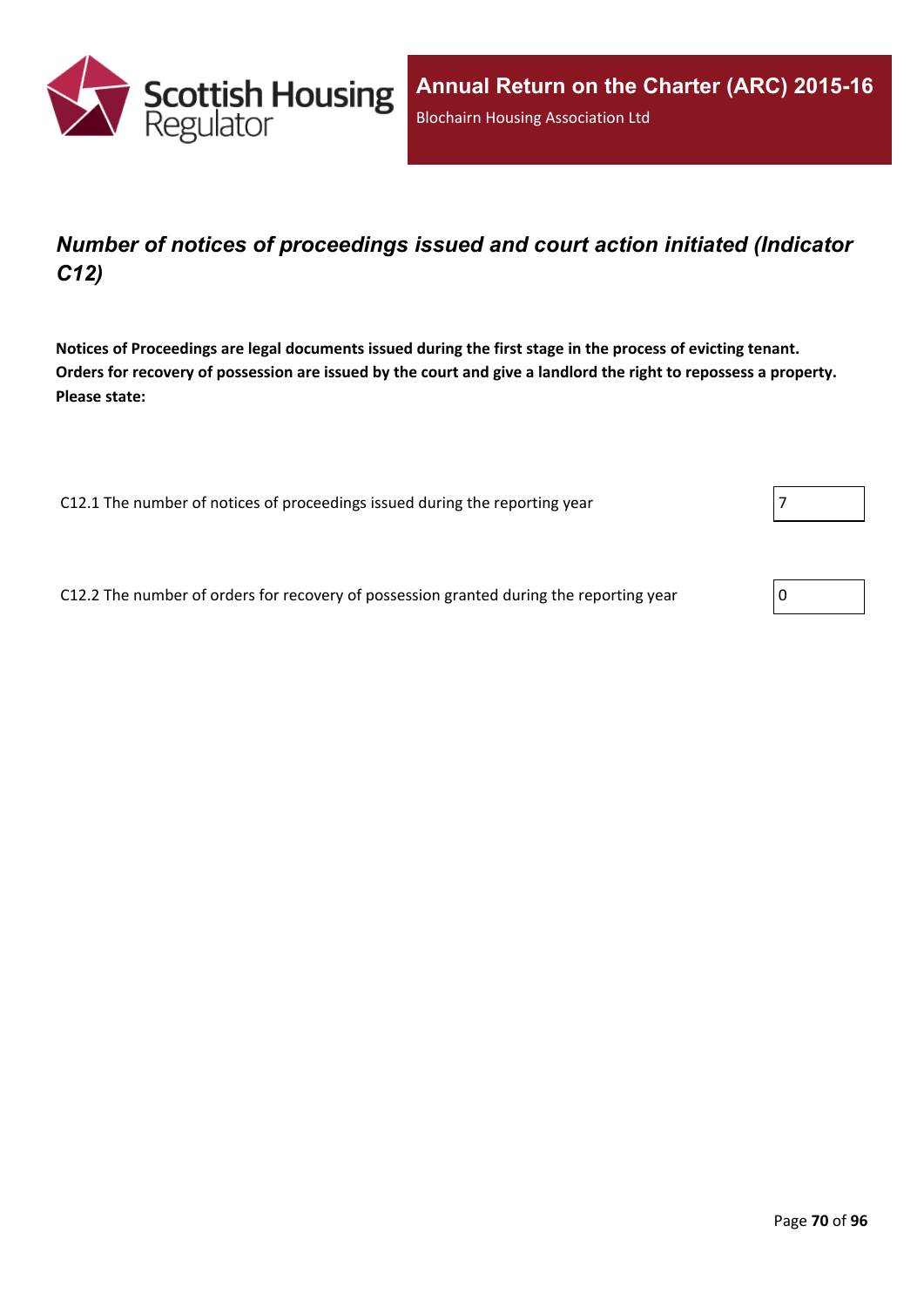

# *Comments (Neighbourhood & community)*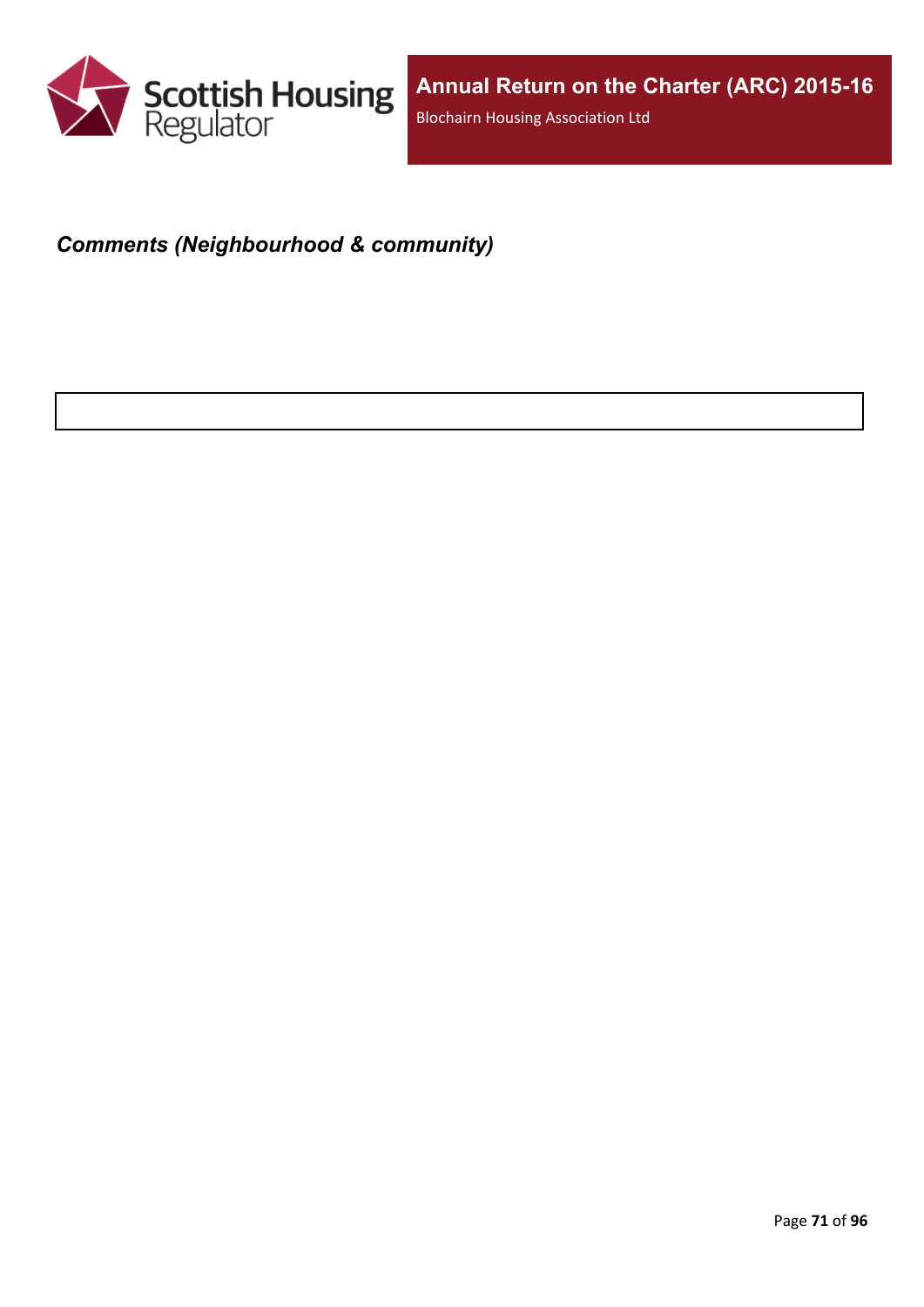

### *Access to housing and support*

The information you give us here will tell us about how people access your housing stock and how you support **new and existing tenants.**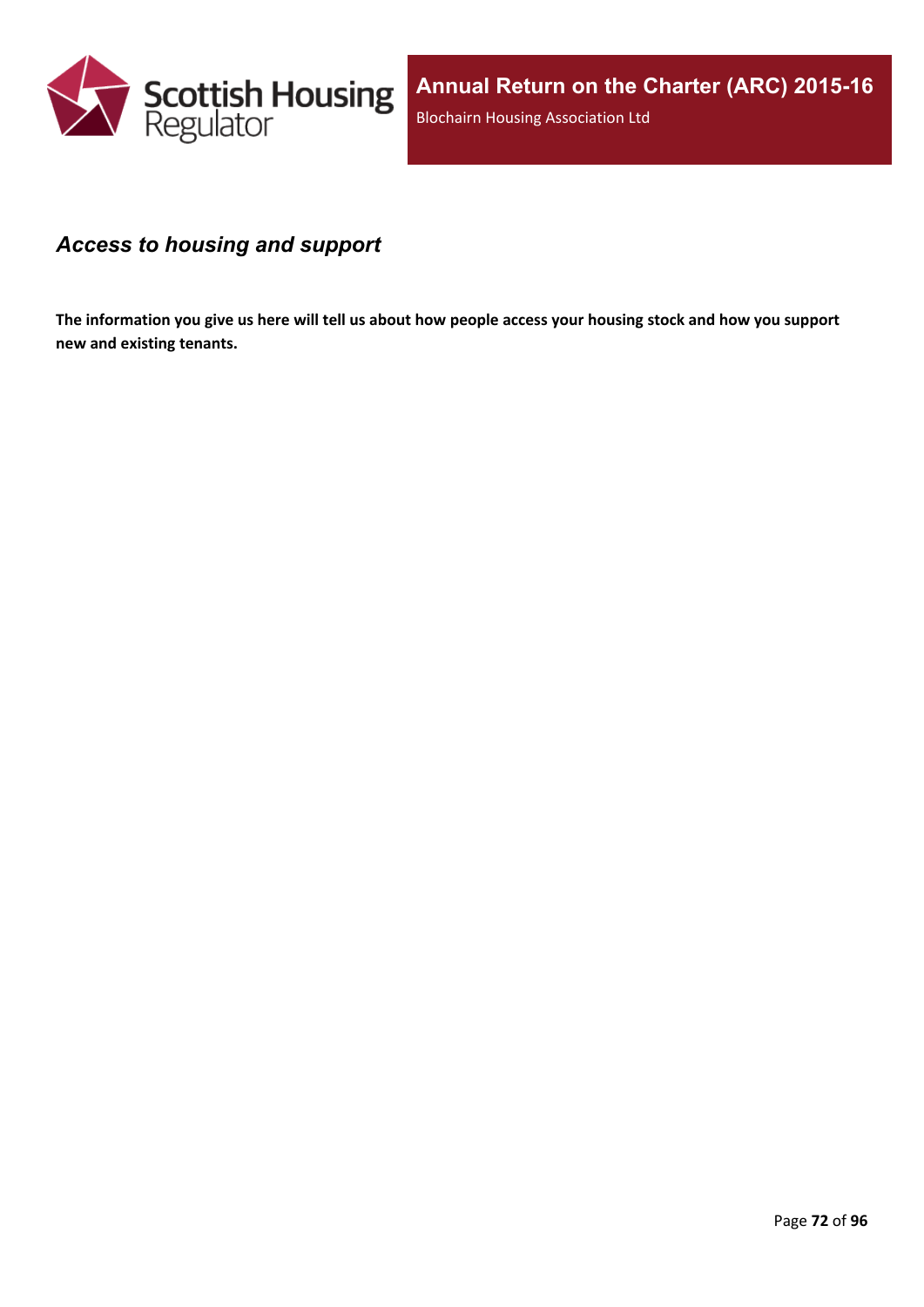

## *Housing Options and Access to Social Housing*

The information you give us here allows us to monitor the arrangements your organisation has for providing **service users access to its housing, and managing its re-lets.**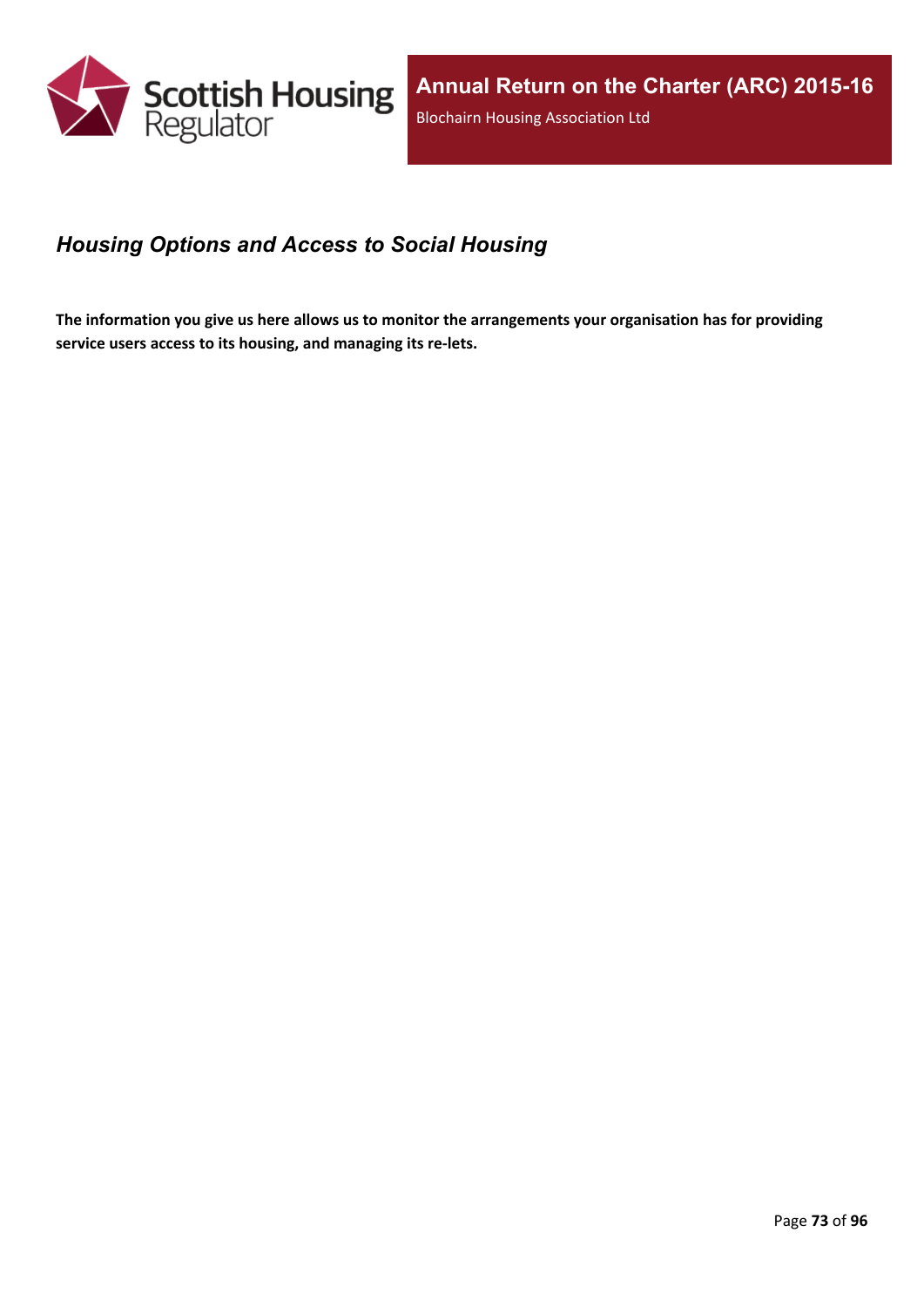

# *Percentage of lettable houses that became vacant in the last year (Indicator 21)*

**Please state:**

21.1 The number of empty dwellings that arose during the reporting year in self-contained lettable stock and the stock of  $\vert$  10

| Percentage of lettable houses that became vacant in the last year (Indicator 21) | $^{\dagger}$ 3.51 |  |
|----------------------------------------------------------------------------------|-------------------|--|
|----------------------------------------------------------------------------------|-------------------|--|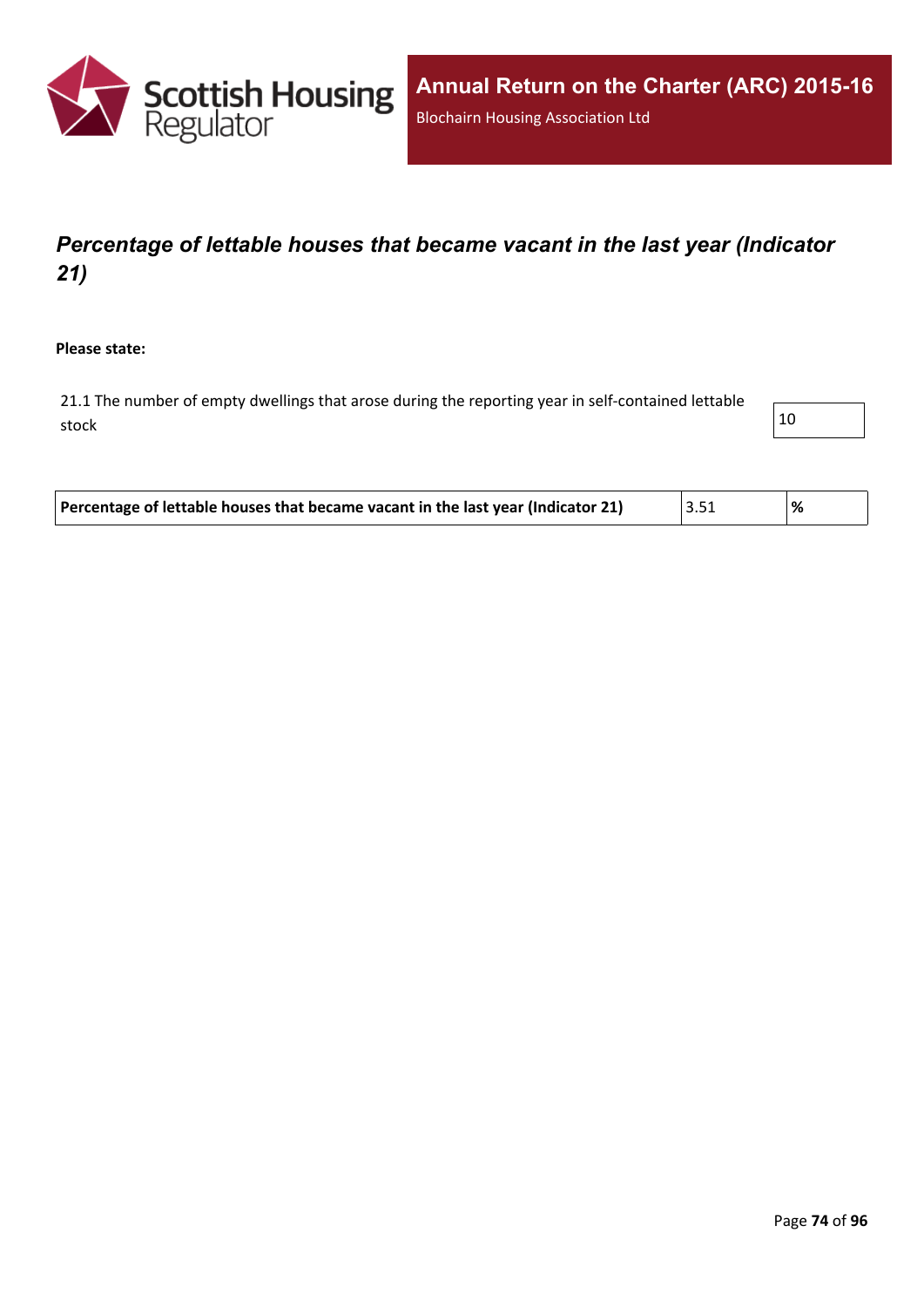

### *Average time to re-let properties in the last year (Indicator 35)*

**Please state:**

| 35.1 The total number of properties re-let in the reporting year  |     | 10   |
|-------------------------------------------------------------------|-----|------|
|                                                                   |     |      |
| 35.2 The total number of calendar days properties were empty      |     | 27   |
|                                                                   |     |      |
| Average time to re-let properties in the last year (Indicator 35) | 2.7 | days |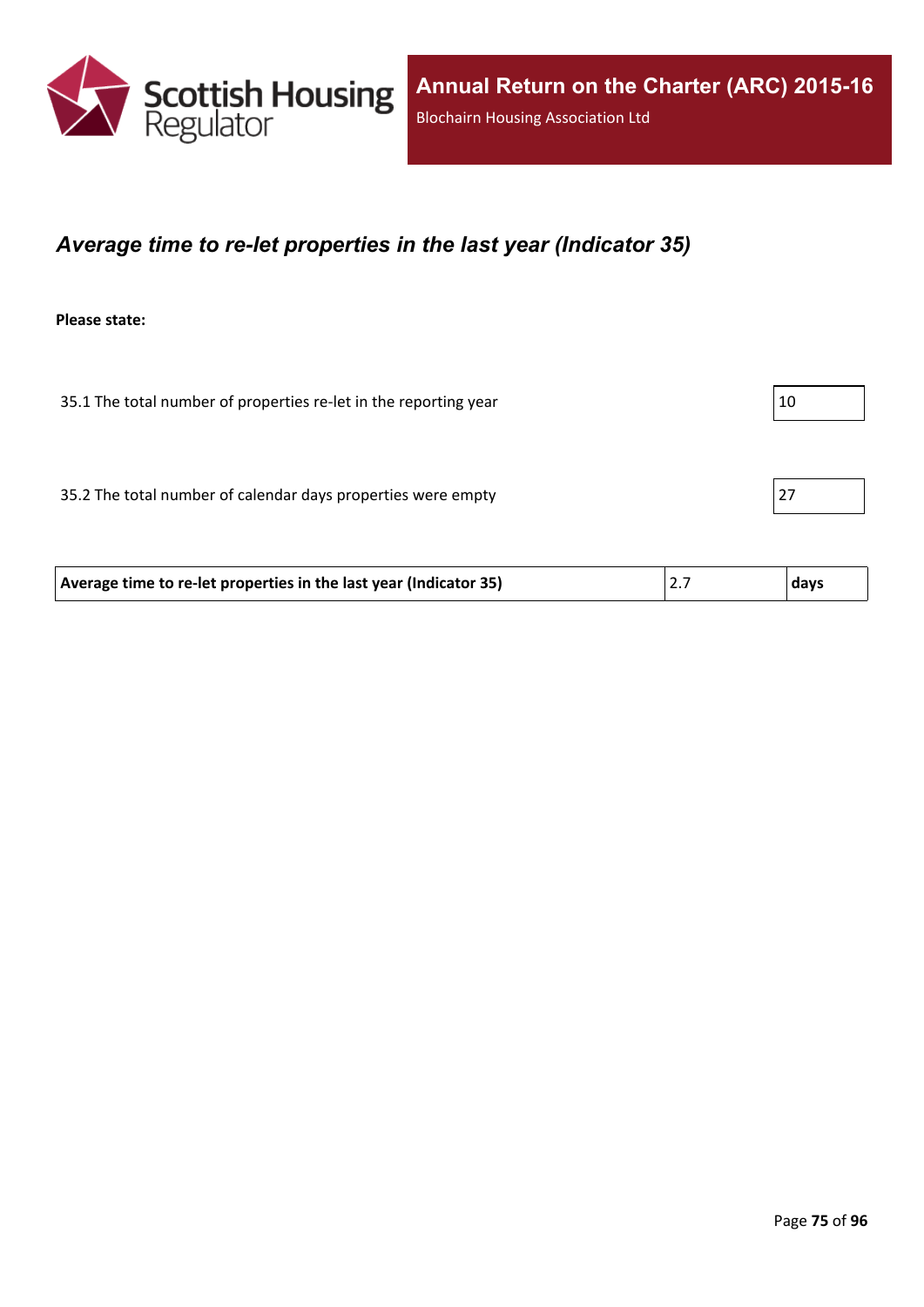

# *Percentage of approved applications for medical adaptations completed during the reporting year and the average time to complete applications (Indicators 22 & 23)*

A 'medical adaptation' is a collective term for a broad range of products (including assistive technology) and changes to the fabric of a building that enable people of all ages to carry out ordinary, daily activities that have **been affected by:**

- **impairment**
- **ill health**
- **traumatic injury**
- **ageing**

#### **Please state:**

22.1 The number of approved applications on the list for medical adaptations at the start of the reporting year plus any new, approved applications made during the reporting year  $4 \frac{4}{3}$ 

22.2 The number of approved applications completed between start and end of the reporting year

23.1 The total number of days taken to complete approved applications  $\vert$ 88

23.2 The number of medical adaptations completed in the reporting year

| Percentage of approved applications for medical adaptations completed during the | 100.00 | % |
|----------------------------------------------------------------------------------|--------|---|
| reporting year (Indicator 22)                                                    |        |   |

| Average time to complete approved applications for medical adaptations in the | 22.0 | days |
|-------------------------------------------------------------------------------|------|------|
| reporting year (Indicator 23)                                                 |      |      |

| ч |  |  |
|---|--|--|
|   |  |  |



|--|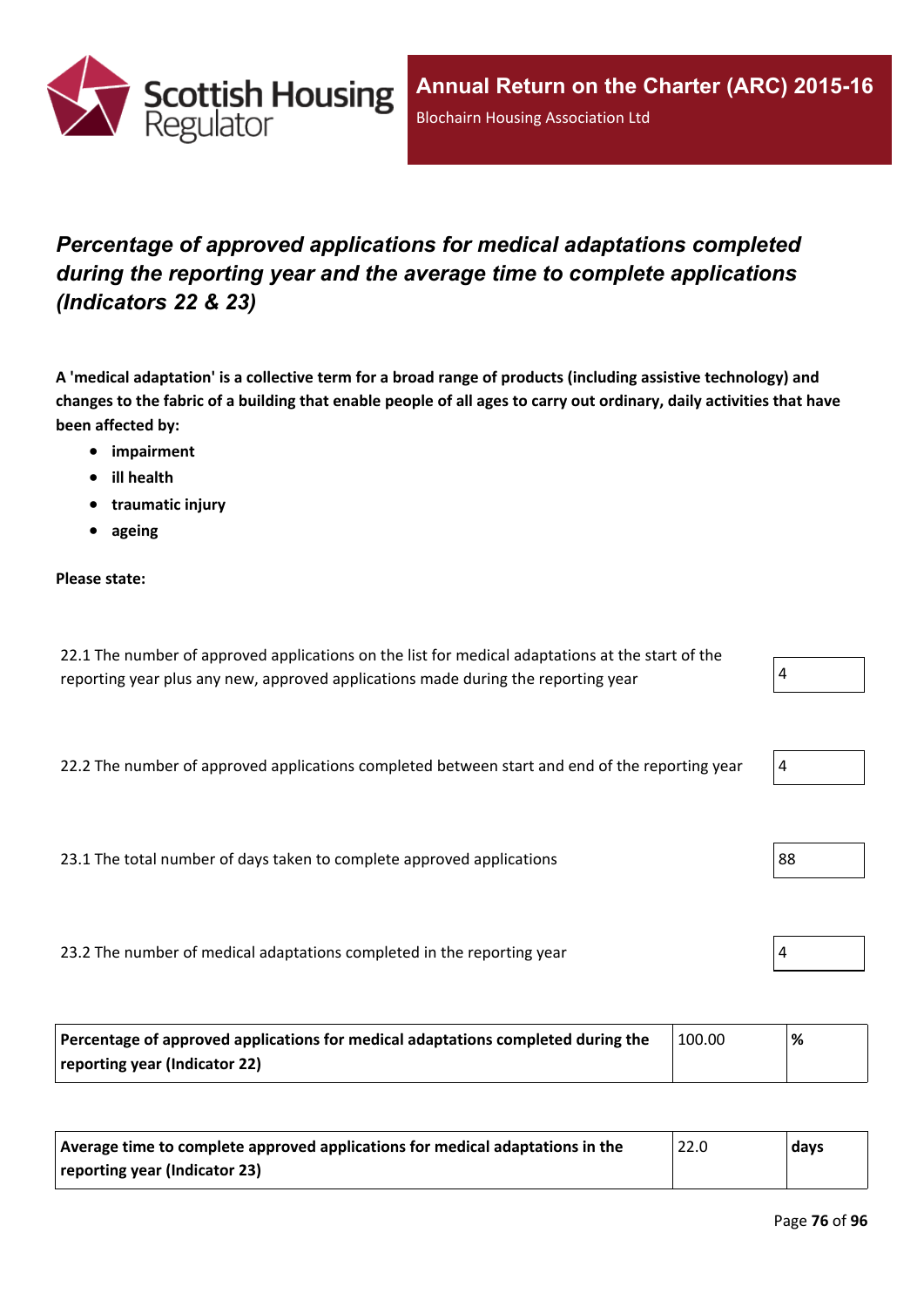

# *Percentage of new tenancies sustained for more than a year, by source of let (Indicator 20)*

**Please state:**

| 20.1 The number of tenancies which began in the previous reporting year by:<br>20.1.1 existing tenants               | $\overline{4}$ |
|----------------------------------------------------------------------------------------------------------------------|----------------|
| 20.1.2 applicants who were assessed as statutory homeless by the local authority                                     | $\mathbf 1$    |
| 20.1.3 applicants from your organisation's housing list                                                              | 6              |
| 20.1.4 nominations from local authority                                                                              | $\mathbf 0$    |
| 20.1.5 others                                                                                                        | $\mathbf 0$    |
| 20.2 The number of tenants at 20.1 who remained in their tenancy for more than a year by:<br>20.2.1 existing tenants | $\overline{4}$ |
| 20.2.2 applicants who were assessed as statutory homeless by the local authority                                     | $\mathbf{1}$   |
| 20.2.3 applicants from your organisation's housing list                                                              | 5              |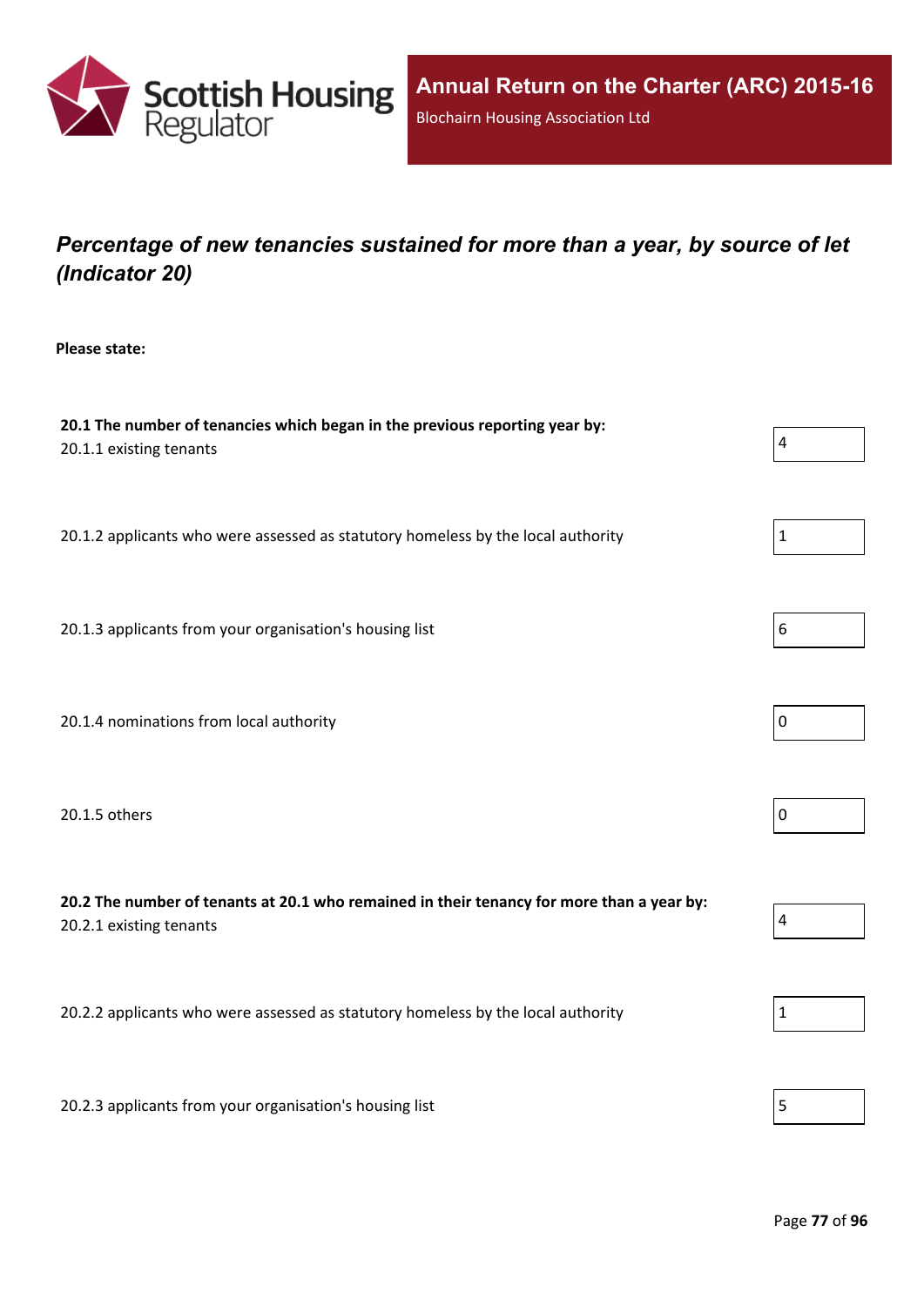

Blochairn Housing Association Ltd

#### 20.2.4 nominations from local authority

20.2.5 others

| Percentage of new tenancies to existing tenants sustained for more than a year | 100.00 | % |
|--------------------------------------------------------------------------------|--------|---|
| (Indicator 20)                                                                 |        |   |

| Percentage of new tenancies to applicants who were assessed as statutory homeless | 100.00 | '% |  |
|-----------------------------------------------------------------------------------|--------|----|--|
| by the local authority sustained for more than a year (Indicator 20)              |        |    |  |

| Percentage of new tenancies to applicants from the landlord's housing list sustained | 83.33 | % |
|--------------------------------------------------------------------------------------|-------|---|
| for more than a year (Indicator 20)                                                  |       |   |

| Percentage of new tenancies through nominations from local authority sustained for | 10.0 | % |
|------------------------------------------------------------------------------------|------|---|
| more than a year (Indicator 20)                                                    |      |   |

| Percentage of new tenancies to others sustained for more than a year (Indicator 20) $\,$ $\,$ $\,$ 0.0 $\,$ |  | ℅ |
|-------------------------------------------------------------------------------------------------------------|--|---|
|-------------------------------------------------------------------------------------------------------------|--|---|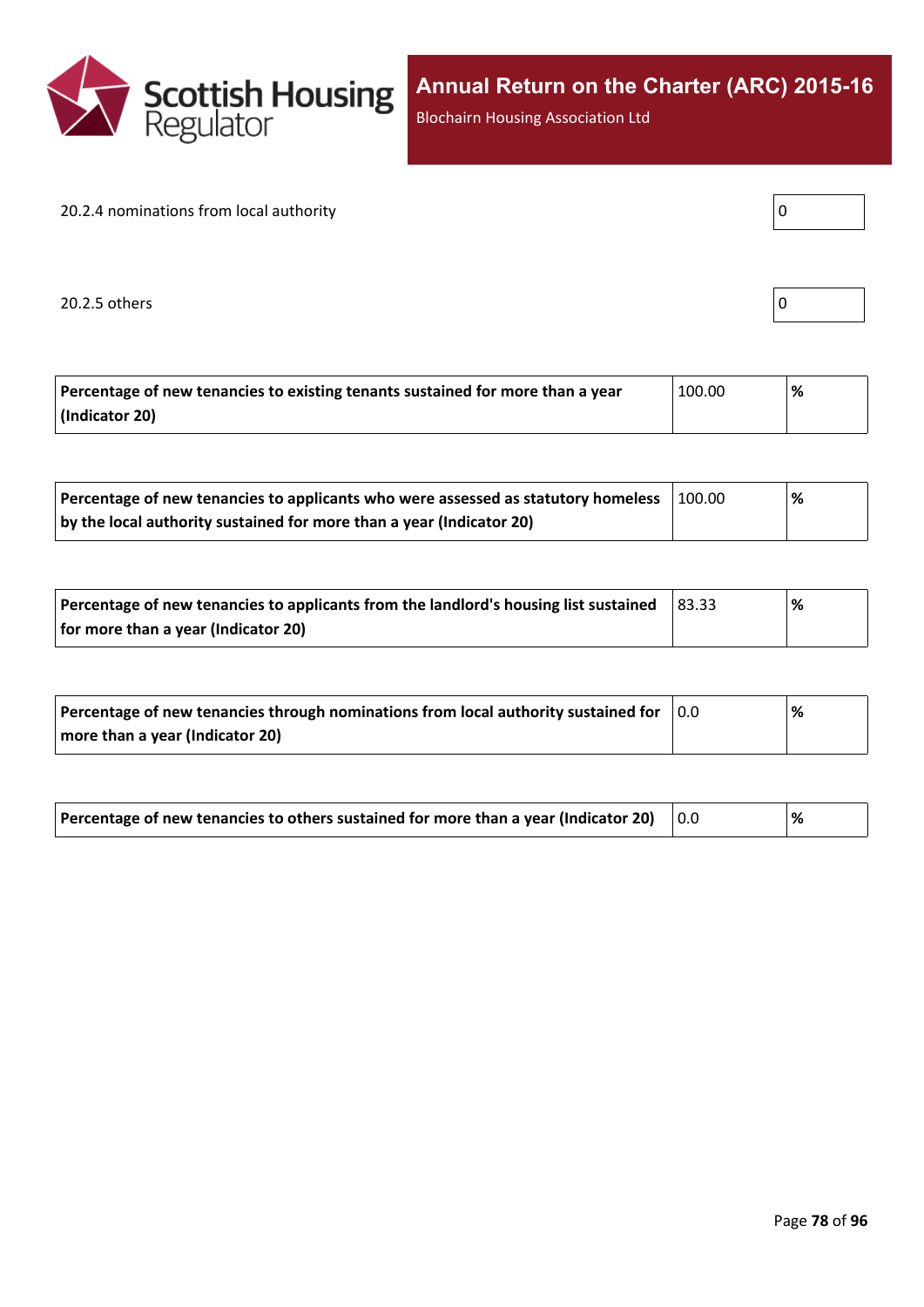

### *Comments (Access to housing and support)*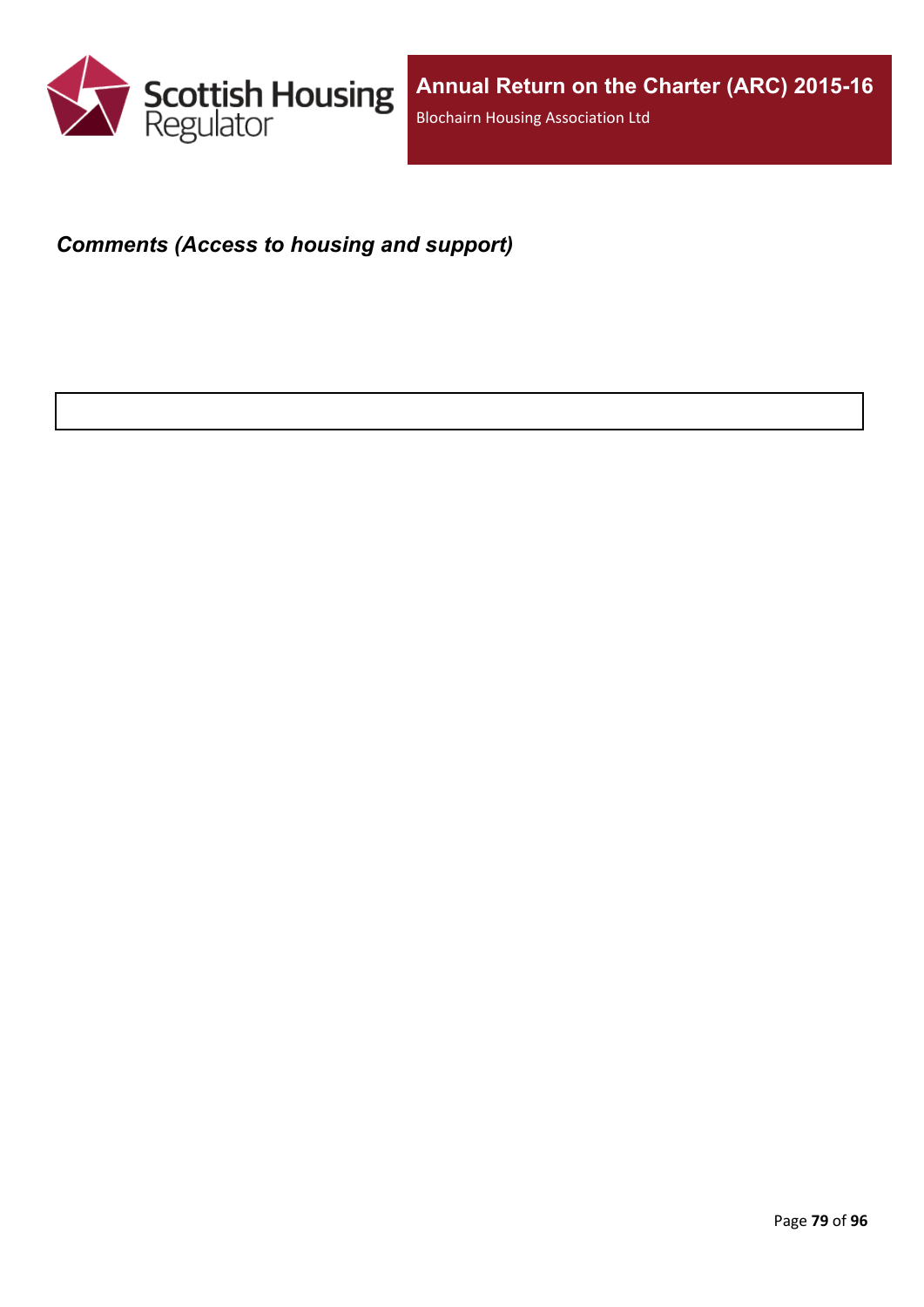

### *Getting good value from rents and service charges*

The information you give us here will tell us about your charges and the value for money you achieve.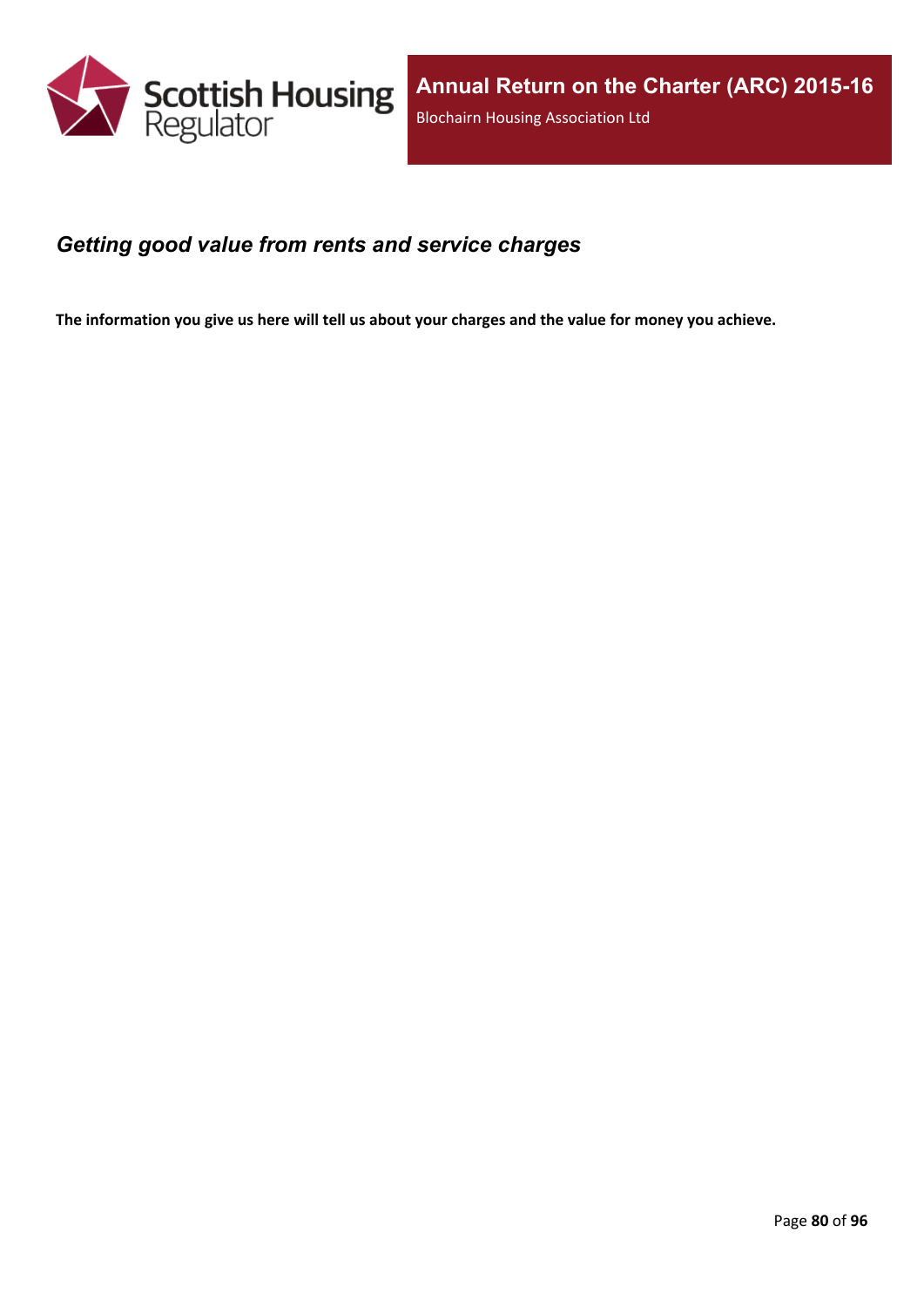

### *Value for money*

**The information you give us here will tell us about the value for money you achieve.**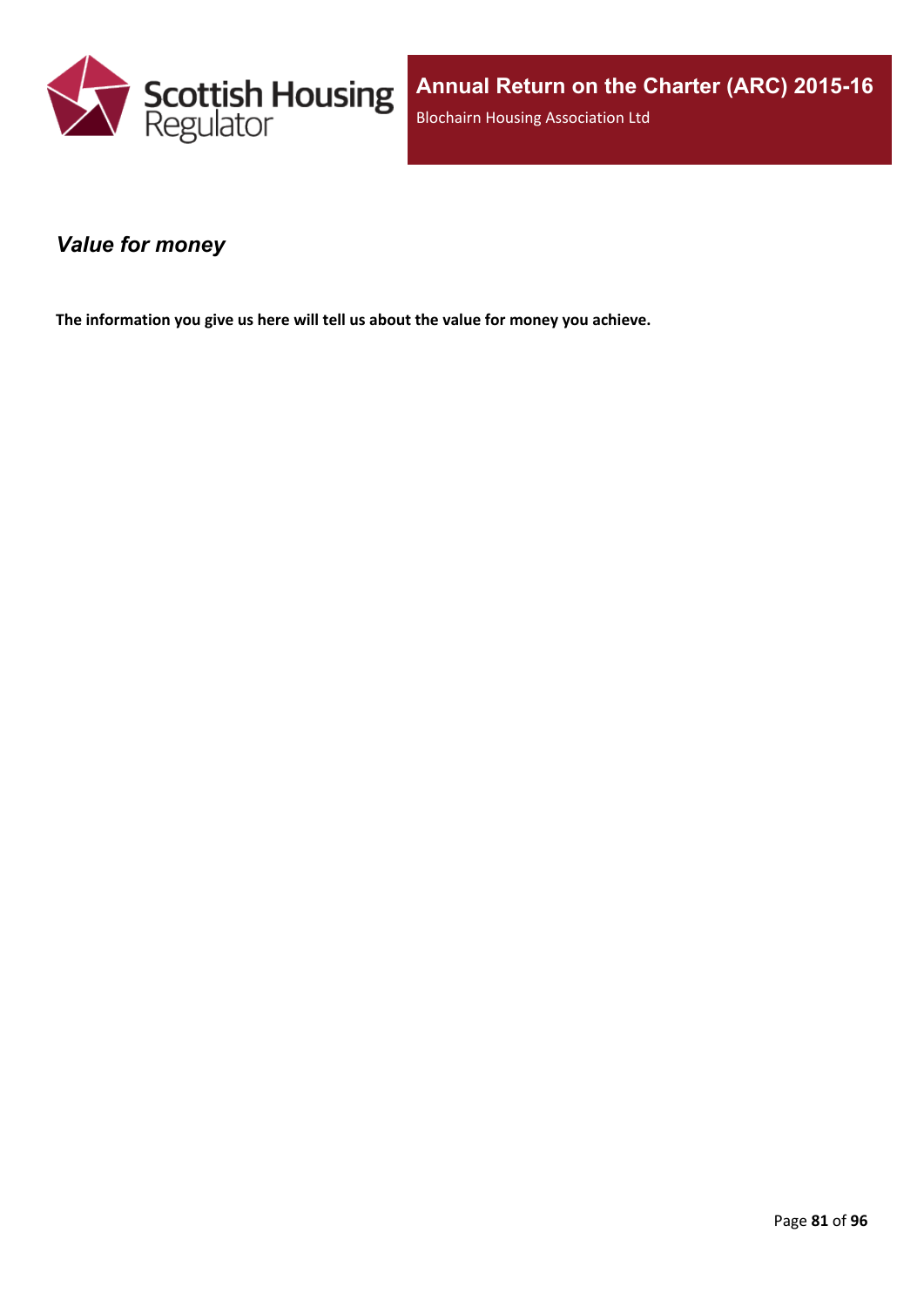

# *Percentage of tenants who feel that the rent for their property represents good value for money (Indicator 29)*

In relation to tenant satisfaction with the value for money provided by the rent they pay, please state:

29.1 How many tenants answered the question "Taking into account the accommodation and the services your landlord provides, do you think the rent for your property represents good or poor value for money?"

29.2 Of the tenants who answered, how many said that their rent represented: **29.2.1 very good value for money** 65

**29.2.2 fairly good value for money** 68

**29.2.3 neither good nor poor value for money** 14

**29.2.4 fairly poor value for money** 4

**29.2.5 very poor value for money** 0

| Percentage of tenants who feel that the rent for their property represents good value $ 88.08 $ | % |
|-------------------------------------------------------------------------------------------------|---|
| for money (Indicator 29)                                                                        |   |



| 4 |  |  |  |
|---|--|--|--|
|   |  |  |  |

|--|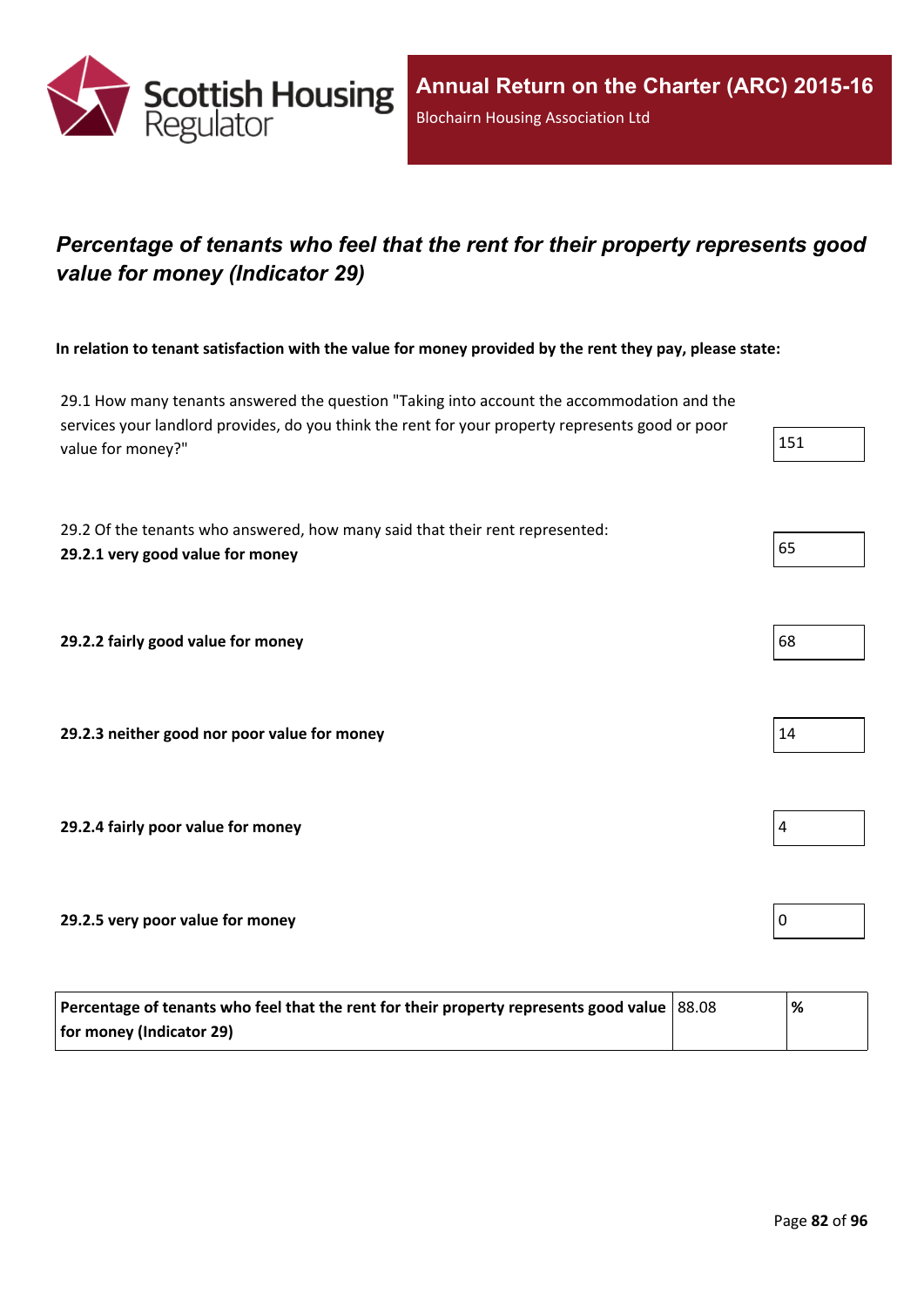

## *Percentage of factored owners satisfied with the factoring service they receive (Indicator 33)*

**In relation to tenant satisfaction with the factoring services provided, please state:**

33.1 How many factored owners answered the question "Taking everything into account, how satisfied or dissatisfied are you with the factoring services provided by your landlord?"  $10$ 

33.2 Of the factored owners who answered, how many said that they were: **33.2.1 very satisfied** 6

**33.2.2 fairly satisfied** 0

**33.2.3 neither satisfied nor dissatisfied** 3

**33.2.4 fairly dissatisfied** 1

### **33.2.5 very dissatisfied** 0

| Percentage of factored owners satisfied with the factoring service they receive | 60.00 | % |
|---------------------------------------------------------------------------------|-------|---|
| (Indicator 33)                                                                  |       |   |

| υ |  |  |
|---|--|--|
|   |  |  |



| 0 |  |  |  |
|---|--|--|--|
|   |  |  |  |



|--|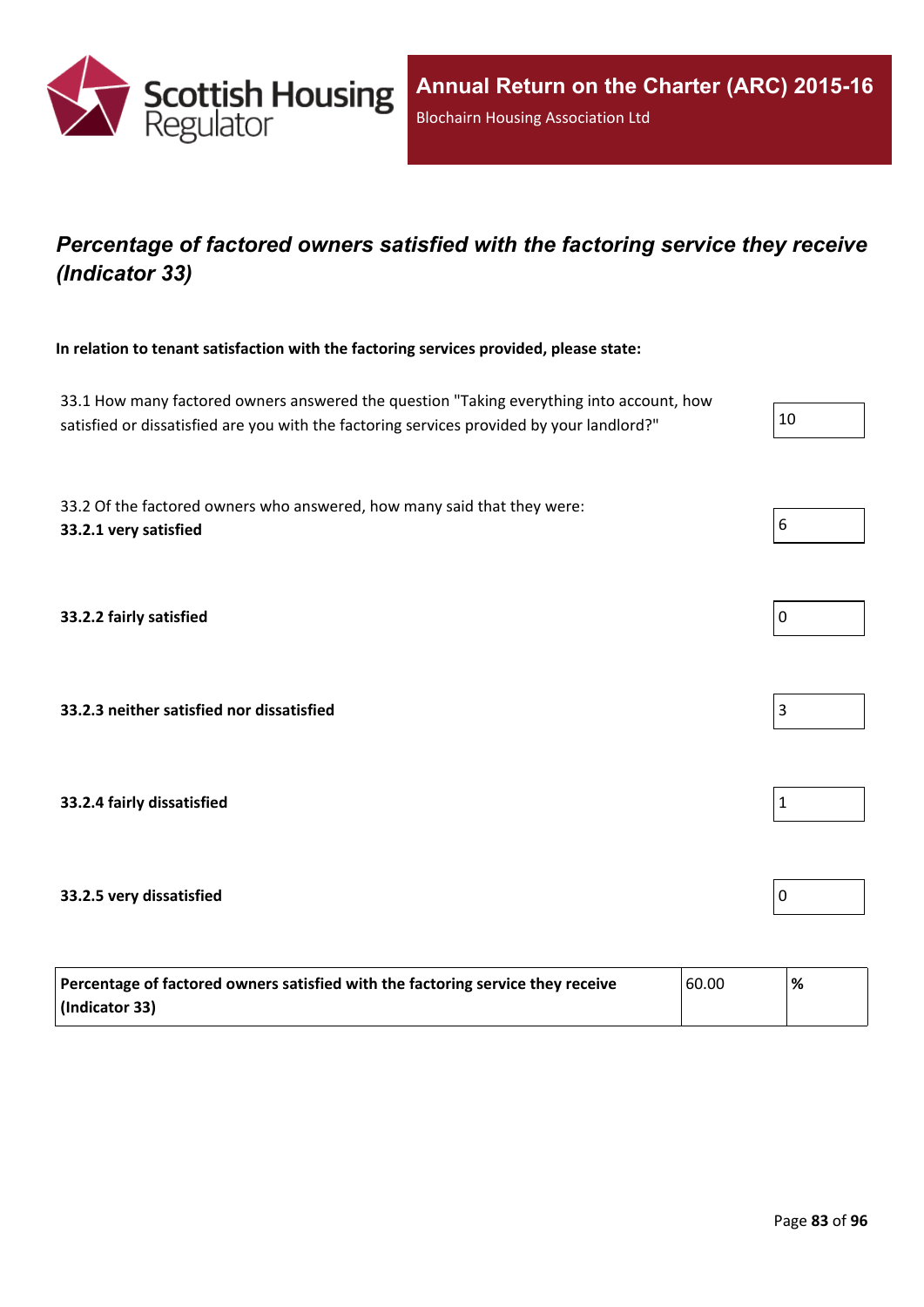

### *Rents and service charges*

**The information you give us here will tell us about how you maximise your income.**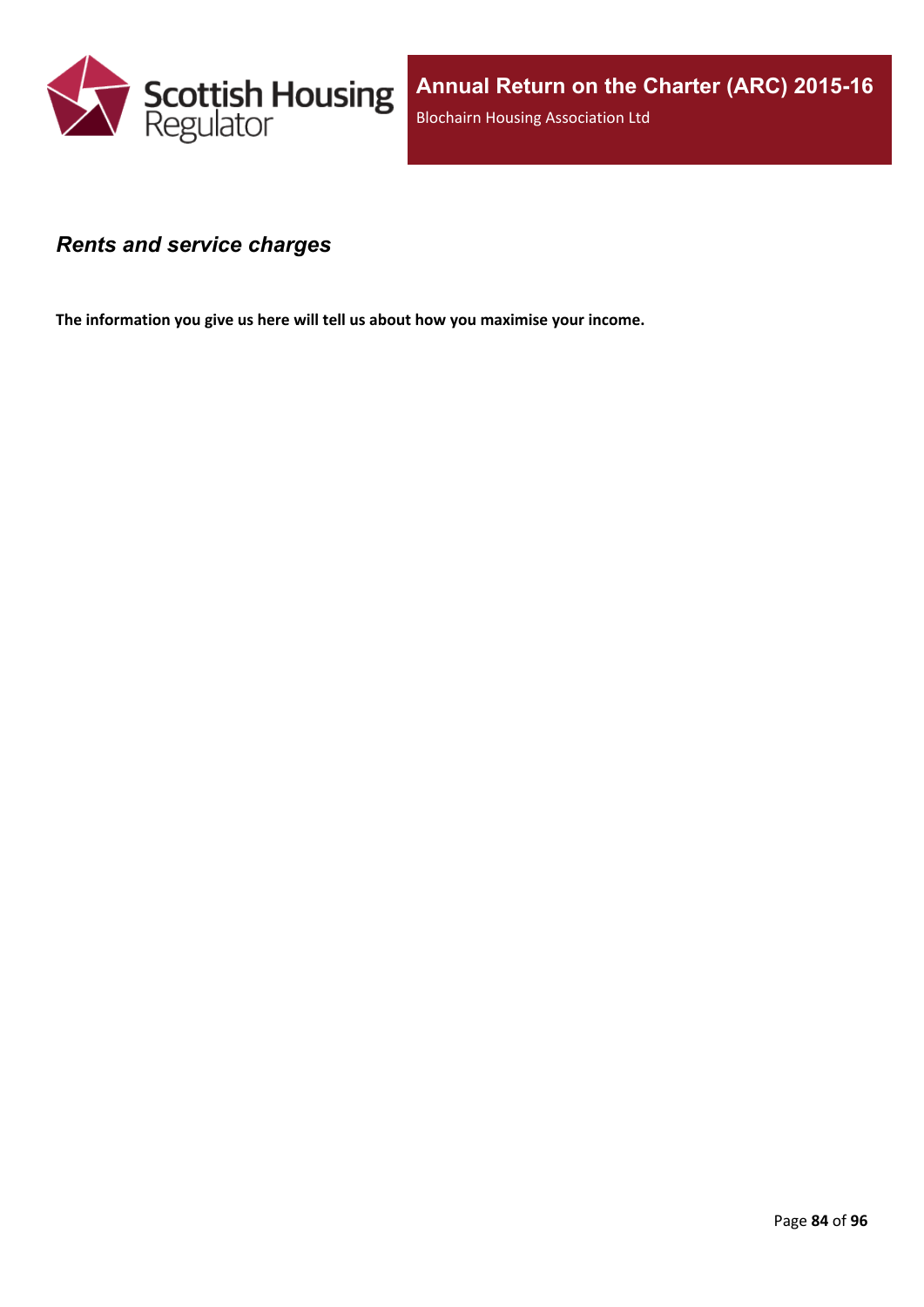

# *Rent collected as percentage of total rent due in the reporting year (Indicator 30)*

**Please state:**

| 30.1 The total amount of rent collected in the reporting year | 953373 |
|---------------------------------------------------------------|--------|
|                                                               |        |

30.2 The total amount of rent due to be collected in the reporting year (annual rent debit) 953325

| Rent collected as percentage of total rent due in the reporting year (Indicator 30) | 100.01 | % |  |
|-------------------------------------------------------------------------------------|--------|---|--|
|-------------------------------------------------------------------------------------|--------|---|--|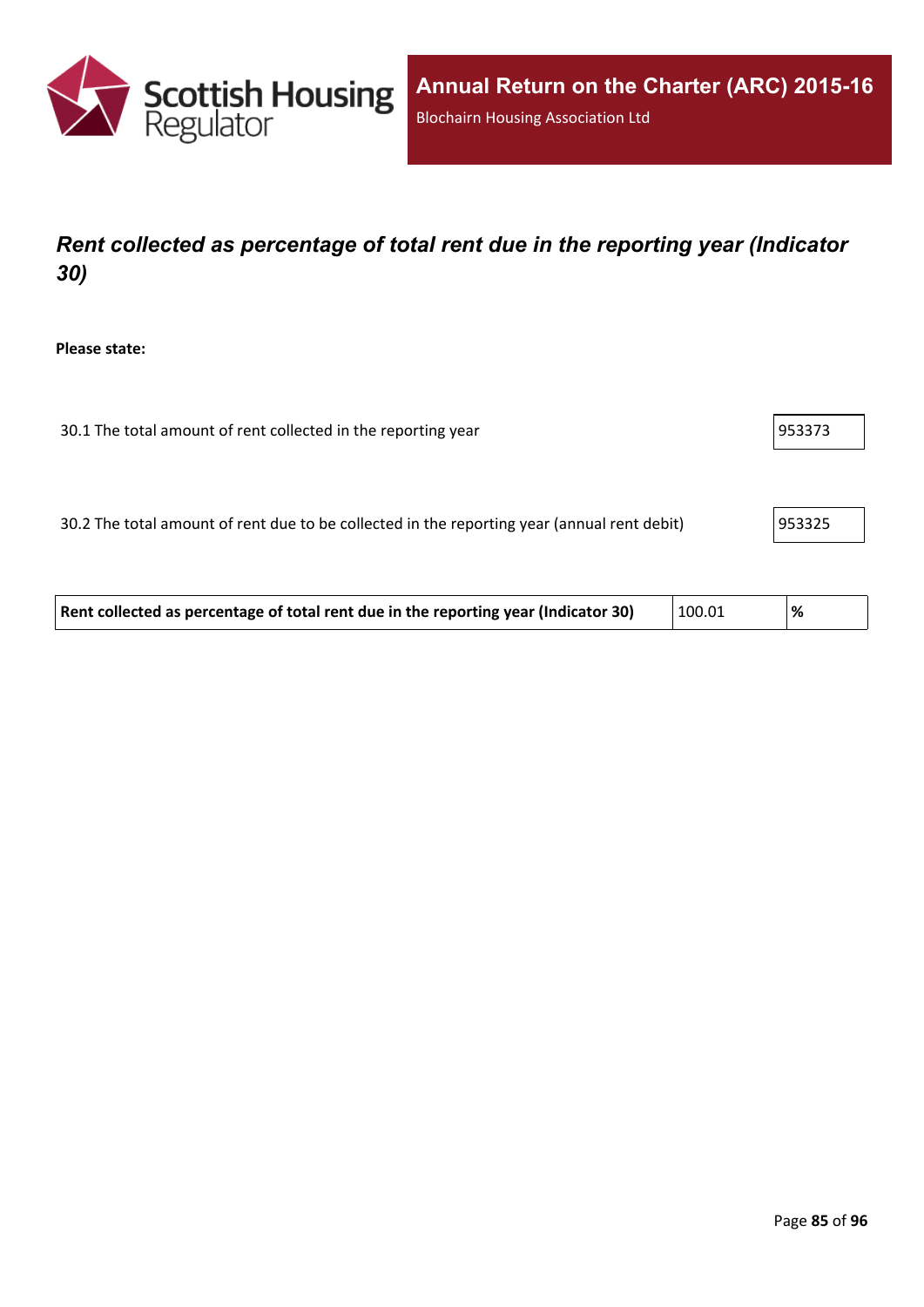

# *Gross rent arrears (all tenants) as at 31 March each year as a percentage of rent due for the reporting year (Indicator 31)*

**Please state:**

31.1 The total value ( $E$ ) of gross rent arrears as at the end of the reporting year  $5619$ 

31.2 The total rent due for the reporting year 954131

| Gross rent arrears (all tenants) as at 31 March each year as a percentage of rent due $ 0.59 $ | % |
|------------------------------------------------------------------------------------------------|---|
| for the reporting year (Indicator 31)                                                          |   |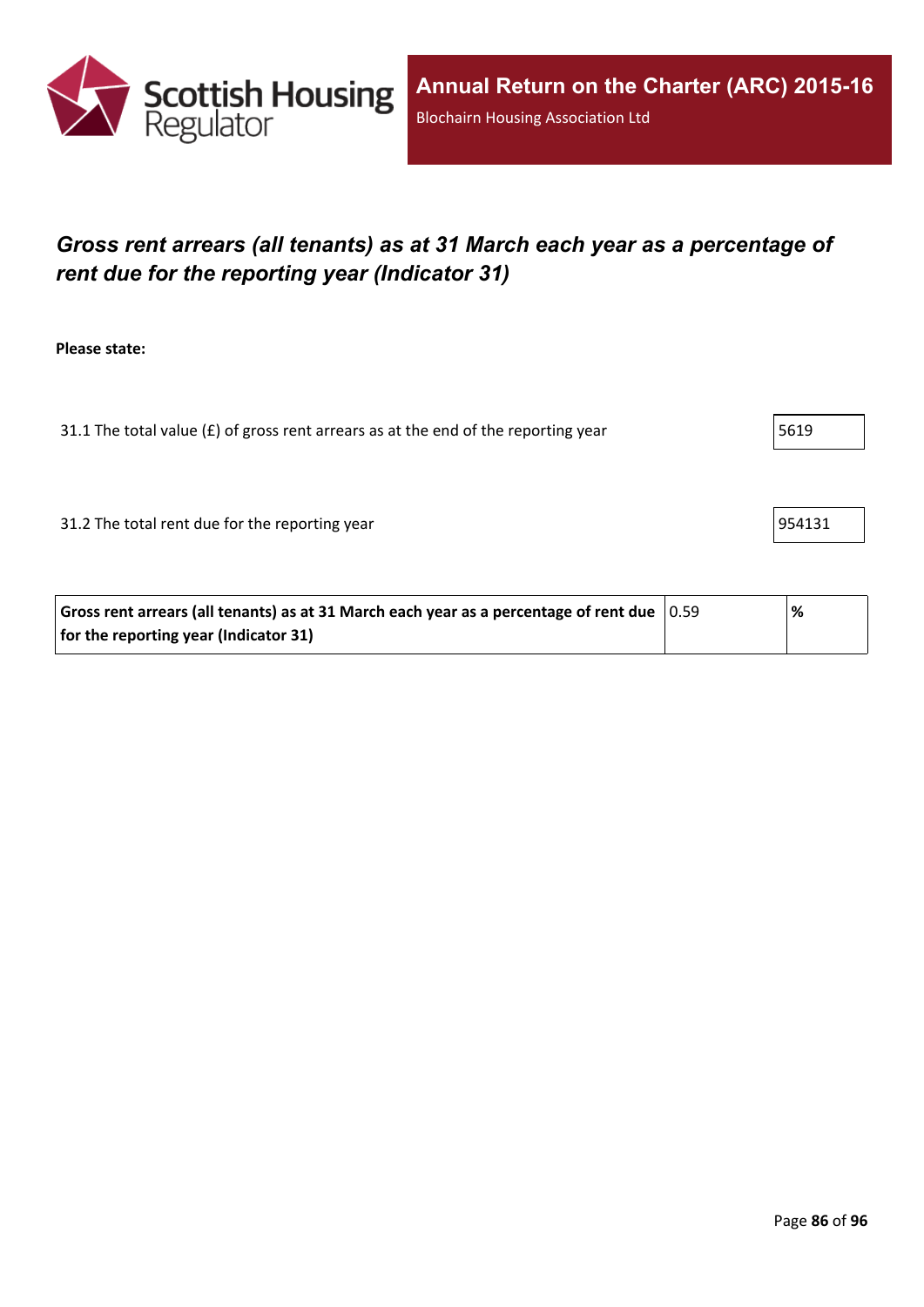

### *Average annual management fee per factored property (Indicator 32)*

A factored property is where a landlord is responsible for the delivery of a management service to the owner of **the property. Please state:**

32.1 The number of residential properties factored  $\vert$ 40

|  | 32.2 The total value of management fees invoiced to factored owners in the reporting year | 6718 |
|--|-------------------------------------------------------------------------------------------|------|
|--|-------------------------------------------------------------------------------------------|------|

| Average annual management fee per factored property (Indicator 32) |  | $\pmb{\mathsf{E}}$   167.95 |  |
|--------------------------------------------------------------------|--|-----------------------------|--|
|                                                                    |  |                             |  |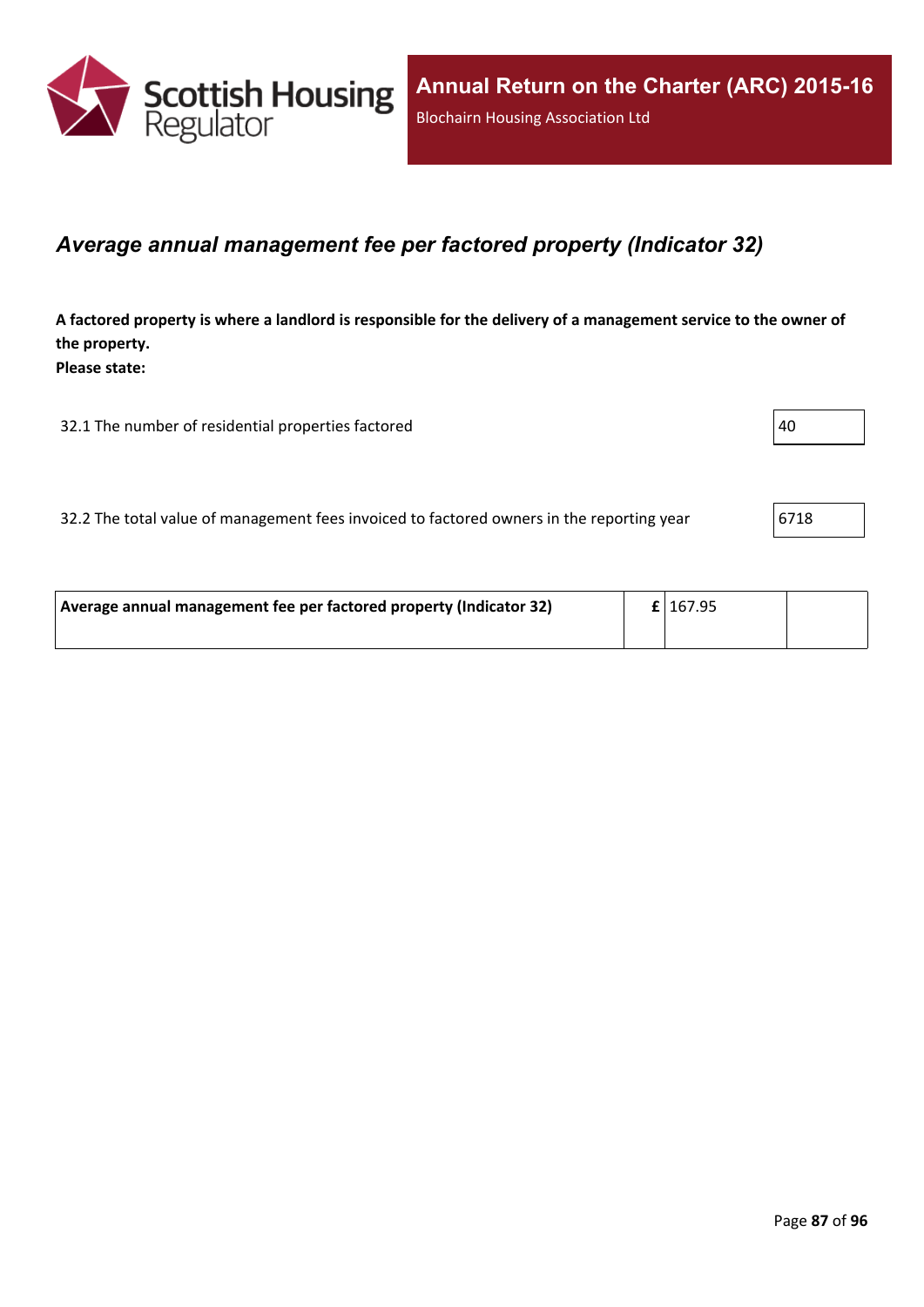

# *Percentage of rent due lost through properties being empty during the last year (Indicator 34)*

**Please state:**

34.1 The total amount of rent due for the reporting year 954131.0

34.2 The total amount of rent lost through properties being empty during the reporting year 225

| Percentage of rent due lost through properties being empty during the last year | 0.02 | % |
|---------------------------------------------------------------------------------|------|---|
| (Indicator 34)                                                                  |      |   |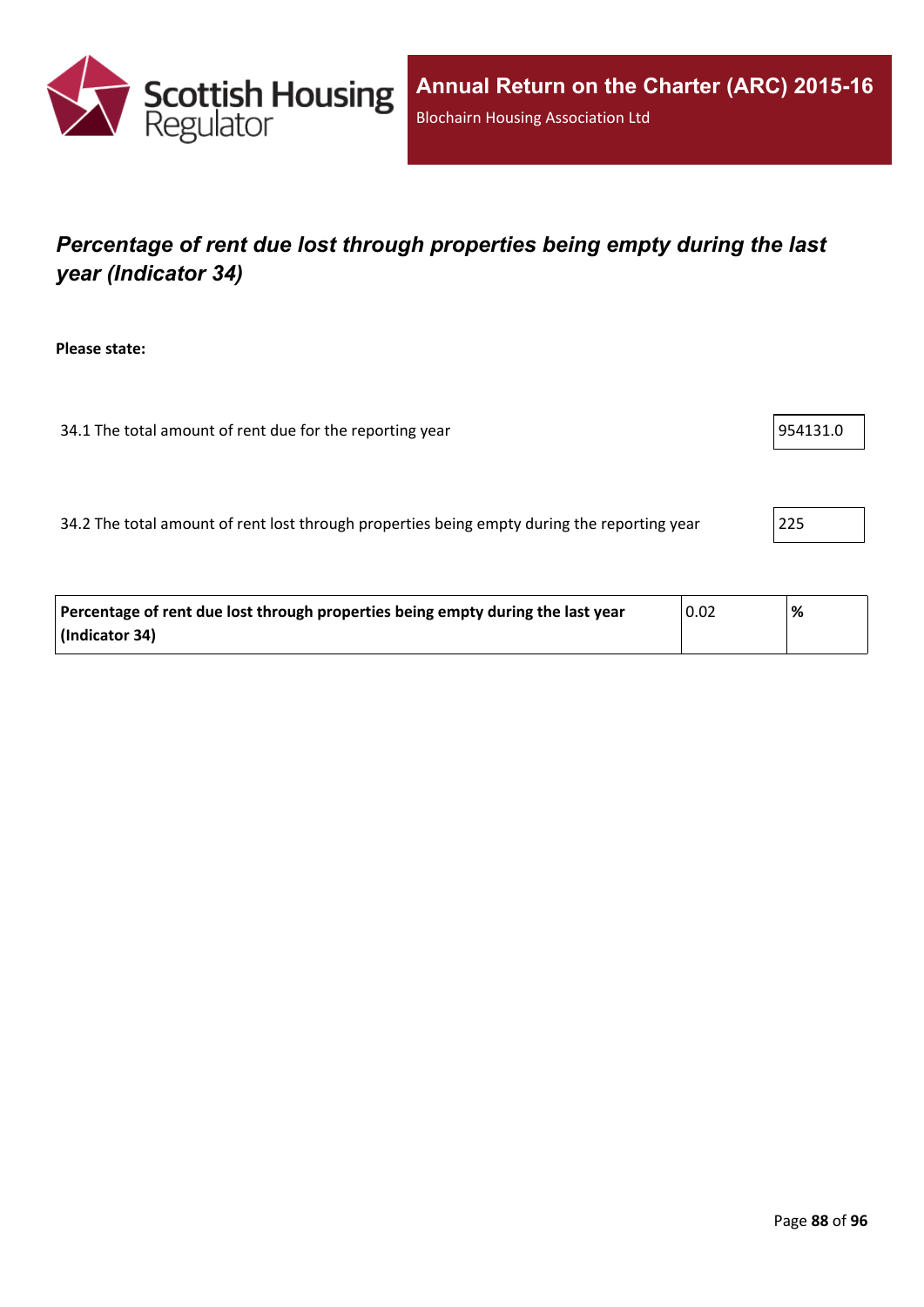

### *Rent increase (Indicator C21)*

**Please state:**

C21.1 The percentage average weekly rent increase to be applied in the next reporting year  $|2|$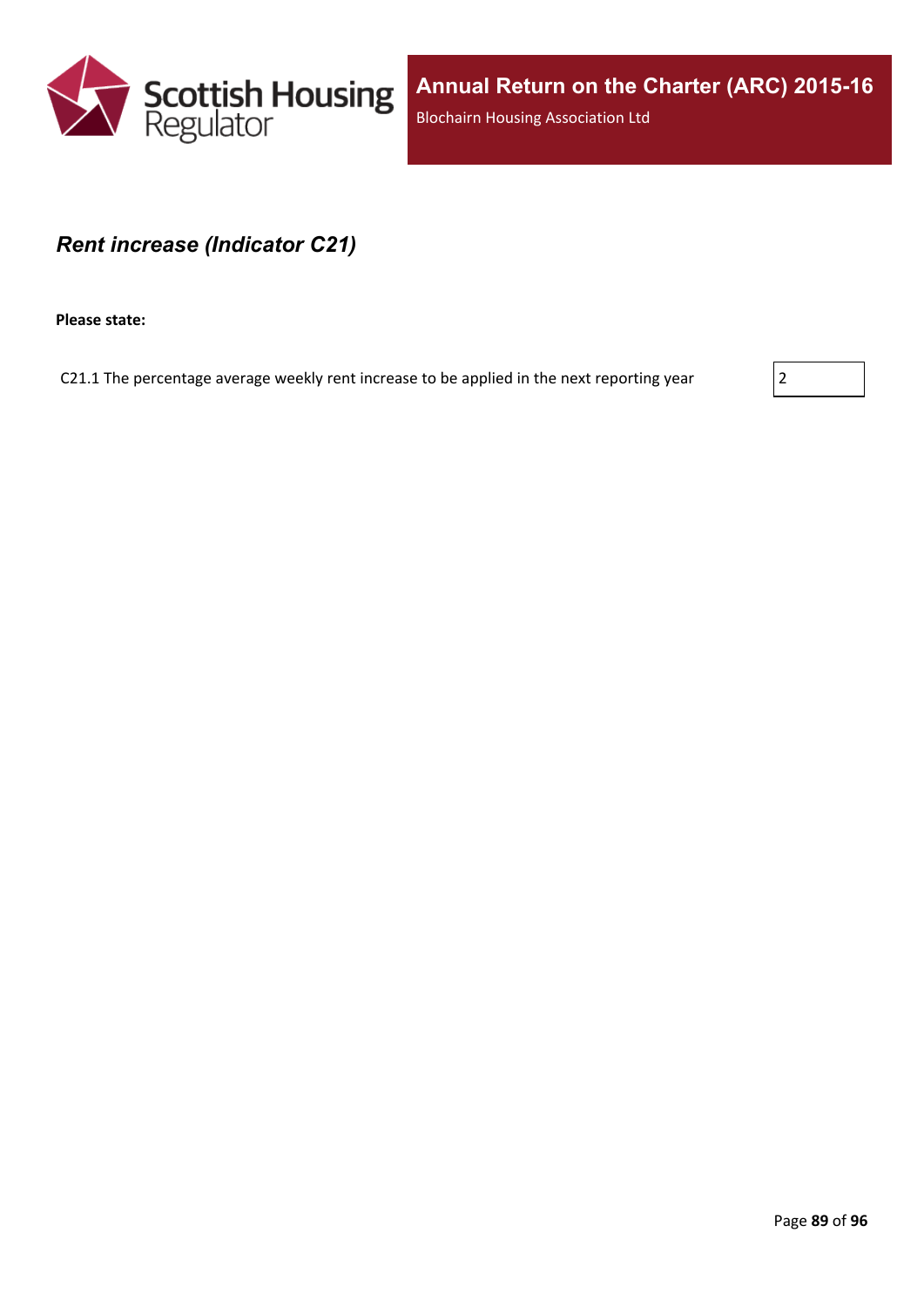

# *The number of households for which landlords are paid housing costs directly and the total value of payments received in the reporting year (Indicator C22)*

**Please state:**

C22.1 The number of households the landlord received housing costs directly for during the reporting year  $\vert$  155  $\vert$ 

C22.2 The value of direct housing cost payments received during the reporting year  $\vert$ 498635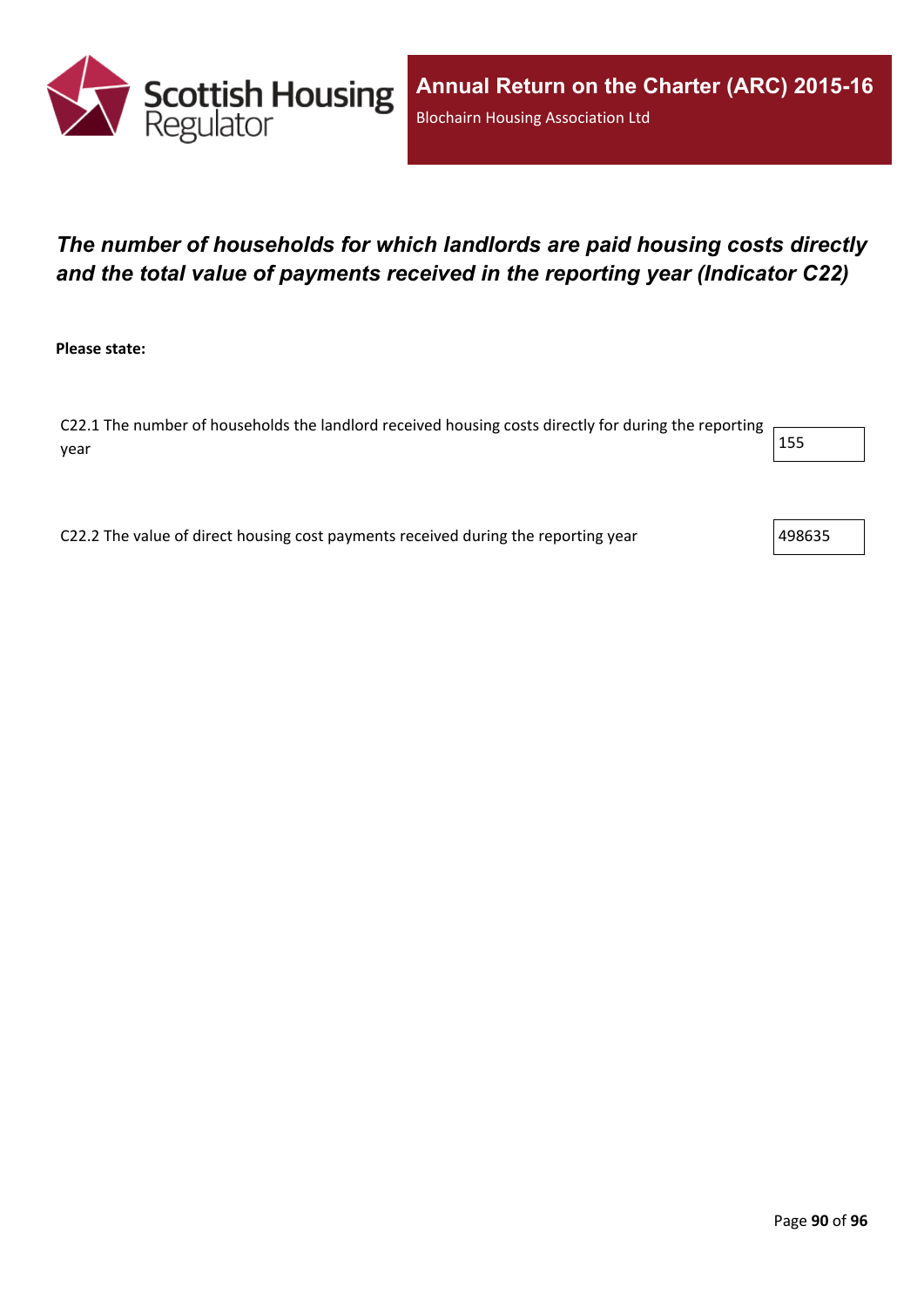

# *Amount and percentage of former tenant rent arrears written off at the year end (Indicator C23)*

**Please state:**

C23.1 The total value of former tenant arrears at year end 2359 2359

C23.2 The total value of former tenant arrears written off at year end 2156

| Amount and percentage of former tenant rent arrears written off at the year end | 91.39 | % |
|---------------------------------------------------------------------------------|-------|---|
| (Indicator C23)                                                                 |       |   |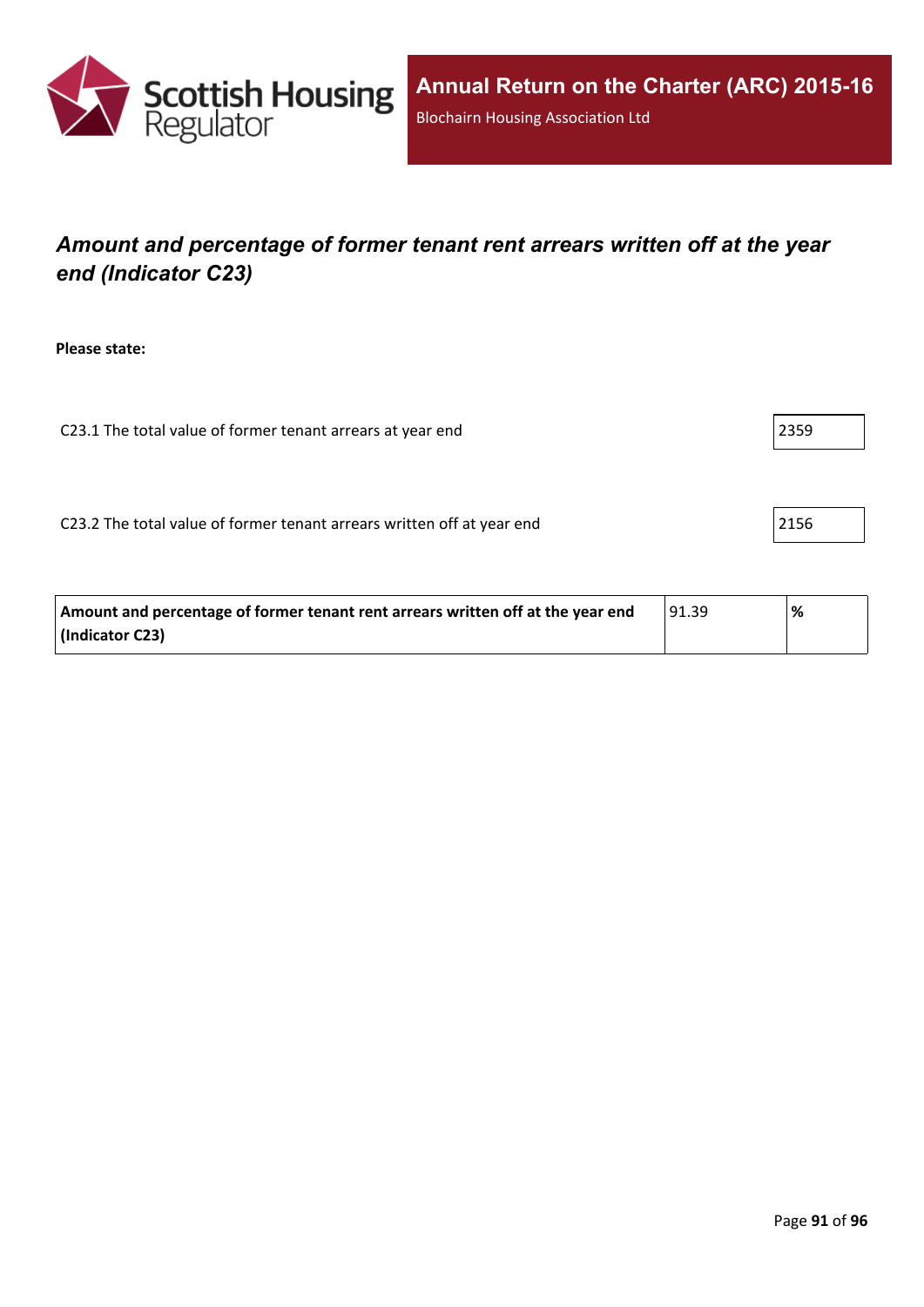

*Comments (Getting good value from rents and service charges)*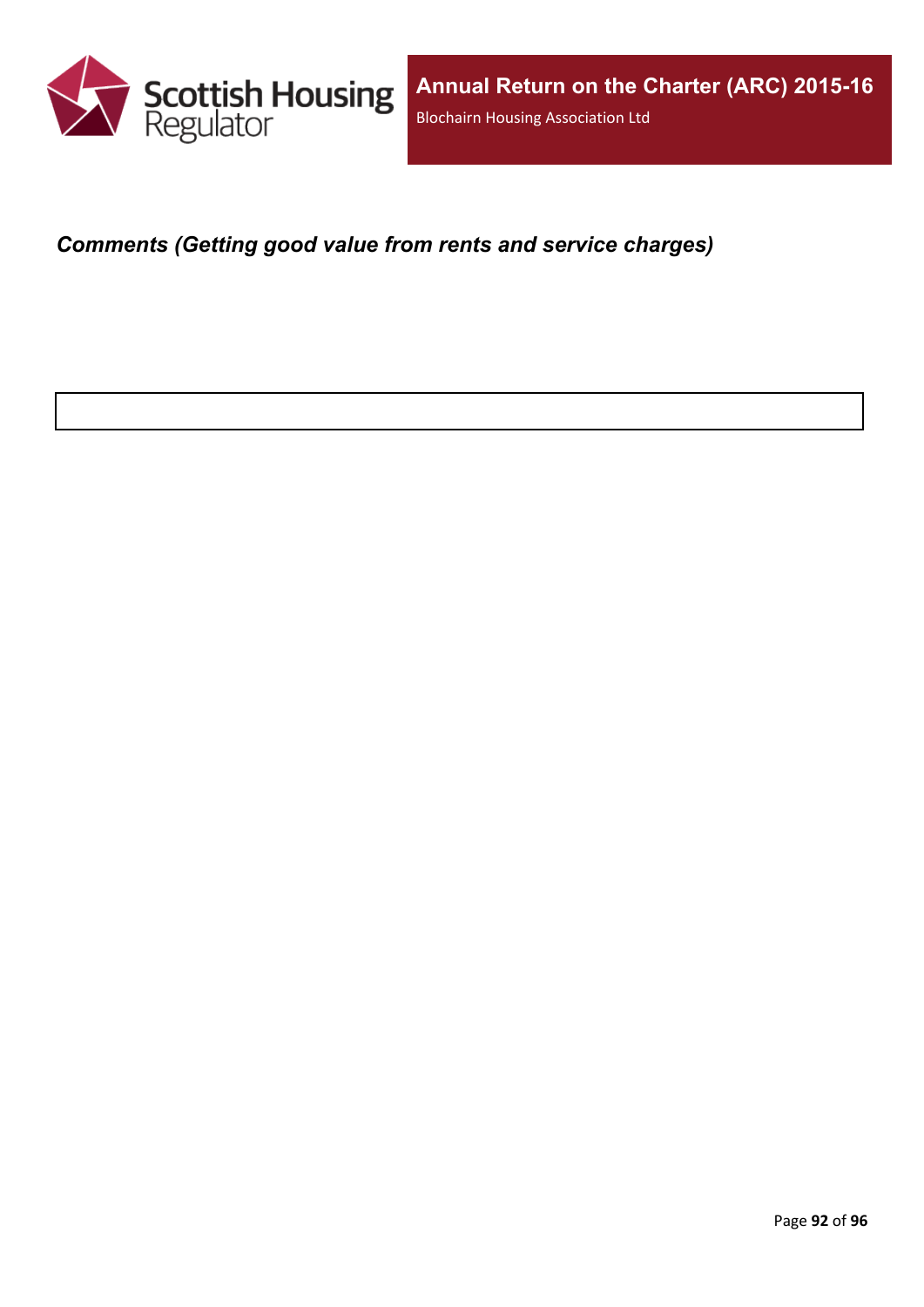

### *Other Customers*

**The information you give us here will tell us about the services you offer to Gypsies/Travellers.**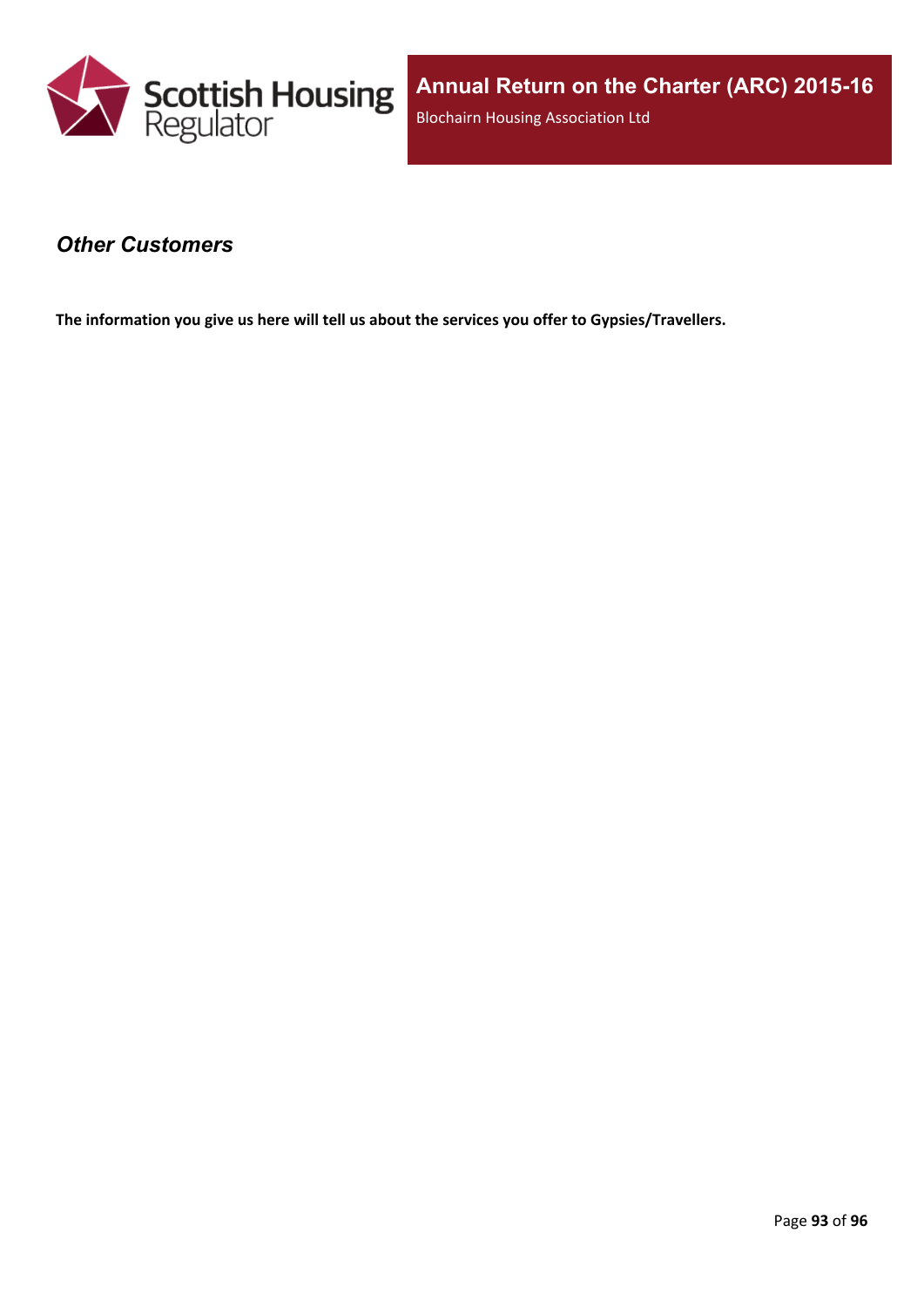

### *Gypsies/travellers – Average weekly rent per pitch (Indicator 36)*

A pitch is a defined serviced area provided by a landlord for mainly Gypsies and Travellers to place their homes. **Please state:**

36.1 The total amount of rent set for all pitches during the reporting year

 $36.2$  The total number of pitches  $\boxed{0}$ 

| Gypsies/travellers - Average weekly rent per pitch (Indicator 36) | $\mathbf{f}$   0.0 |  |
|-------------------------------------------------------------------|--------------------|--|
|                                                                   |                    |  |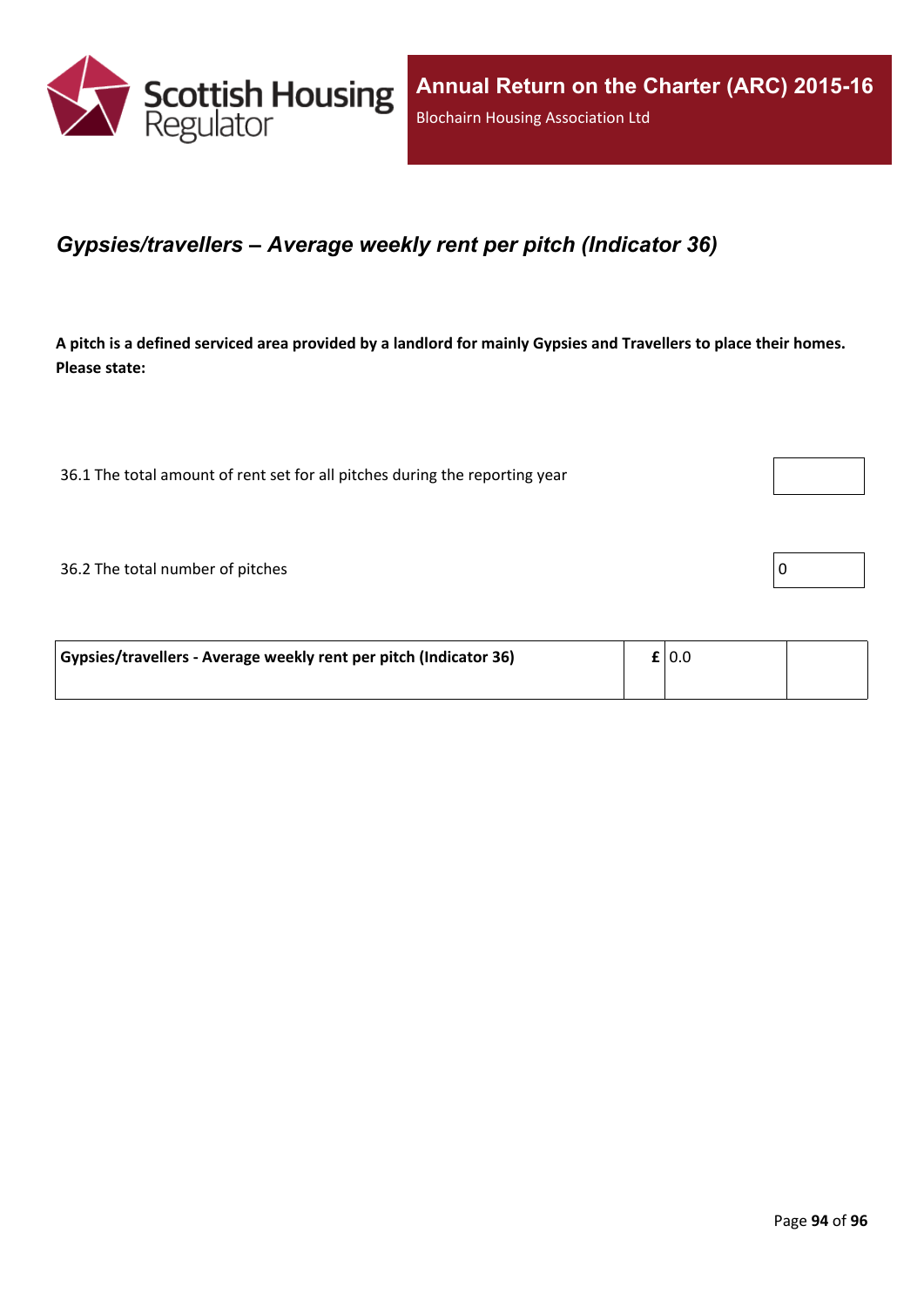

# *For those who provide sites – percentage of gypsies/travellers satisfied with the landlord's management of the site (Indicator 37)*

In relation to the satisfaction question on the management of sites provided to gypsies/travellers, please state:

37.1 How many Gypsies/Travellers answered the question "How satisfied or dissatisfied are you with your landlord's management of your site?"

37.2 Of the Gypsies/Travellers who answered, how many said that they were: **37.2.1 very satisfied**

**37.2.2 fairly satisfied**

**37.2.3 neither satisfied nor dissatisfied**

**37.2.4 fairly dissatisfied**

**37.2.5 very dissatisfied**

| For those who provide sites – percentage of gypsies/travellers satisfied with the | 0.0 | % |
|-----------------------------------------------------------------------------------|-----|---|
| I landlord's management of the site (Indicator 37)                                |     |   |